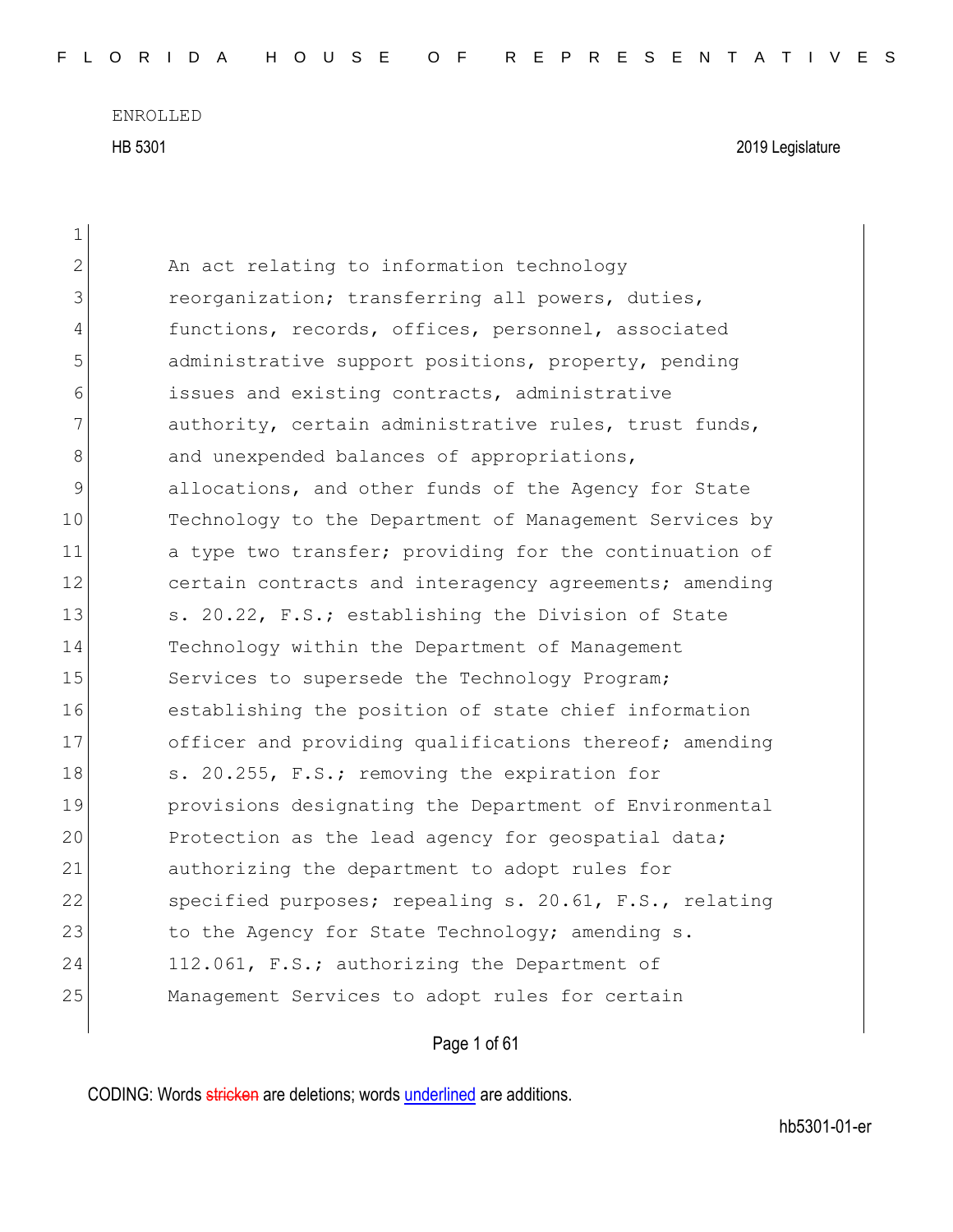| 26 | purposes; defining the term "statewide travel          |
|----|--------------------------------------------------------|
| 27 | management system"; specifying reporting requirements  |
| 28 | for executive branch agencies and the judicial branch  |
| 29 | through the statewide travel management system;        |
| 30 | specifying that travel reports on the system may not   |
| 31 | reveal confidential or exempt information; amending s. |
| 32 | 282.003, F.S.; revising a short title; reordering and  |
| 33 | amending s. 282.0041, F.S.; revising and providing     |
| 34 | definitions; amending s. 282.0051, F.S.; transferring  |
| 35 | powers, duties, and functions of the Agency for State  |
| 36 | Technology to the Department of Management Services    |
| 37 | and revising such powers, duties, and functions;       |
| 38 | removing certain project oversight requirements;       |
| 39 | requiring agency projected costs for data center       |
| 40 | services to be provided to the Governor and the        |
| 41 | Legislature on an annual basis; requiring the          |
| 42 | department to provide certain recommendations;         |
| 43 | amending s. 282.201, F.S.; transferring the state data |
| 44 | center from the Agency for State Technology to the     |
| 45 | Department of Management Services; requiring the       |
| 46 | department to appoint a director of the state data     |
| 47 | center; deleting legislative intent; revising duties   |
| 48 | of the state data center; requiring the state data     |
| 49 | center to show preference for cloud-computing          |
| 50 | solutions in its procurement process; revising the use |
|    |                                                        |

## Page 2 of 61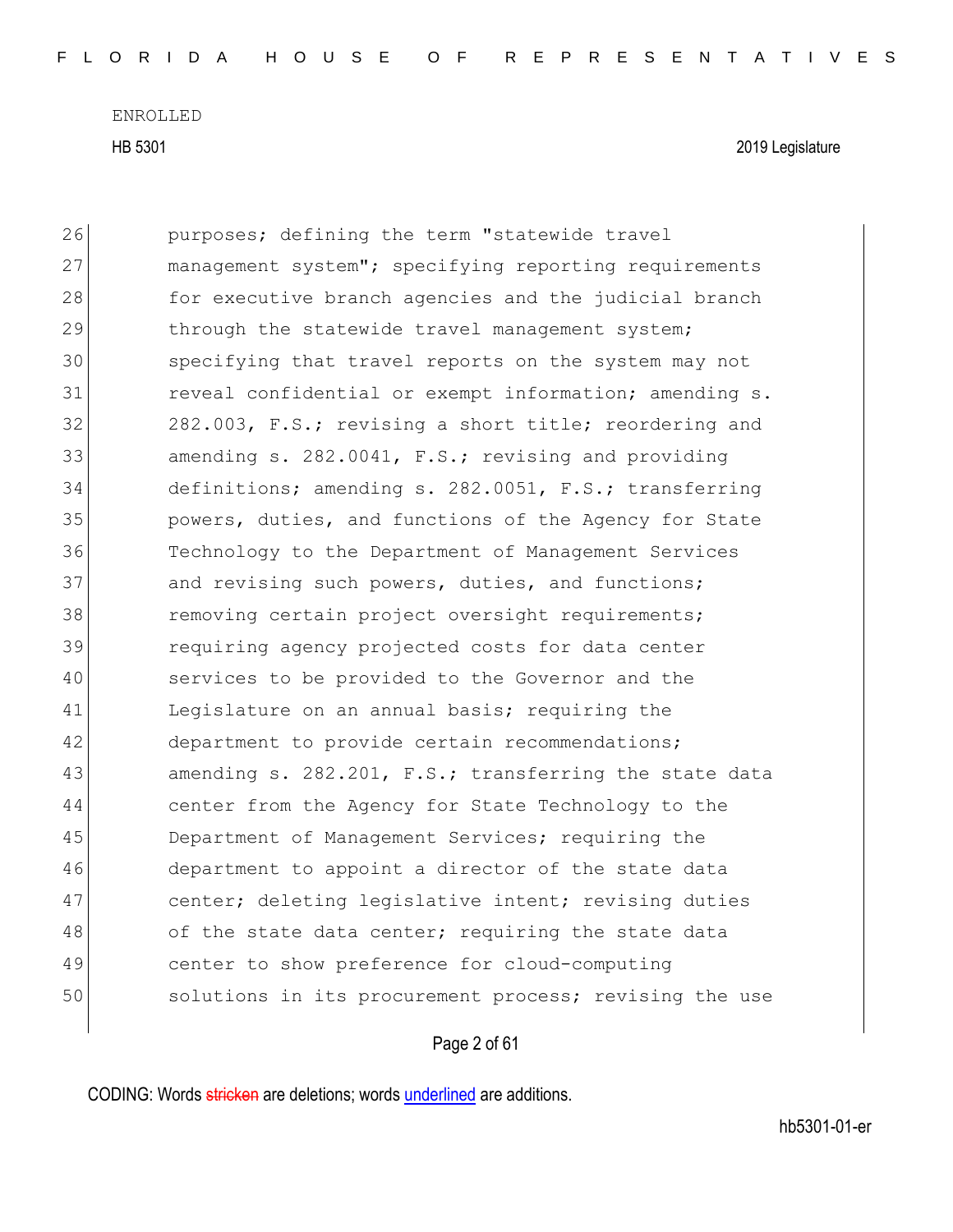| 51 | of the state data center and certain consolidation     |
|----|--------------------------------------------------------|
| 52 | requirements; removing obsolete language; revising     |
| 53 | agency limitations; creating s. 282.206, F.S.;         |
| 54 | providing legislative intent regarding the use of      |
| 55 | cloud computing; requiring each state agency to adopt  |
| 56 | formal procedures for cloud-computing options;         |
| 57 | requiring a state agency to develop, and update        |
| 58 | annually, a strategic plan for submission to the       |
| 59 | Governor and the Legislature; specifying requirements  |
| 60 | for the strategic plan; requiring a state agency       |
| 61 | customer entity to notify the state data center        |
| 62 | biannually of changes in anticipated use of state data |
| 63 | center services; specifying requirements and           |
| 64 | limitations as to cloud-computing services for the     |
| 65 | Department of Law Enforcement; amending s. 282.318,    |
| 66 | F.S.; requiring the Department of Management Services  |
| 67 | to appoint a state chief information security officer; |
| 68 | revising and specifying requirements for service-level |
| 69 | agreements for information technology and information  |
| 70 | technology resources and services; conforming          |
| 71 | provisions to changes made by the act; amending ss.    |
| 72 | 17.0315, 20.055, 97.0525, 110.205, 215.322, 215.96,    |
| 73 | 287.057, 282.00515, 287.0591, 365.171, 365.172,        |
| 74 | 365.173, 445.011, 445.045, 668.50, and 943.0415, F.S.; |
| 75 | conforming provisions and a cross-reference to changes |
|    |                                                        |

Page 3 of 61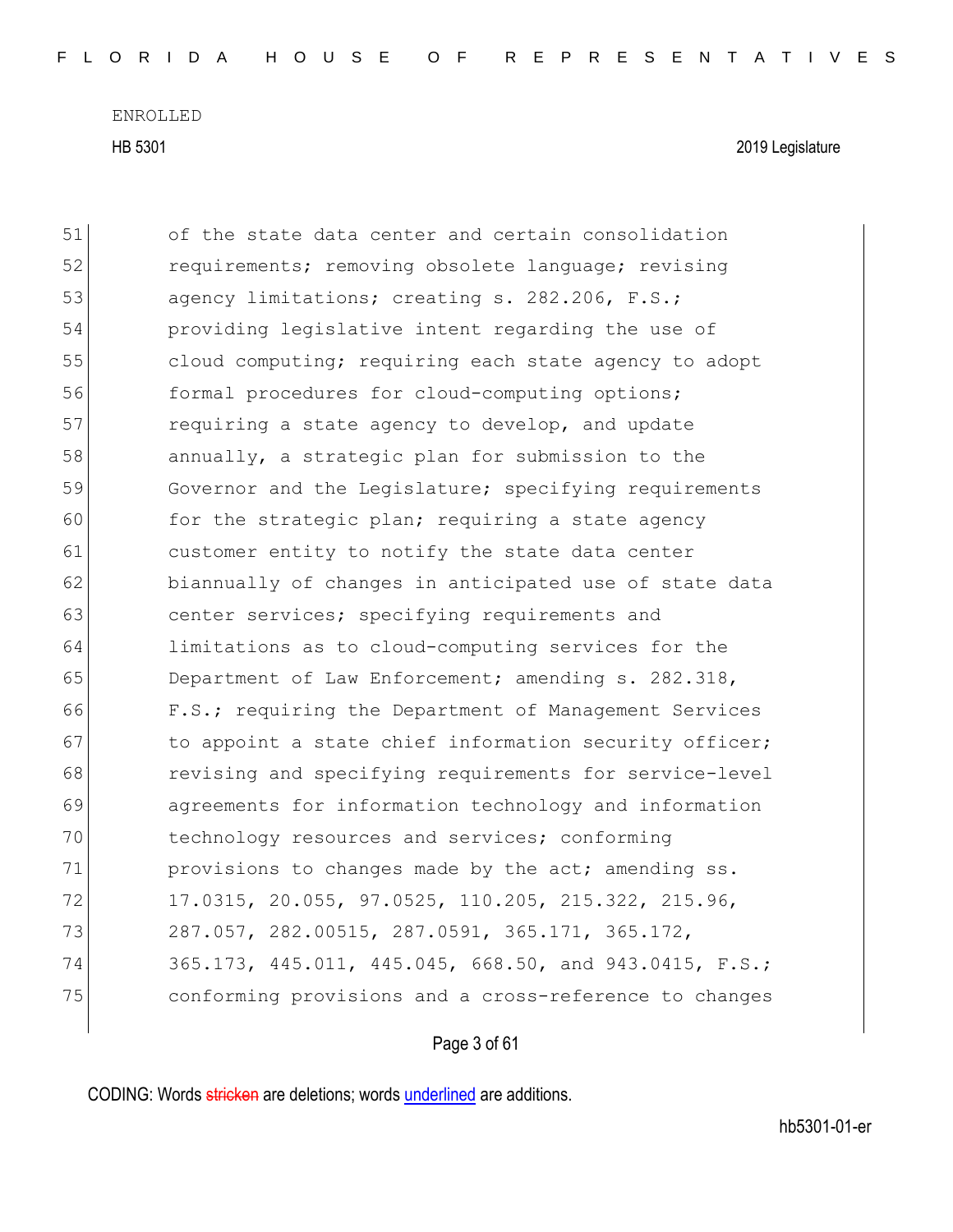| FLORIDA HOUSE OF REPRESENTATIVES |  |  |  |  |  |  |  |  |  |  |  |  |  |  |  |  |  |  |  |  |  |  |  |  |  |  |  |  |  |  |  |  |  |  |
|----------------------------------|--|--|--|--|--|--|--|--|--|--|--|--|--|--|--|--|--|--|--|--|--|--|--|--|--|--|--|--|--|--|--|--|--|--|
|----------------------------------|--|--|--|--|--|--|--|--|--|--|--|--|--|--|--|--|--|--|--|--|--|--|--|--|--|--|--|--|--|--|--|--|--|--|

| 76  | made by the act; creating the Florida Cybersecurity              |
|-----|------------------------------------------------------------------|
| 77  | Task Force; providing for the membership, meeting                |
| 78  | requirements, and duties of the task force; providing            |
| 79  | for administrative and staff support; requiring                  |
| 80  | executive branch departments and agencies to cooperate           |
| 81  | with information requests made by the task force;                |
| 82  | providing reporting requirements; providing for                  |
| 83  | expiration of the task force; providing an effective             |
| 84  | date.                                                            |
| 85  |                                                                  |
| 86  | Be It Enacted by the Leqislature of the State of Florida:        |
| 87  |                                                                  |
| 88  | Section 1. All powers; duties; functions; records;               |
| 89  | offices; personnel; associated administrative support positions; |
| 90  | property; pending issues and existing contracts; administrative  |
| 91  | authority; administrative rules in chapter 74, Florida           |
| 92  | Administrative Code, in effect as of July 1, 2019; trust funds;  |
| 93  | and unexpended balances of appropriations, allocations, and      |
| 94  | other funds of the Agency for State Technology are transferred   |
| 95  | by a type two transfer pursuant to s. 20.06(2), Florida          |
| 96  | Statutes, to the Department of Management Services.              |
| 97  | Section 2. Any contract or interagency agreement existing        |
| 98  | before July 1, 2019, between the Agency for State Technology, or |
| 99  | any entity or agent of the agency, and any other agency, entity, |
| 100 | or person shall continue as a contract or agreement on the       |
|     |                                                                  |

Page 4 of 61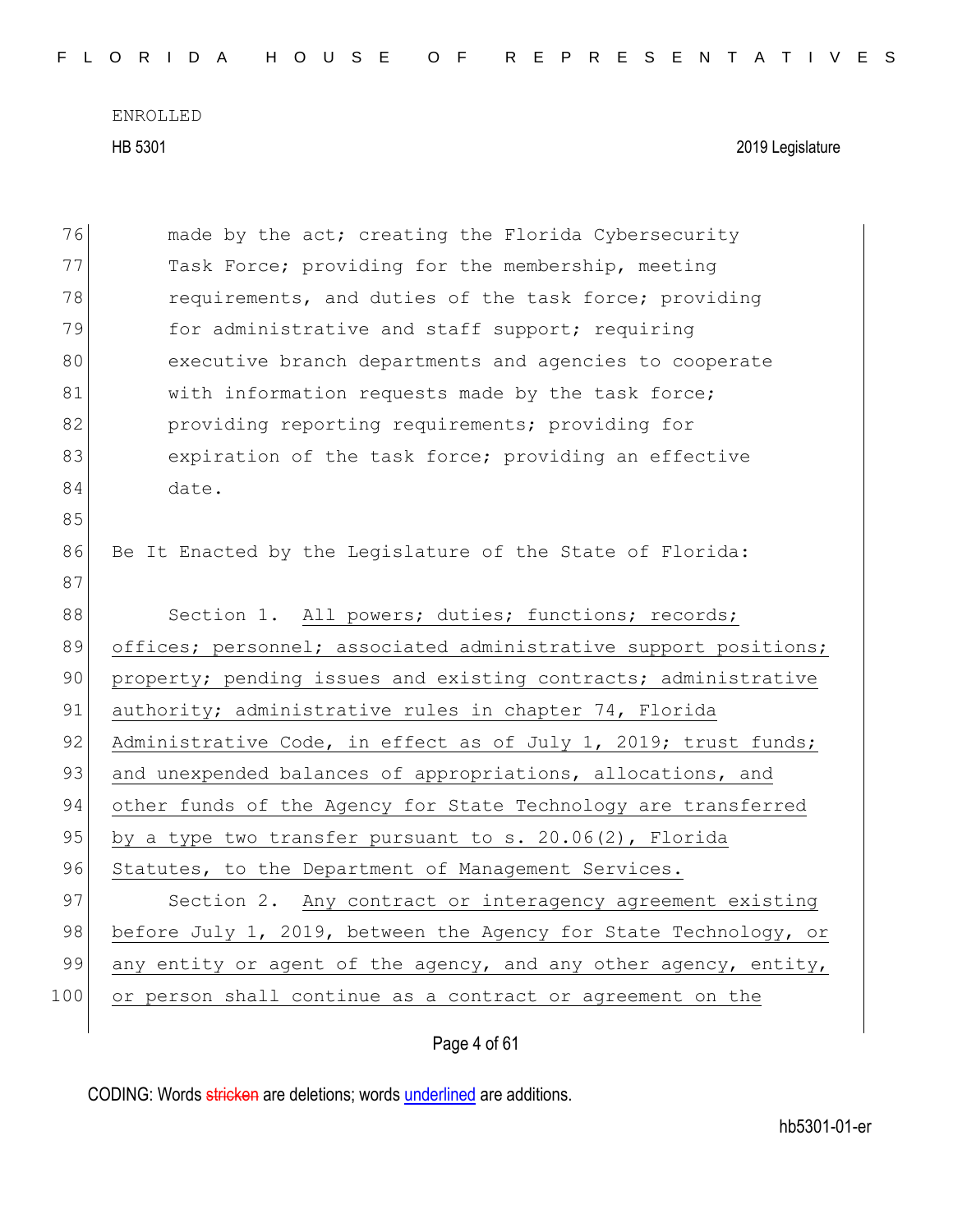| 101 | successor department or entity responsible for the program,      |
|-----|------------------------------------------------------------------|
| 102 | activity, or function relative to the contract or agreement.     |
| 103 | Section 3. Paragraph (b) of subsection (2) and subsection        |
| 104 | (4) of section 20.22, Florida Statutes, are amended to read:     |
| 105 | 20.22 Department of Management Services.-There is created        |
| 106 | a Department of Management Services.                             |
| 107 | The following divisions and programs within the<br>(2)           |
| 108 | Department of Management Services are established:               |
| 109 | Division of State Technology, the director of which is<br>(b)    |
| 110 | appointed by the secretary of the department and shall serve as  |
| 111 | the state chief information officer. The state chief information |
| 112 | officer must be a proven, effective administrator who must have  |
| 113 | at least 10 years of executive-level experience in the public or |
| 114 | private sector, preferably with experience in the development of |
| 115 | information technology strategic planning and the development    |
| 116 | and implementation of fiscal and substantive information         |
| 117 | technology policy and standards Technology Program.              |
| 118 | (4) The Department of Management Services shall provide          |
| 119 | the Agency for State Technology with financial management        |
| 120 | oversight. The agency shall provide the department all documents |
| 121 | and necessary information, as requested, to meet the             |
| 122 | requirements of this section. The department's financial         |
| 123 | management oversight includes:                                   |
| 124 | (a) Developing and implementing cost-recovery mechanisms         |
| 125 | for the administrative and data center costs of services through |
|     | Page 5 of 61                                                     |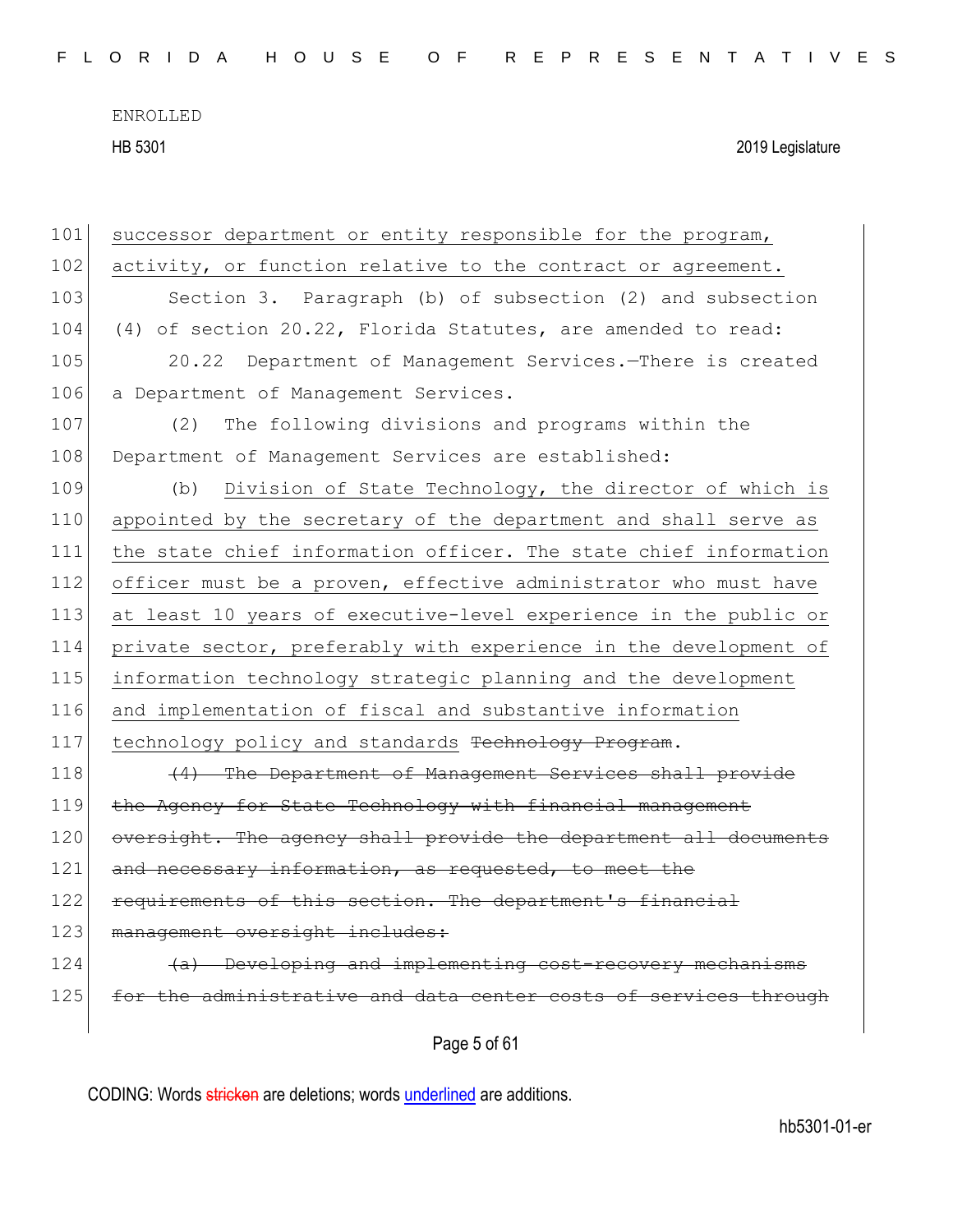| 126 | agency assessments of applicable customer entities. Such cost-   |
|-----|------------------------------------------------------------------|
| 127 | recovery mechanisms must comply with applicable state and        |
| 128 | federal requlations concerning the distribution and use of funds |
| 129 | and must ensure that, for each fiscal year, no service or        |
| 130 | eustomer entity subsidizes another service or customer entity.   |
| 131 | (b) Implementing an annual reconciliation process to             |
| 132 | ensure that each customer entity is paying for the full direct   |
| 133 | and indirect cost of each service as determined by the customer  |
| 134 | entity's use of each service.                                    |
| 135 | (c) Providing rebates that may be credited against future        |
| 136 | billings to customer entities when revenues exceed costs.        |
| 137 | (d) Requiring each customer entity to transfer sufficient        |
| 138 | funds into the appropriate data processing appropriation         |
| 139 | eategory before implementing a customer entity's request for a   |
| 140 | change in the type or level of service provided, if such change  |
| 141 | results in a net increase to the customer entity's costs for     |
| 142 | that fiscal year.                                                |
| 143 | (e) By October 1, 2018, providing to each customer               |
| 144 | entity's agency head the estimated agency assessment cost by the |
| 145 | Agency for State Technology for the following fiscal year. The   |
| 146 | agency assessment cost of each customer entity includes          |
| 147 | administrative and data center services costs of the agency.     |
| 148 | (f) Preparing the legislative budget request for the             |
| 149 | Agency for State Technology based on the issues requested and    |
| 150 | approved by the executive director of the Agency for State       |
|     | Page 6 of 61                                                     |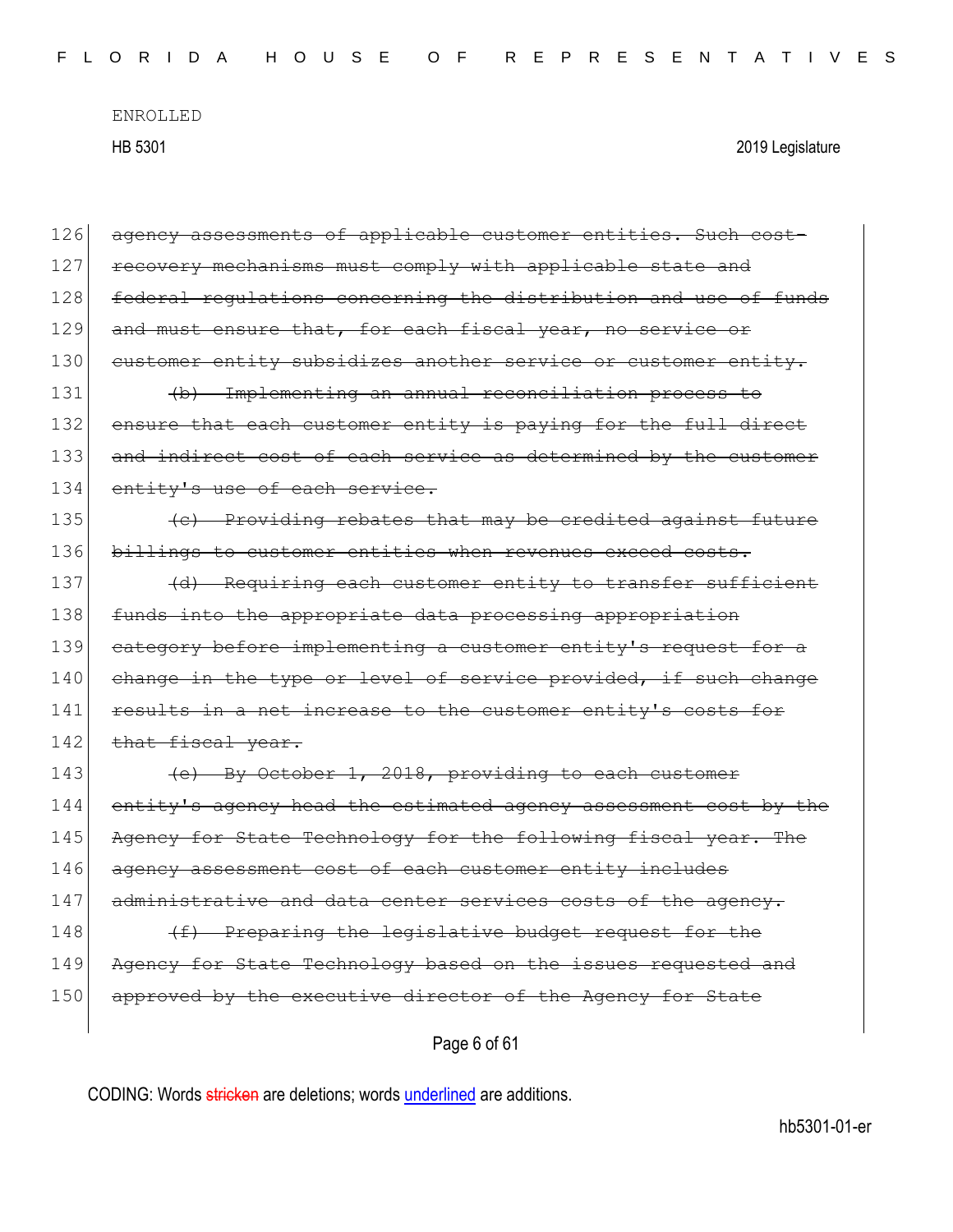| 151 | Technology. Upon the approval of the agency's executive          |
|-----|------------------------------------------------------------------|
| 152 | director, the Department of Management Services shall transmit   |
| 153 | the agency's legislative budget request to the Governor and the  |
| 154 | Legislature pursuant to s. 216.023.                              |
| 155 | (g) Providing a plan for consideration by the Legislative        |
| 156 | Budget Commission if the Agency for State Technology increases   |
| 157 | the cost of a service for a reason other than a customer         |
| 158 | entity's request made under paragraph (d). Such a plan is        |
| 159 | required only if the service cost increase results in a net      |
| 160 | increase to a customer entity.                                   |
| 161 | (h) Providing a timely invoicing methodology to recover          |
| 162 | the cost of services provided to the customer entity pursuant to |
| 163 | 3.215.422.                                                       |
| 164 | (i) Providing an annual reconciliation process of prior          |
| 165 | year expenditures completed on a timely basis and overall budget |
| 166 | management pursuant to chapter 216.                              |
| 167 | $(i)$ This subsection expires July 1, 2019.                      |
| 168 | Section 4. Subsection (9) of section 20.255, Florida             |
| 169 | Statutes, is amended to read:                                    |
| 170 | Department of Environmental Protection. - There is<br>20.255     |
| 171 | created a Department of Environmental Protection.                |
| 172 | (9)<br>The department shall act as the lead agency of the        |
| 173 | executive branch for the development and review of policies,     |
| 174 | practices, and standards related to geospatial data managed by   |
| 175 | state agencies and water management districts. The department    |
|     |                                                                  |

Page 7 of 61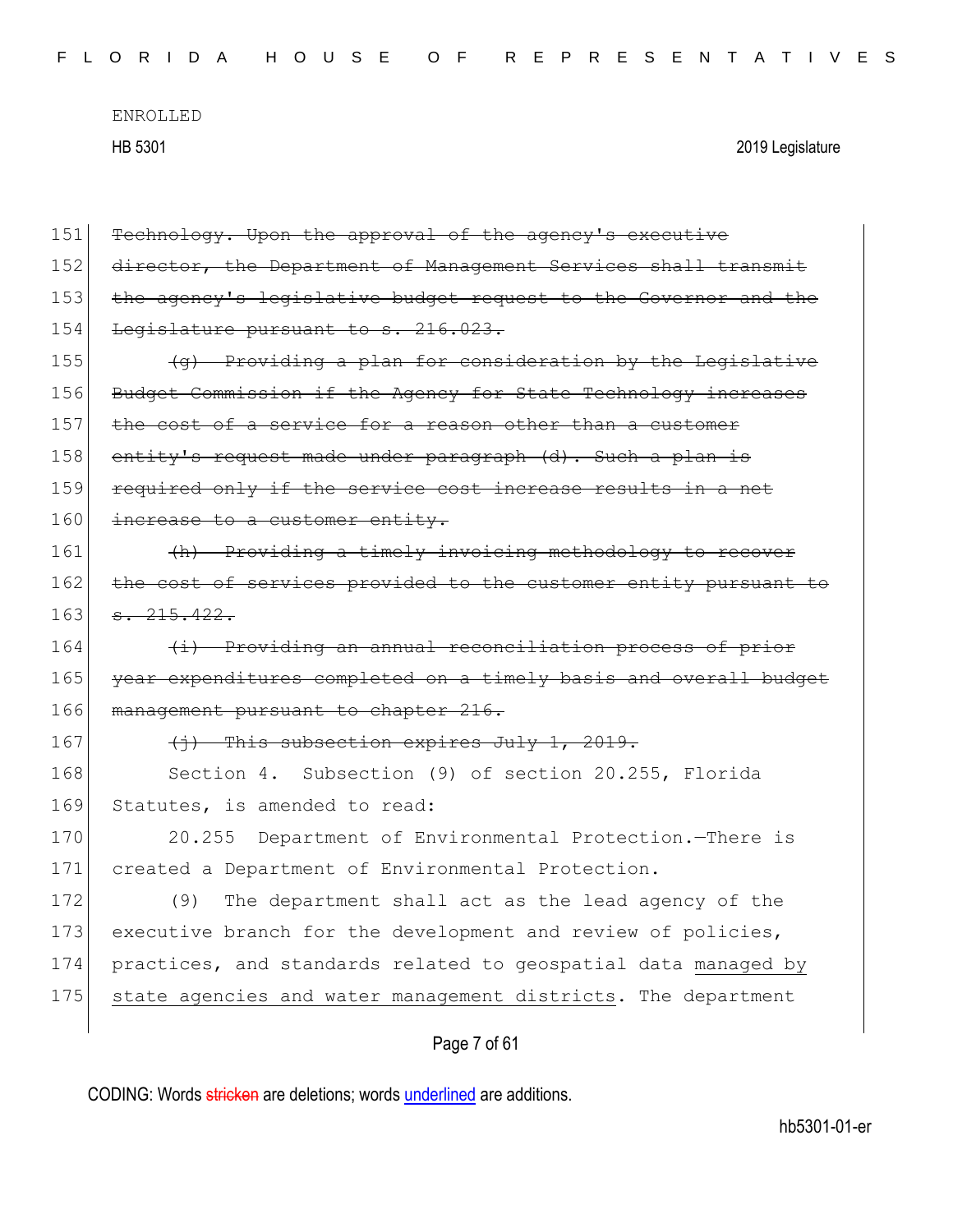| 176 | shall coordinate and promote geospatial data sharing throughout  |
|-----|------------------------------------------------------------------|
| 177 | the state government and serve as the primary point of contact   |
| 178 | for statewide geographic information systems projects, grants,   |
| 179 | and resources. The department may adopt rules pursuant to ss.    |
| 180 | 120.536(1) and 120.54 to implement this subsection This          |
| 181 | subsection expires July 1, 2019.                                 |
| 182 | Section 5. Section 20.61, Florida Statutes, is repealed.         |
| 183 | Section 6. Paragraph (c) is added to subsection (9) of           |
| 184 | section 112.061, Florida Statutes, and subsection (16) is added  |
| 185 | to that section, to read:                                        |
| 186 | 112.061 Per diem and travel expenses of public officers,         |
| 187 | employees, and authorized persons; statewide travel management   |
| 188 | system.-                                                         |
| 189 | (9)<br>$RULES -$                                                 |
| 190 | The Department of Management Services may adopt rules<br>(C)     |
| 191 | to administer the provisions of this section which relate to the |
| 192 | statewide travel management system.                              |
| 193 | (16)<br>STATEWIDE TRAVEL MANAGEMENT SYSTEM.-                     |
| 194 | For purposes of this subsection, "statewide travel<br>(a)        |
| 195 | management system" means the system developed by the Department  |
| 196 | of Management Services to:                                       |
| 197 | Collect and store information relating to public<br>$\perp$ .    |
| 198 | officer or employee travel information;                          |
| 199 | 2.<br>Standardize and automate agency travel management;         |
| 200 | Allow for travel planning and approval, expense<br>3.            |
|     |                                                                  |

Page 8 of 61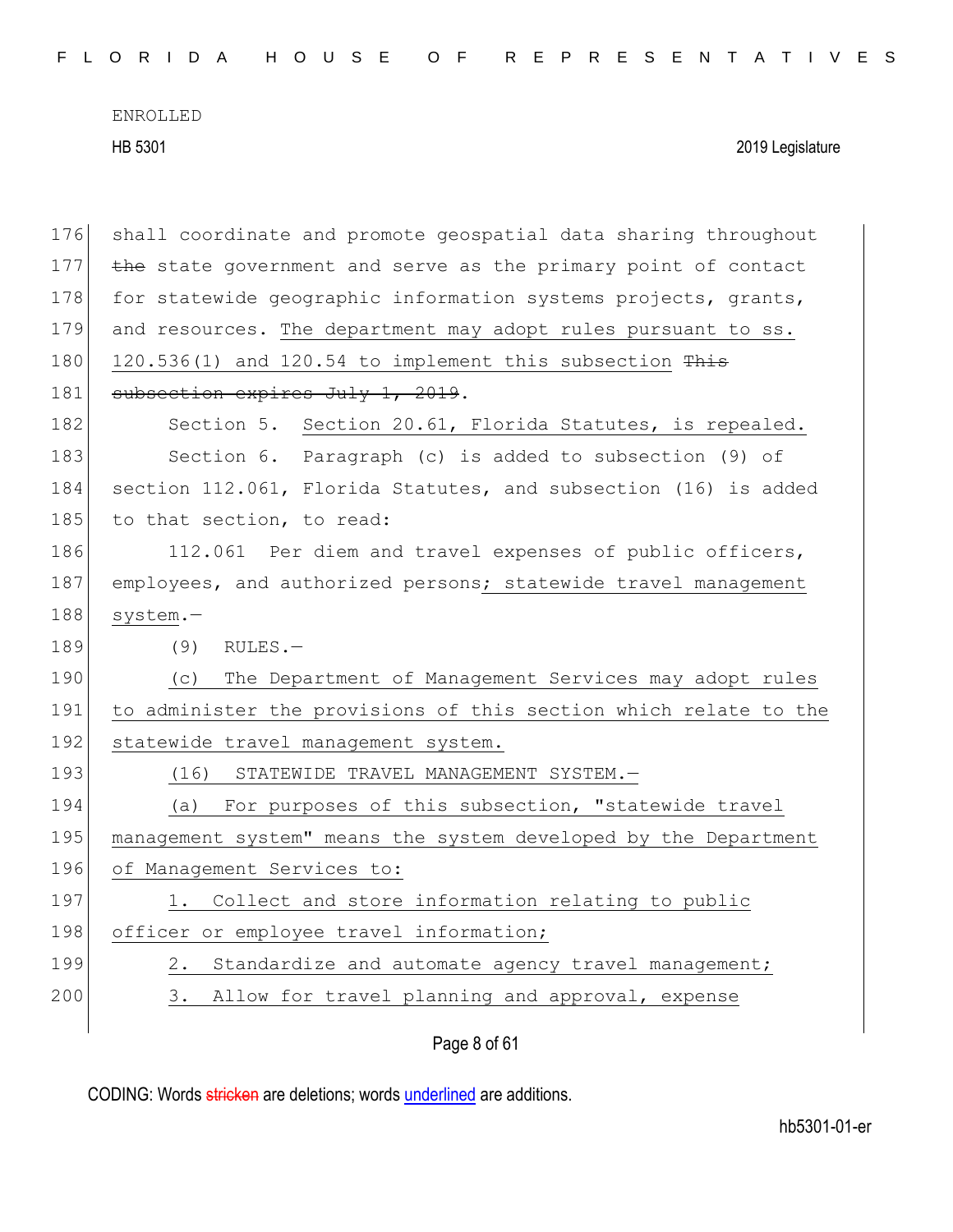| 201 | reporting, and reimbursement; and                                |
|-----|------------------------------------------------------------------|
| 202 | Allow travel information queries.<br>4.                          |
| 203 | (b) Each executive branch state government agency and the        |
| 204 | judicial branch must report on the statewide travel management   |
| 205 | system all public officer and employee travel information,       |
| 206 | including, but not limited to, name and position title; purpose  |
| 207 | of travel; dates and location of travel; mode of travel;         |
| 208 | confirmation from the head of the agency or designee             |
| 209 | authorization, if required; and total travel cost. Each          |
| 210 | executive branch state government agency and the judicial branch |
| 211 | must use the statewide travel management system for purposes of  |
| 212 | travel authorization and reimbursement.                          |
| 213 | Travel reports made available on the statewide travel<br>(C)     |
| 214 | management system may not reveal information made confidential   |
| 215 | or exempt by law.                                                |
| 216 | Section 7. Section 282.003, Florida Statutes, is amended         |
| 217 | to read:                                                         |
| 218 |                                                                  |
|     | 282.003 Short title.-This part may be cited as the               |
| 219 | "Enterprise Information Technology Services Management Act."     |
| 220 | Section 8. Effective July 1, 2019, and upon the expiration       |
| 221 | of the amendment to that section made by chapter 2018-10, Laws   |
| 222 | of Florida, section 282.0041, Florida Statutes, is reordered and |
| 223 | amended to read:                                                 |
| 224 | 282.0041<br>Definitions. - As used in this chapter, the term:    |
| 225 | "Agency assessment" means the amount each customer<br>(1)        |

Page 9 of 61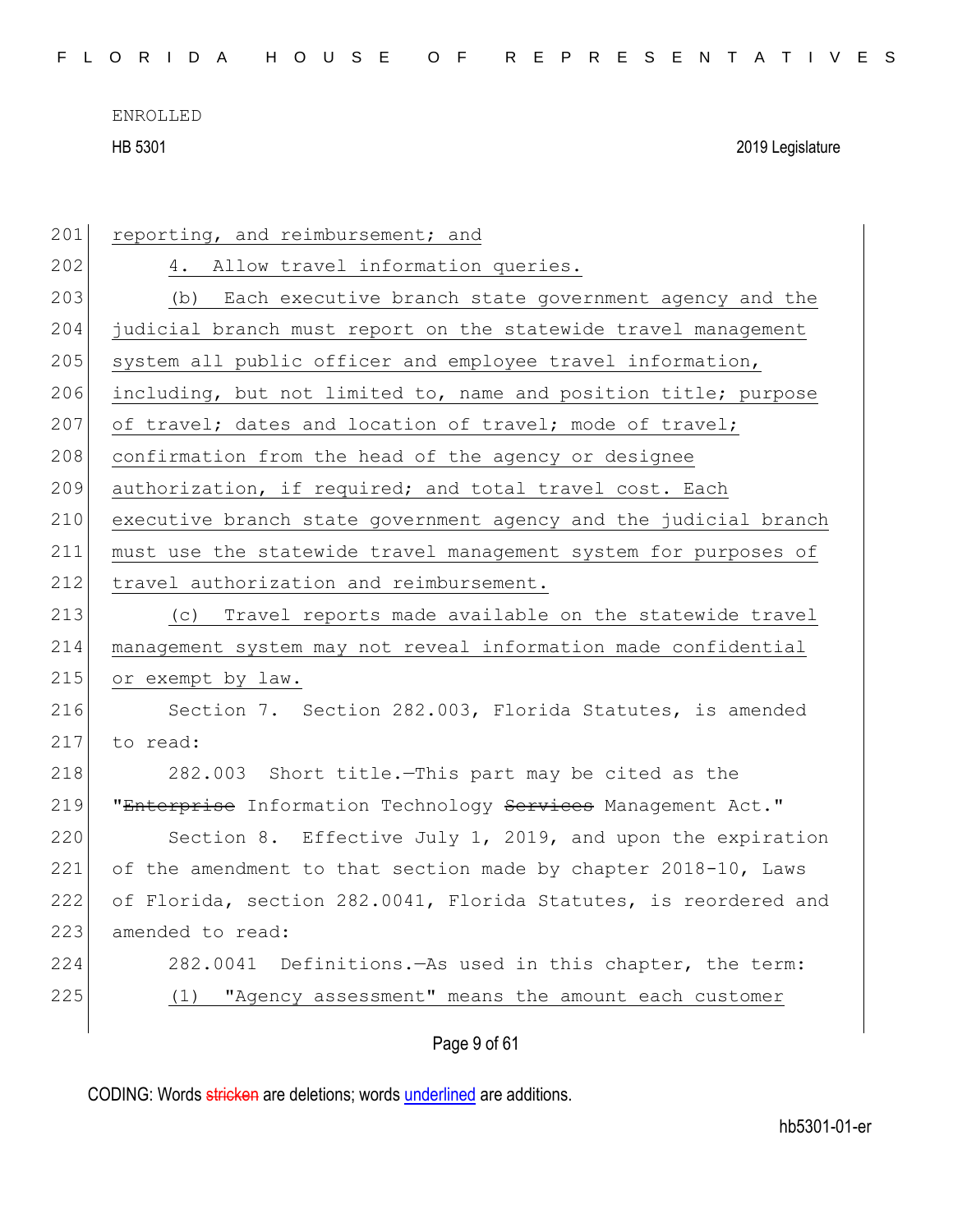| entity must pay annually for services from the Department of     |
|------------------------------------------------------------------|
| Management Services and includes administrative and data center  |
| services costs.                                                  |
| $(2)$ $(1)$ "Agency data center" means agency space containing   |
| 10 or more physical or logical servers.                          |
| $(3)$ $(2)$ "Breach" has the same meaning as provided in s.      |
| 501.171 means a confirmed event that compromises the             |
| confidentiality, integrity, or availability of information or    |
| data.                                                            |
| $(4)$ $(3)$ "Business continuity plan" means a collection of     |
| procedures and information designed to keep an agency's critical |
| operations running during a period of displacement or            |
| interruption of normal operations.                               |
| (5) "Cloud computing" has the same meaning as provided in        |
| Special Publication 800-145 issued by the National Institute of  |
| Standards and Technology.                                        |
| $(6)$ $(4)$ "Computing facility" or "agency computing facility"  |
| means agency space containing fewer than a total of 10 physical  |
| or logical servers, but excluding single, logical-server         |
| installations that exclusively perform a utility function such   |
| as file and print servers.                                       |
| $(7)$ +5) "Customer entity" means an entity that obtains         |
| services from the Department of Management Services state data   |
| eenter.                                                          |
| "Data" means a subset of structured information in a<br>(8)      |
| Page 10 of 61                                                    |
|                                                                  |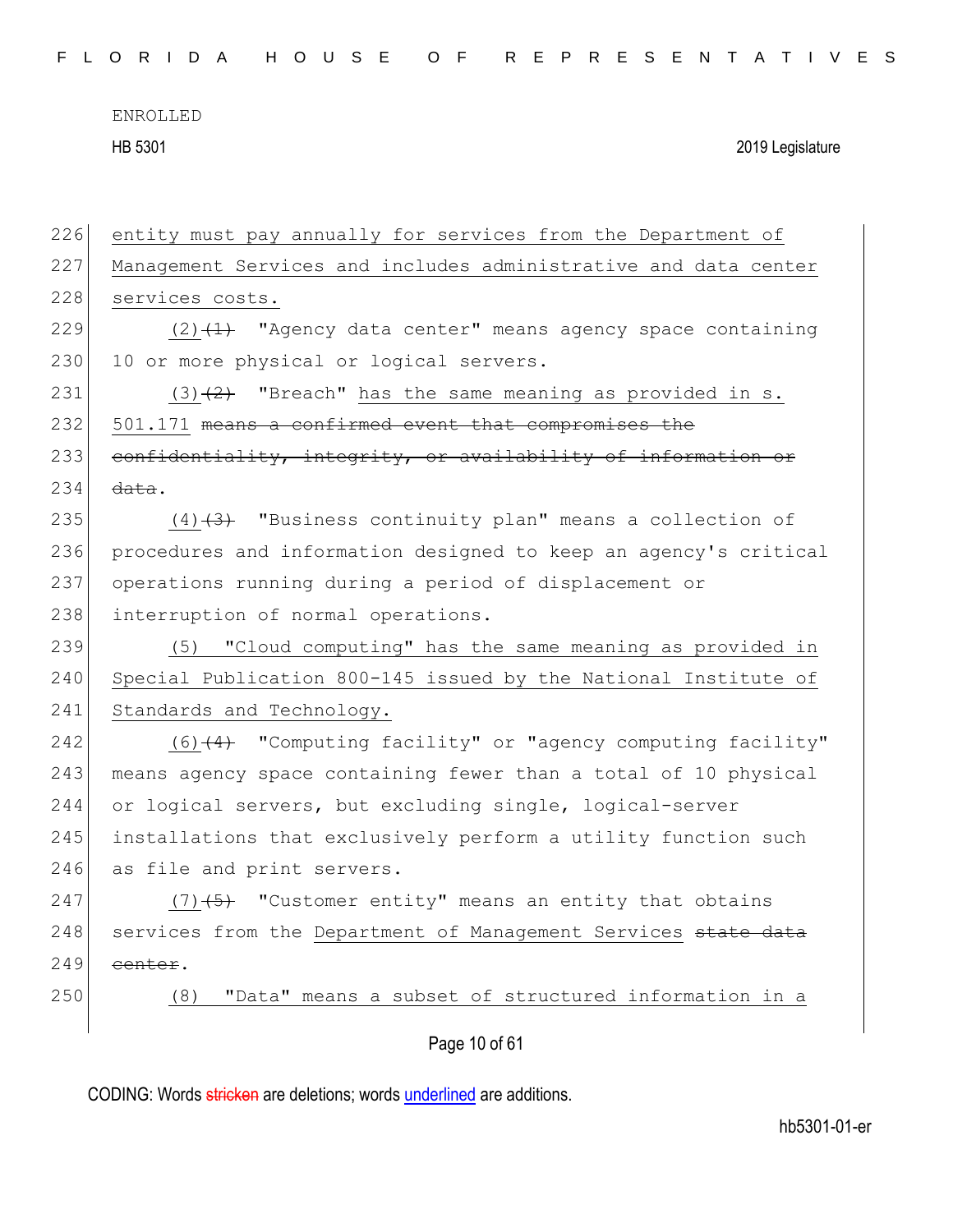HB 5301 2019 Legislature

251 format that allows such information to be electronically 252 retrieved and transmitted. 253 (9)<del>(6)</del> "Department" means the Department of Management

 Services.  $(10)$   $(7)$  "Disaster recovery" means the process, policies, 256 procedures, and infrastructure related to preparing for and implementing recovery or continuation of an agency's vital 258 technology infrastructure after a natural or human-induced disaster.

260  $(11)\left(8\right)$  "Enterprise information technology service" means 261 an information technology service that is used in all agencies 262 or a subset of agencies and is established in law to be 263 designed, delivered, and managed at the enterprise level.

264  $(12)$   $(9)$  "Event" means an observable occurrence in a system 265 or network.

266  $(13)$   $(10)$  "Incident" means a violation or imminent threat 267 of violation, whether such violation is accidental or 268 deliberate, of information technology resources, security 269 policies, acceptable use policies, or standard security 270 practices. An imminent threat of violation refers to a situation 271 in which the state agency has a factual basis for believing that 272 a specific incident is about to occur.

273  $(14)$   $(14)$  "Information technology" means equipment, 274 hardware, software, firmware, programs, systems, networks, 275 infrastructure, media, and related material used to

#### Page 11 of 61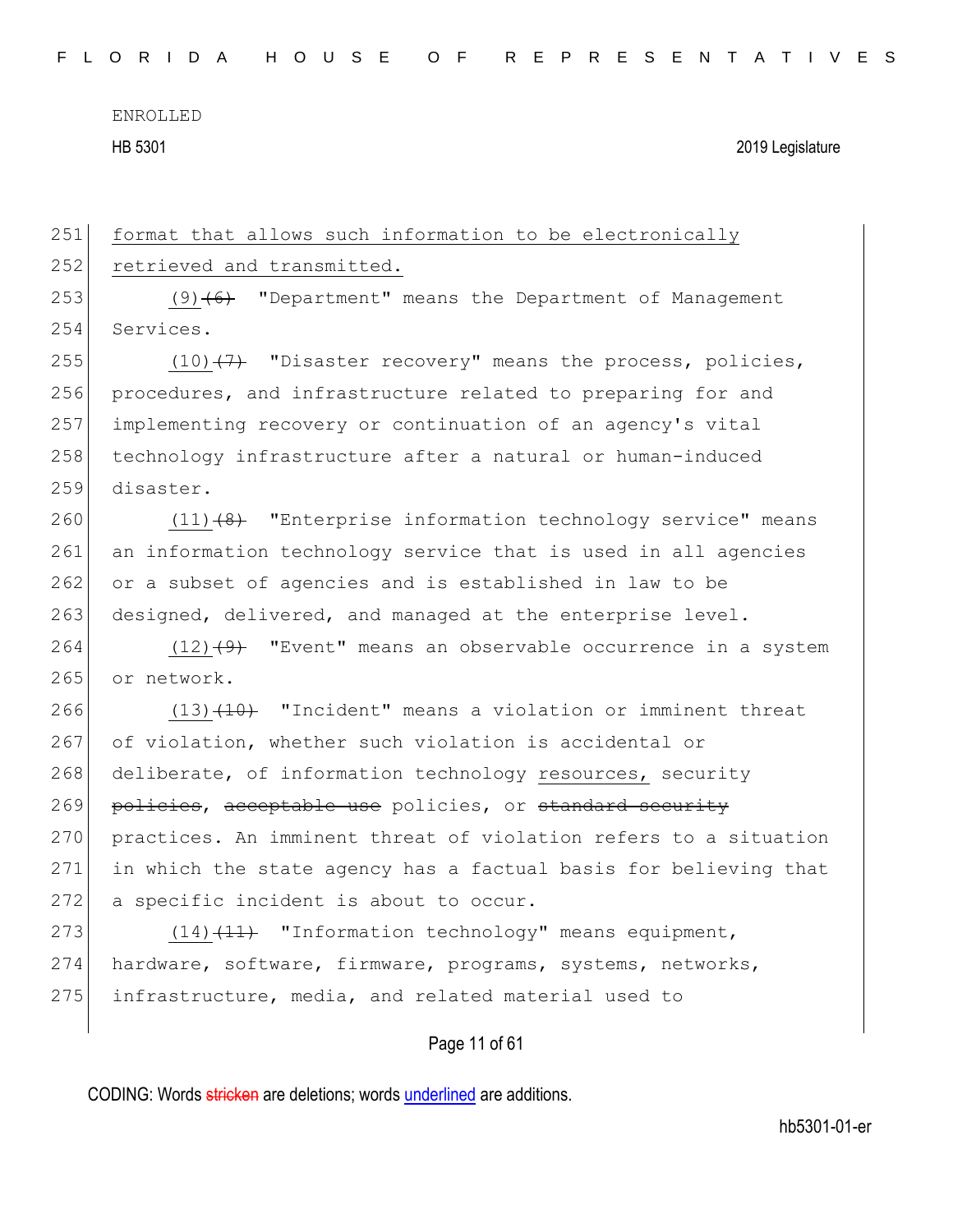276 automatically, electronically, and wirelessly collect, receive, 277 access, transmit, display, store, record, retrieve, analyze, 278 evaluate, process, classify, manipulate, manage, assimilate, 279 control, communicate, exchange, convert, converge, interface, 280 switch, or disseminate information of any kind or form.

281 (15)<del>(12)</del> "Information technology policy" means a definite 282 course or method of action selected from among one or more 283 alternatives that quide and determine present and future 284 decisions.

285  $(16)$   $(13)$  "Information technology resources" has the same 286 meaning as provided in s. 119.011.

287 (17)<del>(14)</del> "Information technology security" means the 288 protection afforded to an automated information system in order 289 to attain the applicable objectives of preserving the integrity, 290 availability, and confidentiality of data, information, and 291 information technology resources.

292 (18) "Open data" means data collected or created by a 293 state agency and structured in a way that enables the data to be 294 fully discoverable and usable by the public. The term does not 295 | include data that are restricted from public distribution based 296 on federal or state privacy, confidentiality, and security laws 297 and regulations or data for which a state agency is statutorily 298 authorized to assess a fee for its distribution.

299 (19)<del>(15)</del> "Performance metrics" means the measures of an 300 organization's activities and performance.

#### Page 12 of 61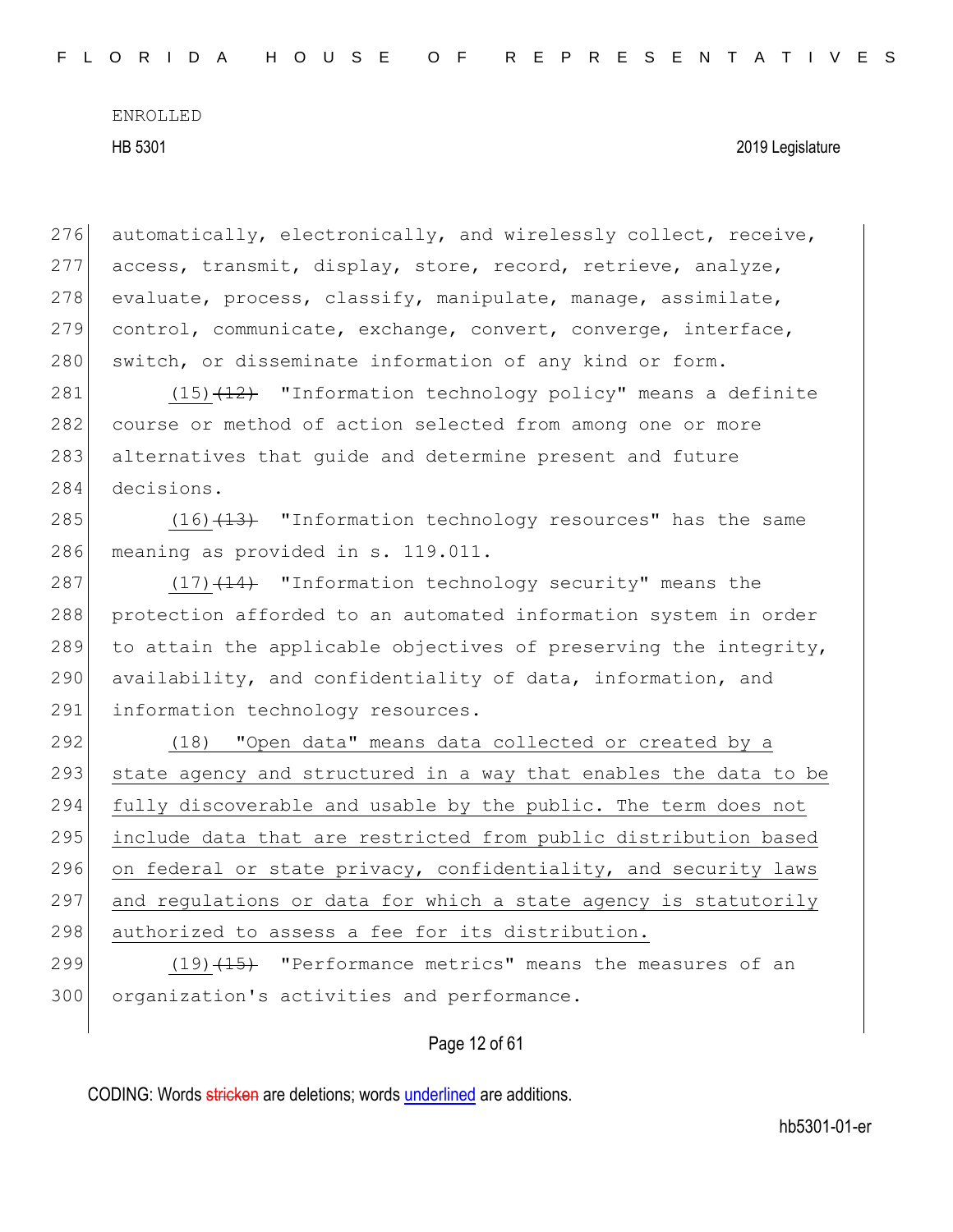#### HB 5301 2019 Legislature

 $301$  (20)<del>(16)</del> "Project" means an endeavor that has a defined 302 start and end point; is undertaken to create or modify a unique 303 product, service, or result; and has specific objectives that, 304 when attained, signify completion.

 $(21)$   $(17)$  "Project oversight" means an independent review and analysis of an information technology project that provides information on the project's scope, completion timeframes, and 308 budget and that identifies and quantifies issues or risks affecting the successful and timely completion of the project.

 $310$  (22) $\left(18\right)$  "Risk assessment" means the process of 311 identifying security risks, determining their magnitude, and 312 identifying areas needing safeguards.

313  $(23)$   $(19)$  "Service level" means the key performance 314 indicators (KPI) of an organization or service which must be 315 regularly performed, monitored, and achieved.

 $(24)$   $(24)$  "Service-level agreement" means a written 317 contract between the Department of Management Services state 318 data center and a customer entity which specifies the scope of services provided, service level, the duration of the agreement, the responsible parties, and service costs. A service-level agreement is not a rule pursuant to chapter 120.

 $322$  (25)<del>(21)</del> "Stakeholder" means a person, group, 323 organization, or state agency involved in or affected by a 324 course of action.

325  $(26)$   $(22)$  "Standards" means required practices, controls,

#### Page 13 of 61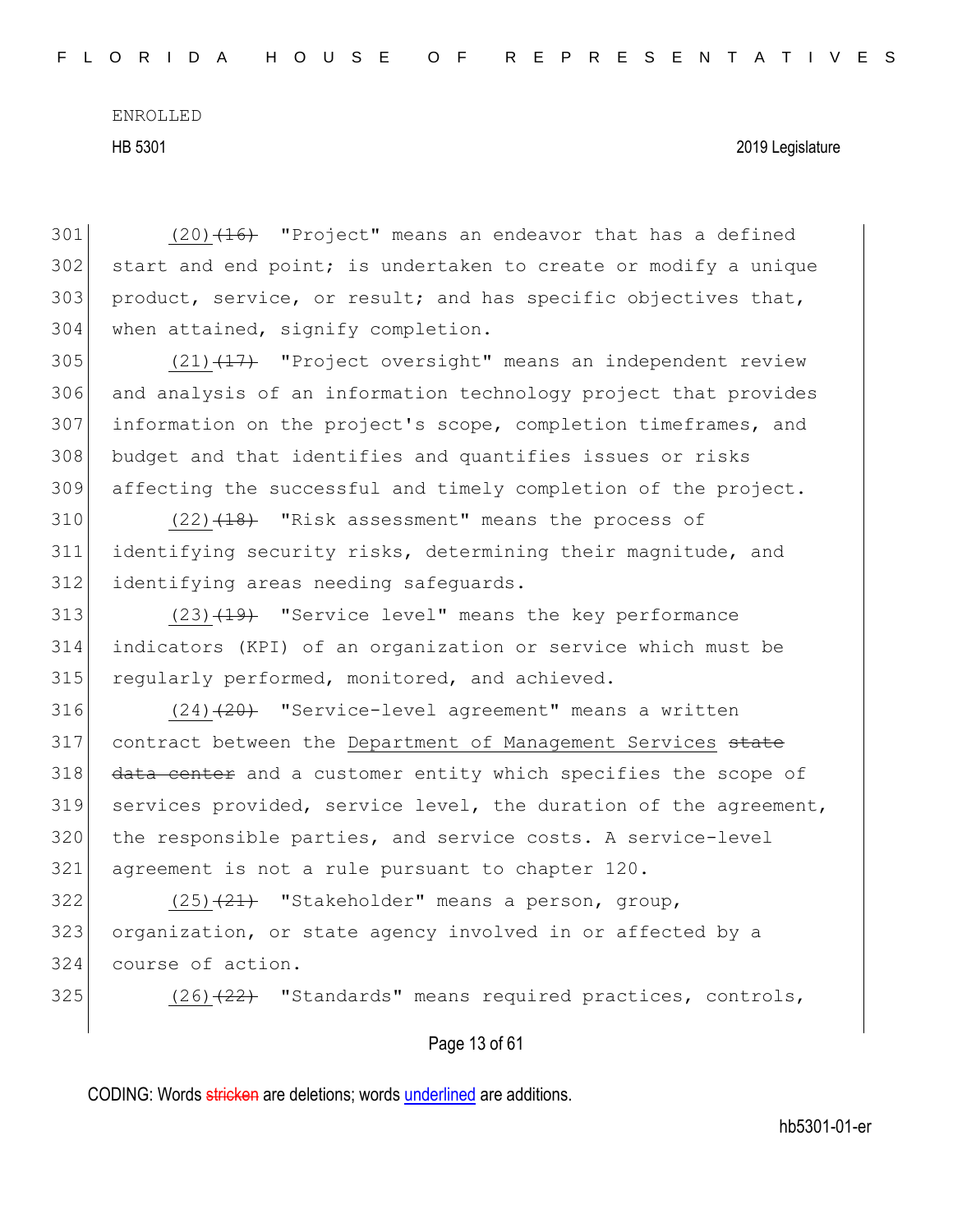HB 5301 2019 Legislature

326 components, or configurations established by an authority.

 $(27)$   $(23)$  "State agency" means any official, officer, commission, board, authority, council, committee, or department of the executive branch of state government; the Justice Administrative Commission; and the Public Service Commission. 331 The term does not include university boards of trustees or state universities. As used in part I of this chapter, except as otherwise specifically provided, the term does not include the Department of Legal Affairs, the Department of Agriculture and Consumer Services, or the Department of Financial Services.

 $(28)$   $(24)$  "SUNCOM Network" means the state enterprise telecommunications system that provides all methods of electronic or optical telecommunications beyond a single building or contiguous building complex and used by entities 340 authorized as network users under this part.

341  $(29)$   $(25)$  "Telecommunications" means the science and 342 technology of communication at a distance, including electronic 343 systems used in the transmission or reception of information.

 $344$  (30) $(26)$  "Threat" means any circumstance or event that has 345 the potential to adversely impact a state agency's operations or  $346$  assets through an information system via unauthorized access, 347 destruction, disclosure, or modification of information or 348 denial of service.

 $349$  (31) $\left(27\right)$  "Variance" means a calculated value that 350 illustrates how far positive or negative a projection has

Page 14 of 61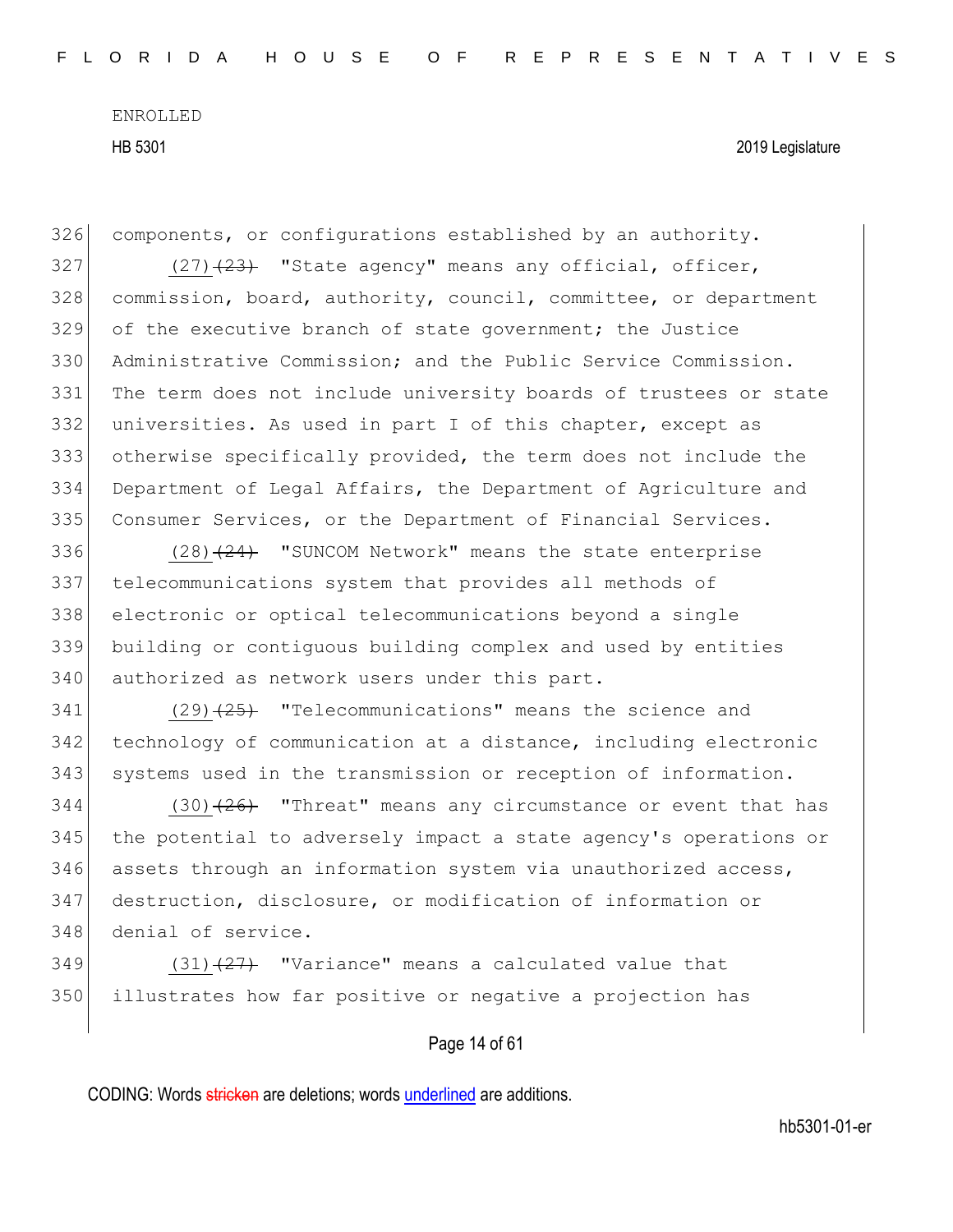HB 5301 2019 Legislature

351 deviated when measured against documented estimates within a 352 project plan.

 Section 9. Effective July 1, 2019, and upon the expiration of the amendment to that section made by chapter 2018-10, Laws of Florida, section 282.0051, Florida Statutes, is amended to 356 read:

357 282.0051 Department of Management Services Agency for 358 State Technology; powers, duties, and functions. The department 359 Agency for State Technology shall have the following powers, 360 duties, and functions:

361 (1) Develop and publish information technology policy for 362 the management of the state's information technology resources.

 (2) Establish and publish information technology architecture standards to provide for the most efficient use of the state's information technology resources and to ensure 366 compatibility and alignment with the needs of state agencies. 367 The department agency shall assist state agencies in complying with the standards.

 (3) By June  $30$ ,  $2015$ , Establish project management and oversight standards with which state agencies must comply when implementing information technology projects. The department 372 agency shall provide training opportunities to state agencies to assist in the adoption of the project management and oversight standards. To support data-driven decisionmaking, the standards 375 must include, but are not limited to:

#### Page 15 of 61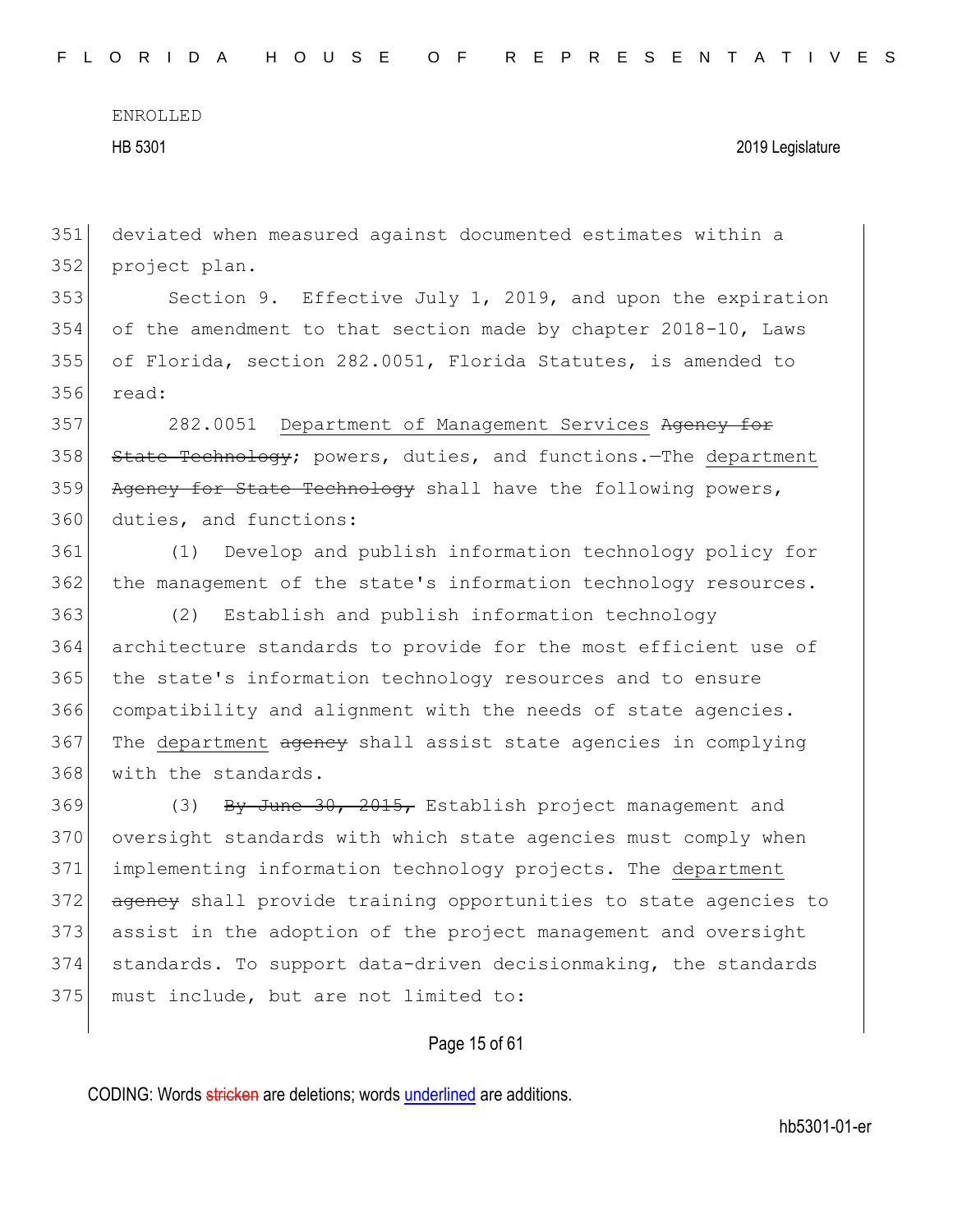376 (a) Performance measurements and metrics that objectively 377 reflect the status of an information technology project based on 378 a defined and documented project scope, cost, and schedule.

379 (b) Methodologies for calculating acceptable variances in 380 the projected versus actual scope, schedule, or cost of an 381 information technology project.

 (c) Reporting requirements, including requirements designed to alert all defined stakeholders that an information technology project has exceeded acceptable variances defined and 385 documented in a project plan.

386 (d) Content, format, and frequency of project updates.

387 (4) Beginning January 1, 2015, Perform project oversight 388 on all state agency information technology projects that have 389 total project costs of \$10 million or more and that are funded 390 in the General Appropriations Act or any other law. The 391 department agency shall report at least quarterly to the 392 Executive Office of the Governor, the President of the Senate, 393 and the Speaker of the House of Representatives on any 394 information technology project that the department agency 395 identifies as high-risk due to the project exceeding acceptable 396 variance ranges defined and documented in a project plan. The 397 report must include a risk assessment, including fiscal risks, 398 associated with proceeding to the next stage of the project, and 399 a recommendation for corrective actions required, including 400 suspension or termination of the project.

#### Page 16 of 61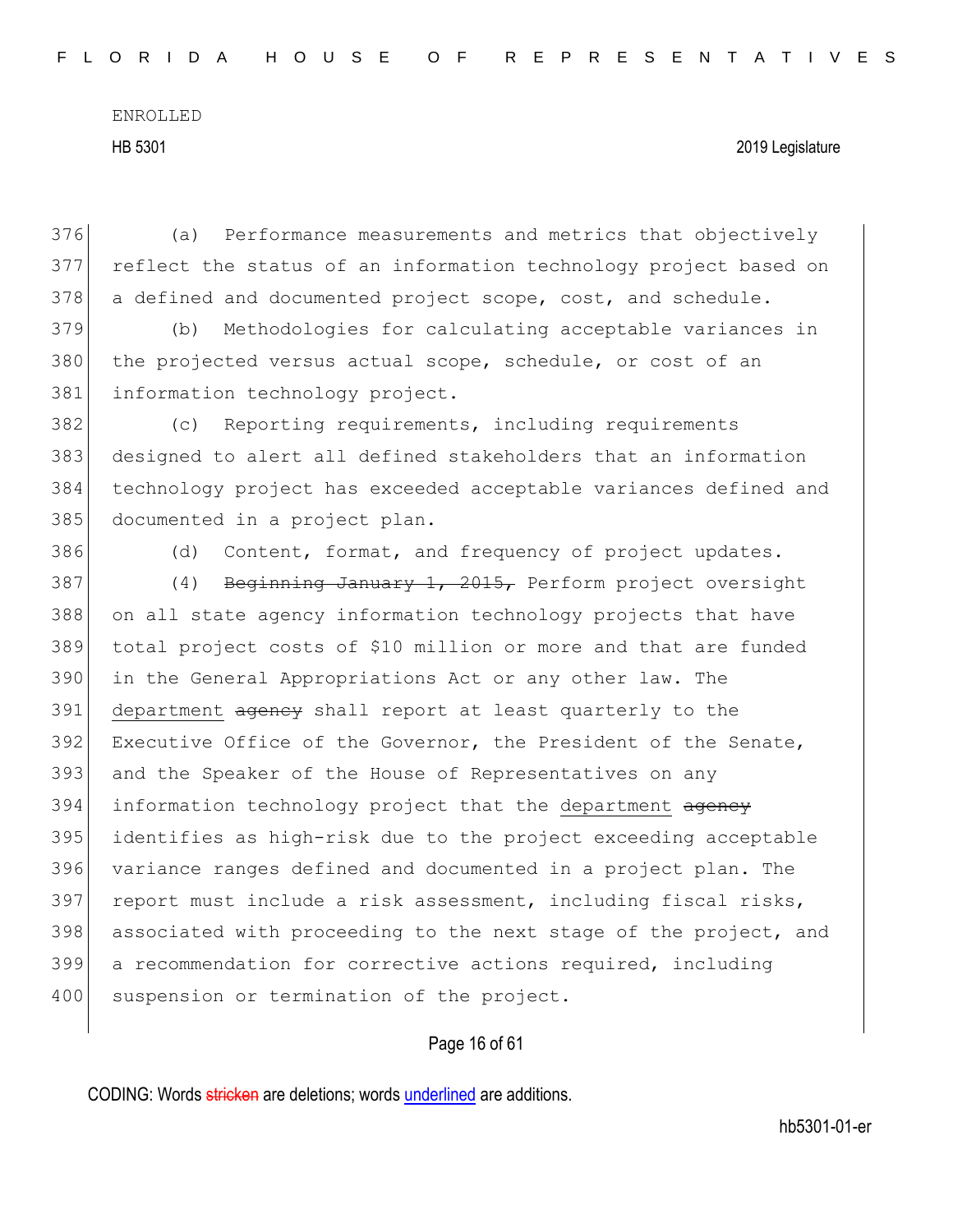HB 5301 2019 Legislature

401  $(5)$  By April 1, 2016, and biennially thereafter, Identify 402 opportunities for standardization and consolidation of 403 information technology services that support business functions 404 and operations, including administrative functions such as 405 purchasing, accounting and reporting, cash management, and 406 personnel, and that are common across state agencies. The 407 department agency shall biennially on April 1 provide 408 recommendations for standardization and consolidation to the 409 Executive Office of the Governor, the President of the Senate, 410 and the Speaker of the House of Representatives. The agency is 411 not precluded from providing recommendations before April 1, 412 <del>2016.</del>

413 (6) In collaboration with the Department of Management 414 Services, Establish best practices for the procurement of 415 information technology products and cloud-computing services in 416 order to reduce costs, increase the quality of data center 417 services productivity, or improve government services. Such 418 practices must include a provision requiring the agency to 419 review all information technology purchases made by state  $420$  agencies that have a total cost of \$250,000 or more, unless a 421 purchase is specifically mandated by the Legislature, for 422 compliance with the standards established pursuant to this  $423$  section.

 $424$  (7)  $(a)$  Participate with the Department of Management 425 Services in evaluating, conducting, and negotiating competitive

Page 17 of 61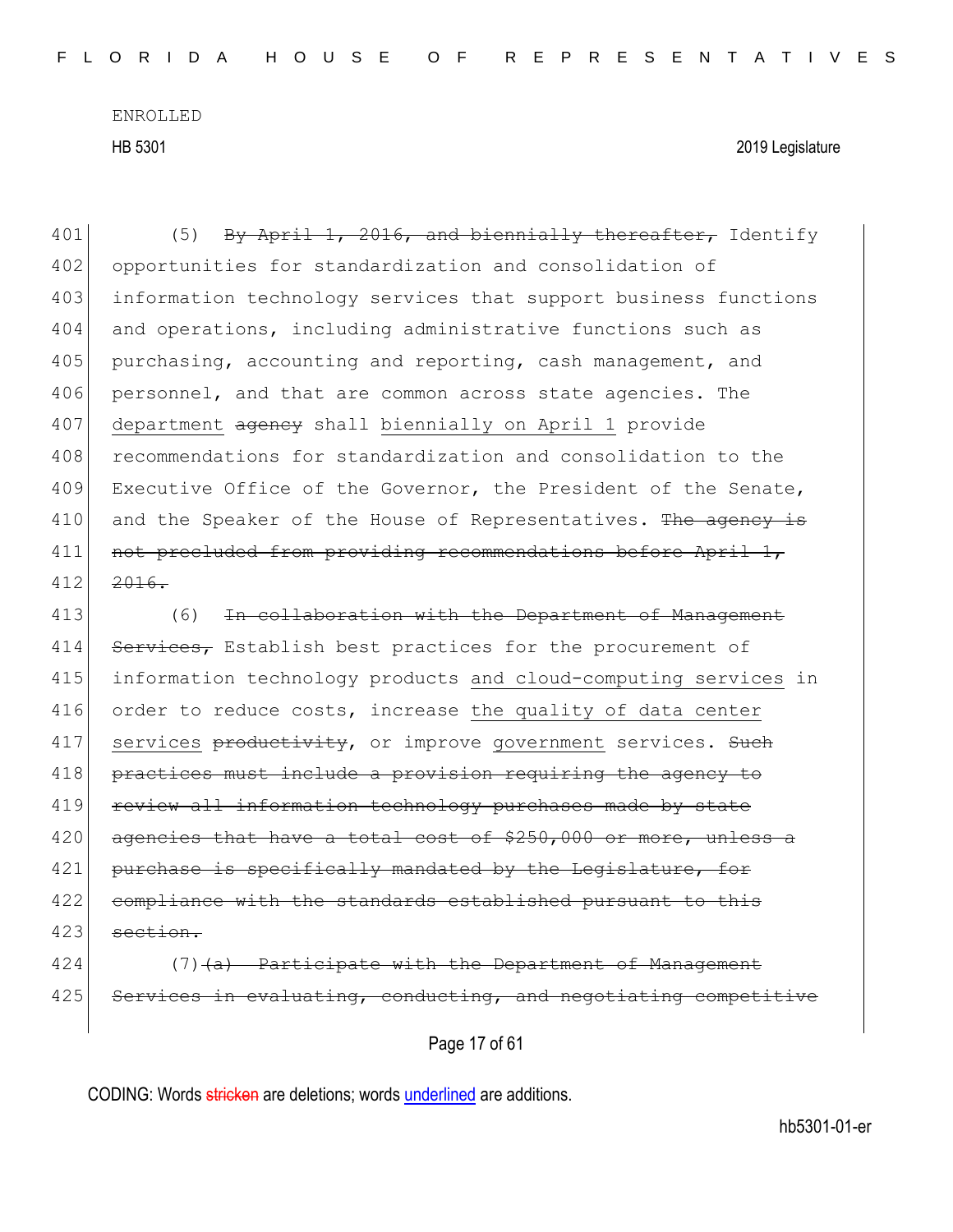| 426 | solicitations for state term contracts for information           |
|-----|------------------------------------------------------------------|
| 427 | technology commodities, consultant services, or staff            |
| 428 | augmentation contractual services pursuant to s. 287.0591.       |
| 429 | (b) Collaborate with the Department of Management Services       |
| 430 | in information technology resource acquisition planning.         |
| 431 | Develop standards for information technology reports<br>$+8$     |
| 432 | and updates, including, but not limited to, operational work     |
| 433 | plans, project spend plans, and project status reports, for use  |
| 434 | by state agencies.                                               |
| 435 | $(8)$ $(9)$ Upon request, assist state agencies in the           |
| 436 | development of information technology-related legislative budget |
| 437 | requests.                                                        |
| 438 | $(10)$ Beginning July 1, 2016, and annually thereafter,<br>(9)   |
| 439 | Conduct annual assessments of state agencies to determine        |
| 440 | compliance with all information technology standards and         |
| 441 | guidelines developed and published by the department agency, and |
| 442 | beginning December 1, 2016, and annually thereafter, and provide |
| 443 | results of the assessments to the Executive Office of the        |
| 444 | Governor, the President of the Senate, and the Speaker of the    |
| 445 | House of Representatives.                                        |
| 446 | $(10)$ $(11)$ Provide operational management and oversight of    |
| 447 | the state data center established pursuant to s. 282.201, which  |
| 448 | includes:                                                        |
| 449 | Implementing industry standards and best practices for<br>(a)    |
| 450 | the state data center's facilities, operations, maintenance,     |
|     |                                                                  |

## Page 18 of 61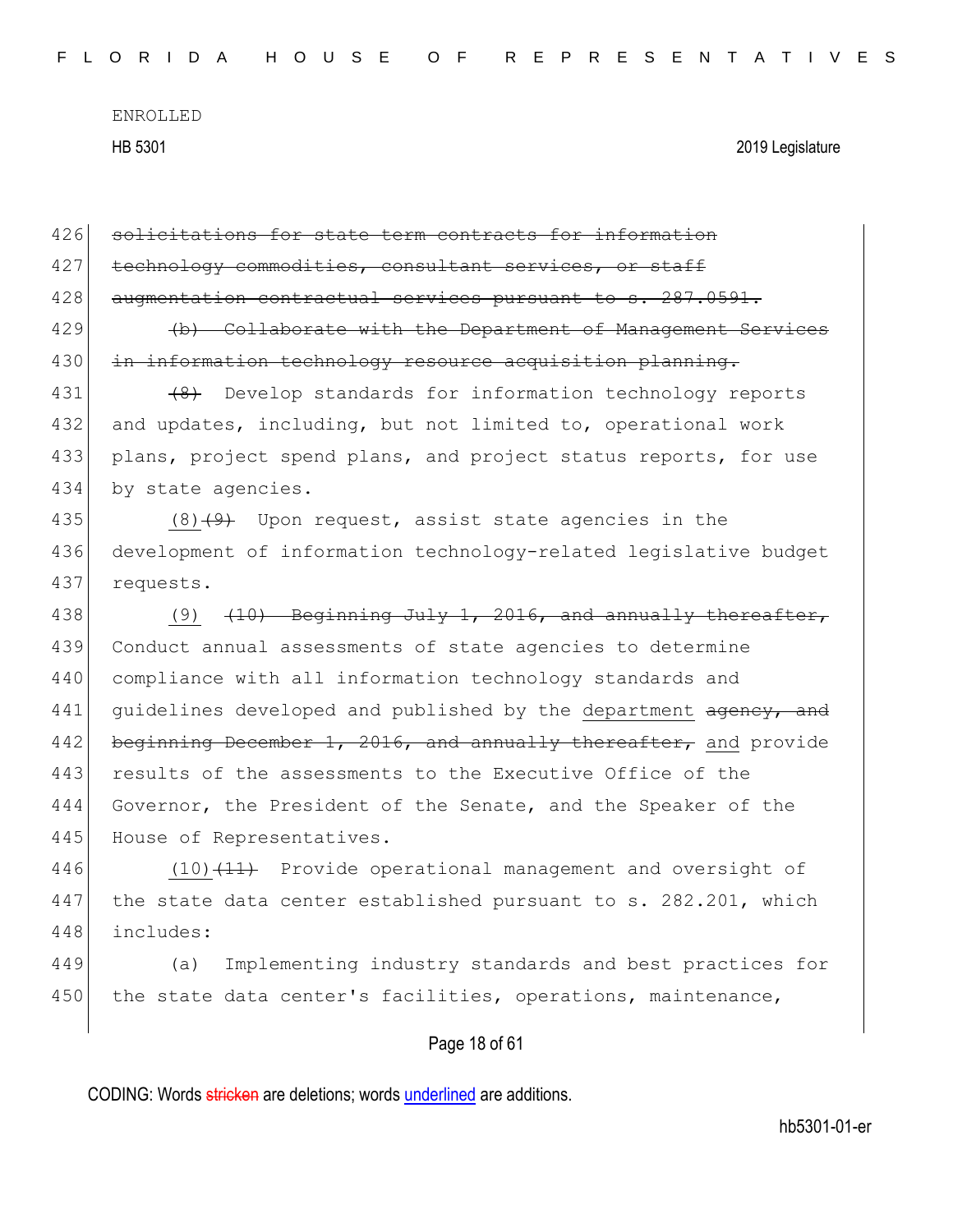451 planning, and management processes.

452 (b) Developing and implementing cost-recovery mechanisms 453 that recover the full direct and indirect cost of services 454 through charges to applicable customer entities. Such cost-455 recovery mechanisms must comply with applicable state and 456 federal regulations concerning distribution and use of funds and 457 must ensure that, for any fiscal year, no service or customer 458 entity subsidizes another service or customer entity.

459 (c) Developing and implementing appropriate operating 460 quidelines and procedures necessary for the state data center to 461 perform its duties pursuant to s. 282.201. The guidelines and 462 procedures must comply with applicable state and federal laws, 463 regulations, and policies and conform to generally accepted 464 governmental accounting and auditing standards. The guidelines 465 and procedures must include, but need not be limited to:

466 1. Implementing a consolidated administrative support 467 structure responsible for providing financial management, 468 procurement, transactions involving real or personal property, 469 human resources, and operational support.

470 2. Implementing an annual reconciliation process to ensure 471 that each customer entity is paying for the full direct and 472 indirect cost of each service as determined by the customer 473 entity's use of each service.

474 3. Providing rebates that may be credited against future 475 billings to customer entities when revenues exceed costs.

#### Page 19 of 61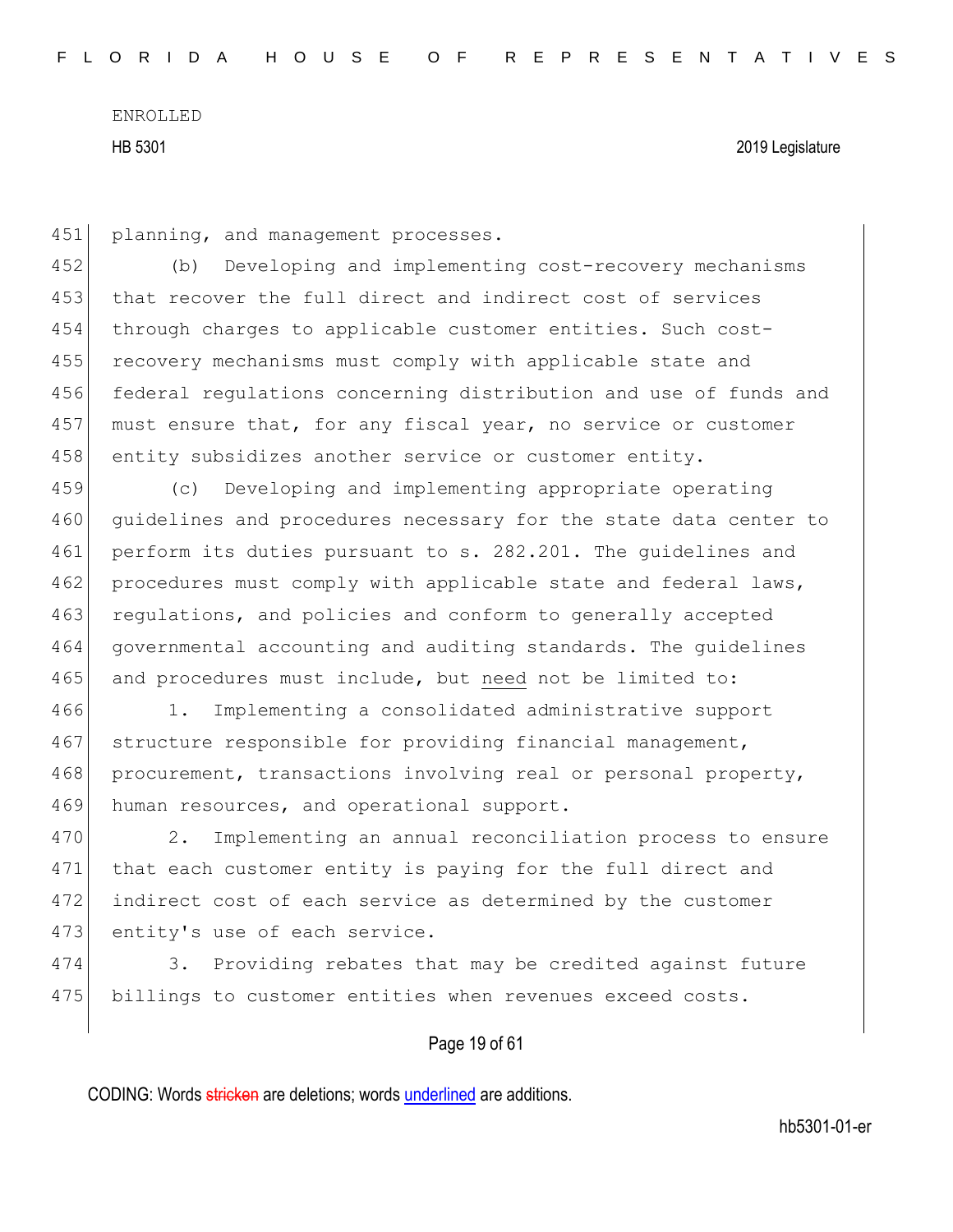476 4. Requiring customer entities to validate that sufficient 477 funds exist in the appropriate data processing appropriation 478 category or will be transferred into the appropriate data 479 processing appropriation category before implementation of a 480 customer entity's request for a change in the type or level of 481 service provided, if such change results in a net increase to 482 the customer entity's cost for that fiscal year.

483 5. By November 15 September 1 of each year, providing to 484 the Office of Policy and Budget in the Executive Office of the 485 Governor and to the chairs of the legislative appropriations 486 committees each customer entity's agency head the projected 487 costs of providing data center services for the following fiscal 488 year.

489 6. Providing a plan for consideration by the Legislative 490 Budget Commission if the cost of a service is increased for a 491 reason other than a customer entity's request made pursuant to 492 subparagraph 4. Such a plan is required only if the service cost 493 increase results in a net increase to a customer entity for that 494 fiscal year.

495 7. Standardizing and consolidating procurement and 496 contracting practices.

497 (d) In collaboration with the Department of Law 498 Enforcement, developing and implementing a process for 499 detecting, reporting, and responding to information technology 500 security incidents, breaches, and threats.

#### Page 20 of 61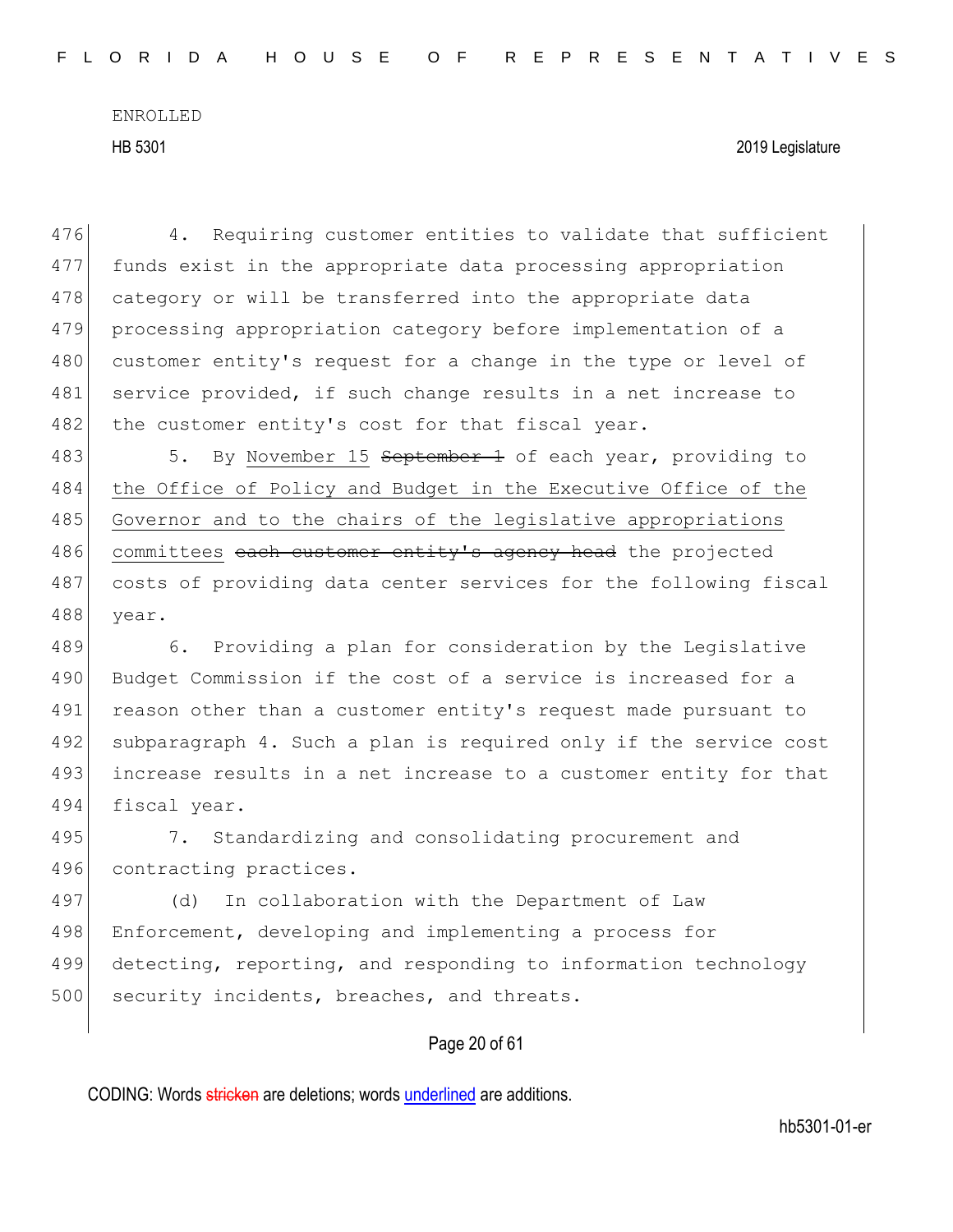#### HB 5301 2019 Legislature

501 (e) Adopting rules relating to the operation of the state 502 data center, including, but not limited to, budgeting and 503 accounting procedures, cost-recovery methodologies, and 504 operating procedures.

505 (f) Beginning May 1, 2016, and annually thereafter, 506 Conducting an annual a market analysis to determine whether the 507 state's approach to the provision of data center services is the 508 most effective and cost-efficient efficient manner by which its 509 customer entities can acquire such services, based on federal, 510 state, and local government trends; best practices in service 511 provision; and the acquisition of new and emerging technologies. 512 The results of the market analysis shall assist the state data 513 center in making adjustments to its data center service 514 offerings.

515  $(11)$   $(12)$  Recommend other information technology services 516 | that should be designed, delivered, and managed as enterprise 517 information technology services. Recommendations must include 518 the identification of existing information technology resources 519 associated with the services, if existing services must be 520 transferred as a result of being delivered and managed as 521 enterprise information technology services.

522 (13) Recommend additional consolidations of agency 523 computing facilities or data centers into the state data center 524 established pursuant to s. 282.201. Such recommendations shall 525 include a proposed timeline for consolidation.

Page 21 of 61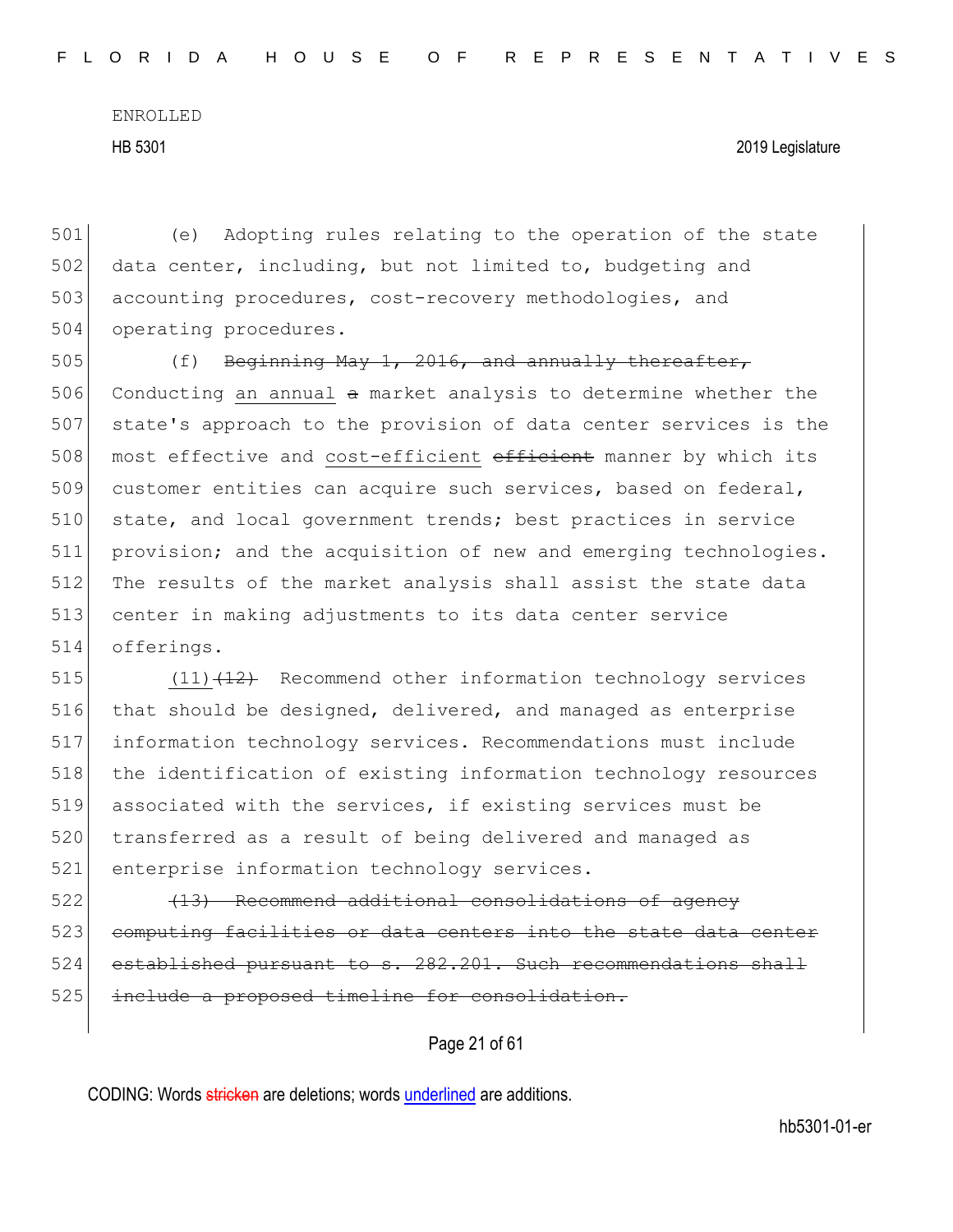HB 5301 2019 Legislature

 $(12)$   $(14)$  In consultation with state agencies, propose a methodology and approach for identifying and collecting both current and planned information technology expenditure data at 529 the state agency level.

530 (13)(a)  $(15)(a)$  Beginning January 1, 2015, and 531 Notwithstanding any other law, provide project oversight on any 532 information technology project of the Department of Financial 533 Services, the Department of Legal Affairs, and the Department of 534 Agriculture and Consumer Services which that has a total project 535 cost of \$25 million or more and which that impacts one or more 536 other agencies. Such information technology projects must also 537 comply with the applicable information technology architecture, 538 project management and oversight, and reporting standards 539 established by the department agency.

540 (b) When performing the project oversight function 541 specified in paragraph (a), report at least quarterly to the 542 Executive Office of the Governor, the President of the Senate, 543 and the Speaker of the House of Representatives on any 544 information technology project that the department agency 545 identifies as high-risk due to the project exceeding acceptable 546 variance ranges defined and documented in the project plan. The 547 report shall include a risk assessment, including fiscal risks, 548 associated with proceeding to the next stage of the project and 549 a recommendation for corrective actions required, including 550 suspension or termination of the project.

#### Page 22 of 61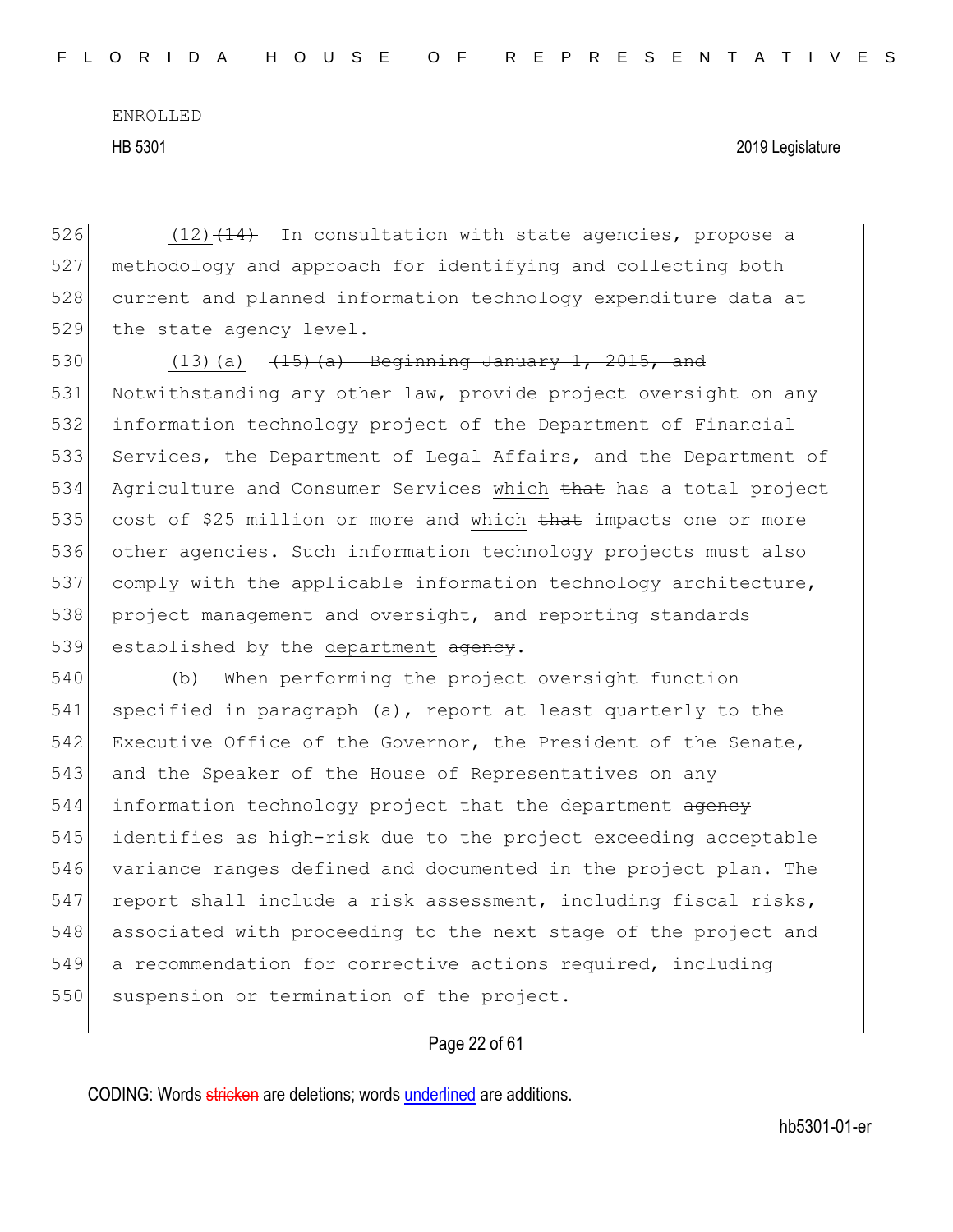HB 5301 2019 Legislature

551 (14)<del>(16)</del> If an information technology project implemented by a state agency must be connected to or otherwise accommodated by an information technology system administered by the Department of Financial Services, the Department of Legal Affairs, or the Department of Agriculture and Consumer Services, 556 consult with these departments regarding the risks and other effects of such projects on their information technology systems and work cooperatively with these departments regarding the connections, interfaces, timing, or accommodations required to 560 implement such projects.

561 (15) $\left(17\right)$  If adherence to standards or policies adopted by 562 or established pursuant to this section causes conflict with 563 federal regulations or requirements imposed on a state agency 564 and results in adverse action against the state agency or 565 federal funding, work with the state agency to provide 566 alternative standards, policies, or requirements that do not 567 conflict with the federal regulation or requirement. Beginning 568  $J^{\text{ul}}$   $J^{\text{ul}}$ ,  $2015$ , The department agency shall annually report such 569 alternative standards to the Governor, the President of the 570 Senate, and the Speaker of the House of Representatives.

571 (16)<del>(18) In collaboration with the Department of</del> 572 Management Services:

573 (a) Establish an information technology policy for all 574 information technology-related state contracts, including state 575 term contracts for information technology commodities,

#### Page 23 of 61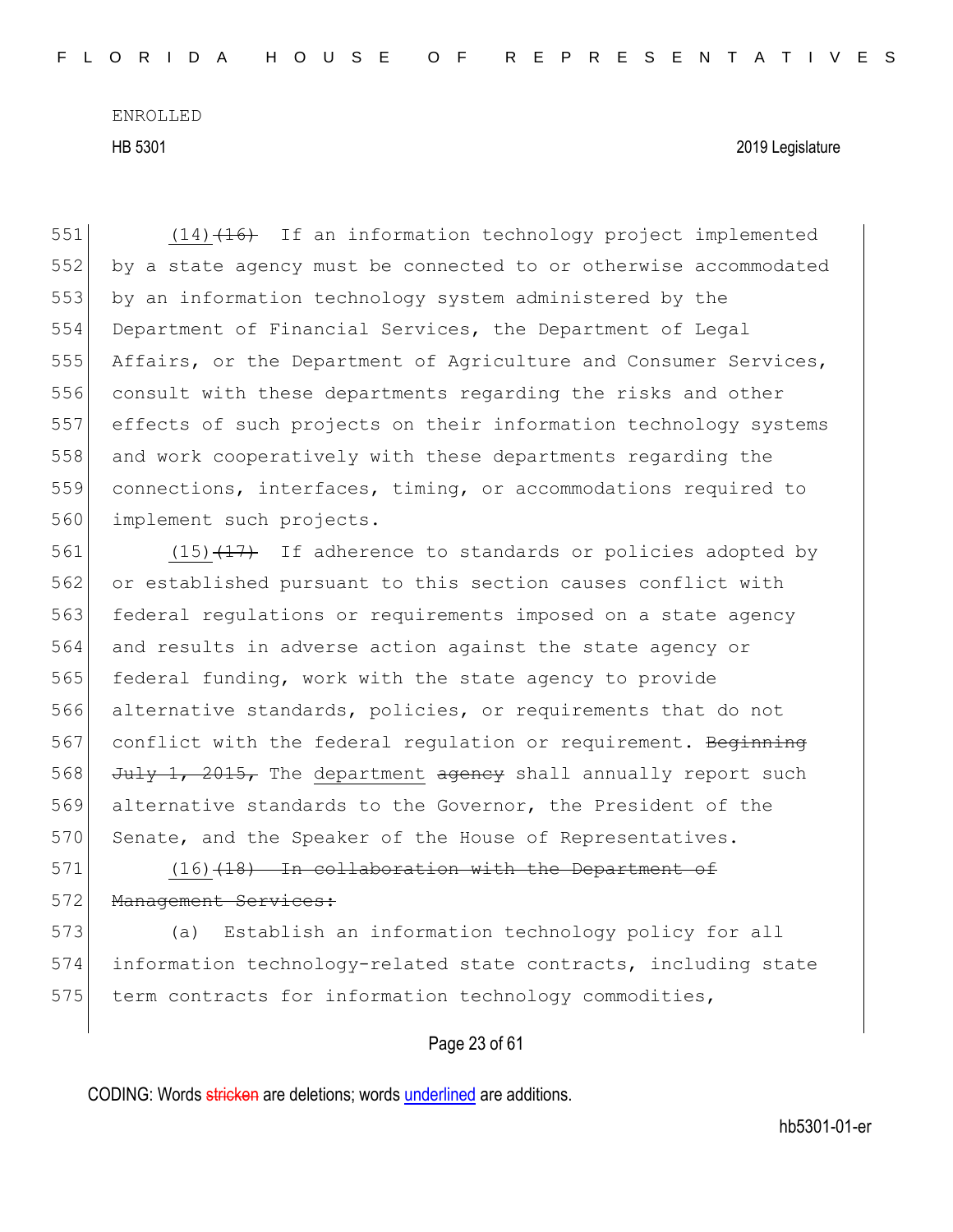|  |  |  |  |  |  | FLORIDA HOUSE OF REPRESENTATIVES |  |  |  |  |  |  |  |  |  |
|--|--|--|--|--|--|----------------------------------|--|--|--|--|--|--|--|--|--|
|  |  |  |  |  |  |                                  |  |  |  |  |  |  |  |  |  |

| 576 | consultant services, and staff augmentation services. The      |
|-----|----------------------------------------------------------------|
| 577 | information technology policy must include:                    |
| 578 | 1.<br>Identification of the information technology product     |
| 579 | and service categories to be included in state term contracts. |
| 580 | Requirements to be included in solicitations for state<br>2.   |
| 581 | term contracts.                                                |
| 582 | Evaluation criteria for the award of information<br>3.         |
| 583 | technology-related state term contracts.                       |
| 584 | The term of each information technology-related state<br>4.    |
| 585 | term contract.                                                 |
| 586 | The maximum number of vendors authorized on each state<br>5.   |
| 587 | term contract.                                                 |
| 588 | Evaluate vendor responses for information technology-<br>(b)   |
| 589 | related state term contract solicitations and invitations to   |
| 590 | negotiate.                                                     |
| 591 | Answer vendor questions on information technology-<br>(C)      |
| 592 | related state term contract solicitations.                     |
| 593 | Ensure that the information technology policy<br>(d)           |
| 594 | established pursuant to paragraph (a) is included in all       |
| 595 | solicitations and contracts that which are administratively    |
| 596 | executed by the department.                                    |
| 597 | Recommend potential methods for standardizing data<br>(17)     |
| 598 | across state agencies which will promote interoperability and  |
| 599 | reduce the collection of duplicative data.                     |
| 600 | Recommend open data technical standards and<br>(18)            |
|     | Page 24 of 61                                                  |
|     |                                                                |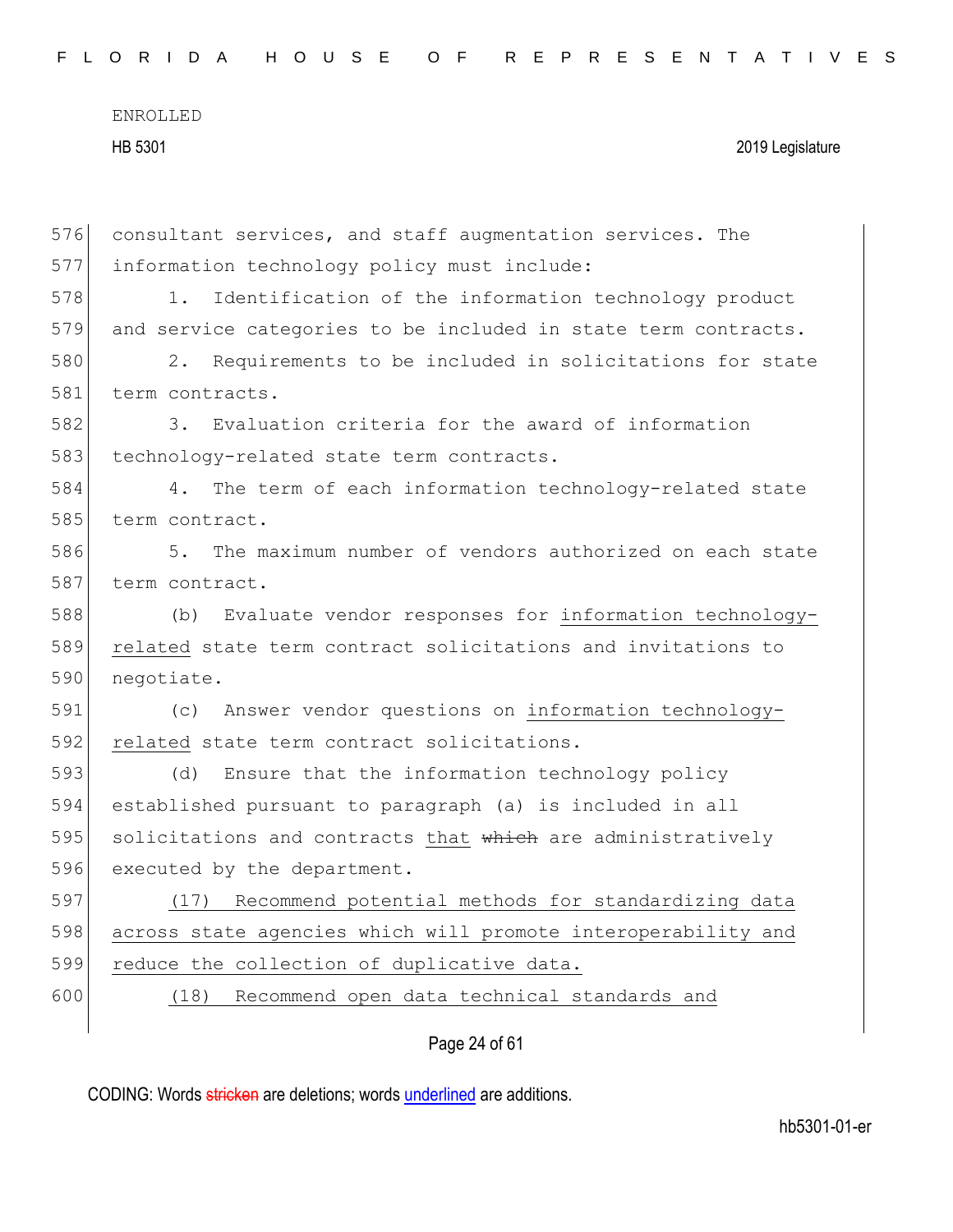HB 5301 2019 Legislature

601 terminologies for use by state agencies. 602 (19) Adopt rules to administer this section. 603 Section 10. Effective July 1, 2019, and upon the 604 expiration of the amendment to that section made by chapter 605 2018-10, Laws of Florida, section  $282.201$ , Florida Statutes, is 606 amended to read: 607 282.201 State data center.—The state data center is 608 established within the department Agency for State Technology 609 and shall provide data center services that are hosted on 610 premises or externally through a third-party provider as an 611 enterprise information technology service. The provision of data 612 center services must comply with applicable state and federal 613 laws, regulations, and policies, including all applicable 614 security, privacy, and auditing requirements. The department 615 shall appoint a director of the state data center, preferably an 616 individual who has experience in leading data center facilities 617 and has expertise in cloud-computing management. 618  $(1)$  INTENT. The Legislature finds that the most efficient 619 and effective means of providing quality utility data processing 620 services to state agencies requires that computing resources be 621 concentrated in quality facilities that provide the proper  $622$  security, disaster recovery, infrastructure, and staff resources 623 to ensure that the state's data is maintained reliably and  $624$  safely, and is recoverable in the event of a disaster. Unless  $625$  otherwise exempt by law, it is the intent of the Legislature

Page 25 of 61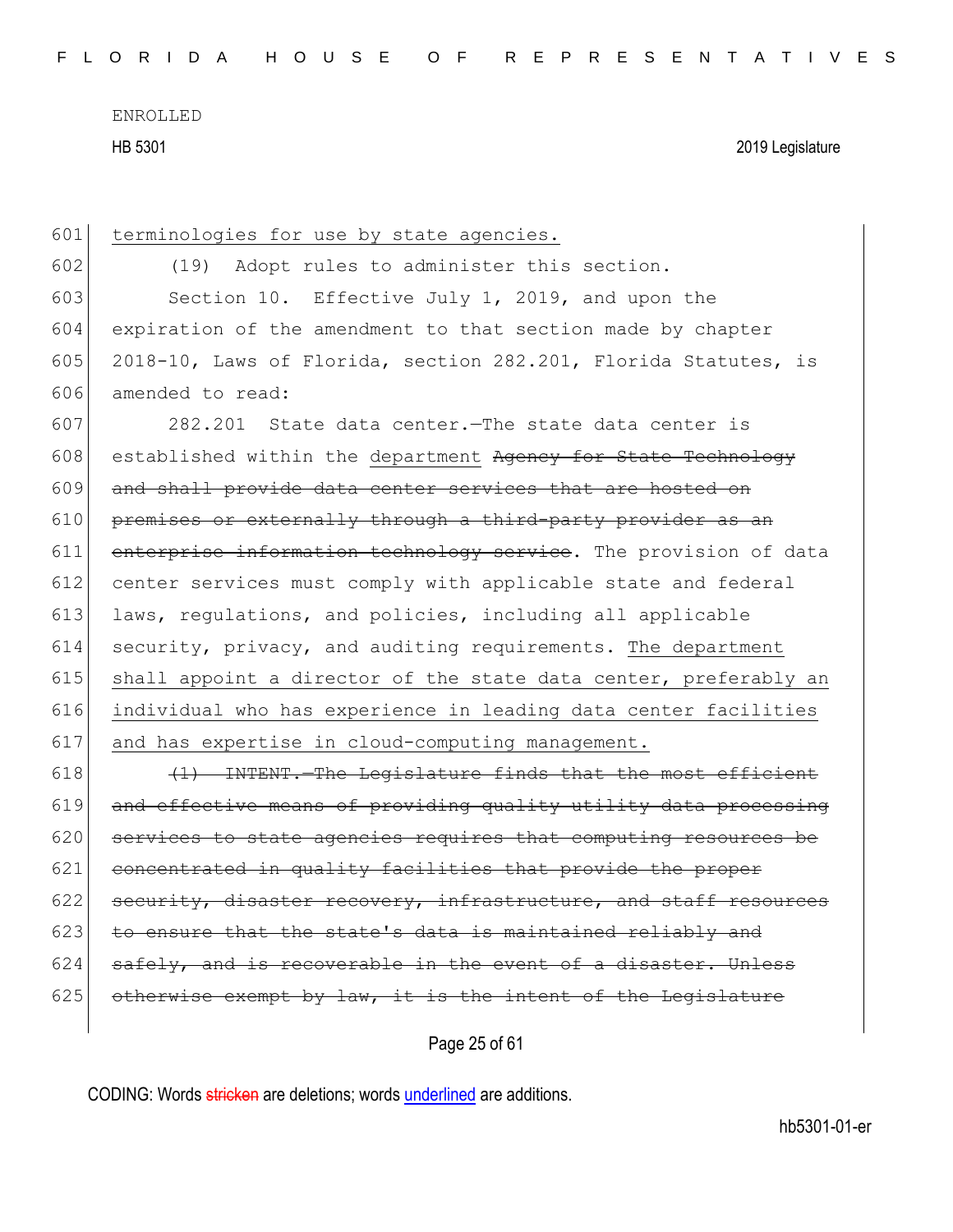Page 26 of 61  $626$  that all agency data centers and computing facilities shall be 627 consolidated into the state data center. 628  $(1)(2)$  STATE DATA CENTER DUTIES. The state data center  $629$  shall: 630 (a) Offer, develop, and support the services and 631 applications defined in service-level agreements executed with 632 its customer entities. 633 (b) Maintain performance of the state data center by 634 ensuring proper data backup, data backup recovery, disaster 635 recovery, and appropriate security, power, cooling, fire 636 suppression, and capacity. 637 (c) Develop and implement a business continuity  $\frac{1}{p}$  and a 638 disaster recovery plans plan, and beginning July 1, 2015, and 639 annually thereafter, conduct a live exercise of each plan. 640 (d) Enter into a service-level agreement with each 641 customer entity to provide the required type and level of 642 service or services. If a customer entity fails to execute an 643 agreement within 60 days after commencement of a service, the 644 state data center may cease service. A service-level agreement 645 may not have a term exceeding 3 years and at a minimum must: 646 1. Identify the parties and their roles, duties, and 647 responsibilities under the agreement.  $648$  2. State the duration of the contract term and specify the 649 conditions for renewal. 650 3. Identify the scope of work.

CODING: Words stricken are deletions; words underlined are additions.

hb5301-01-er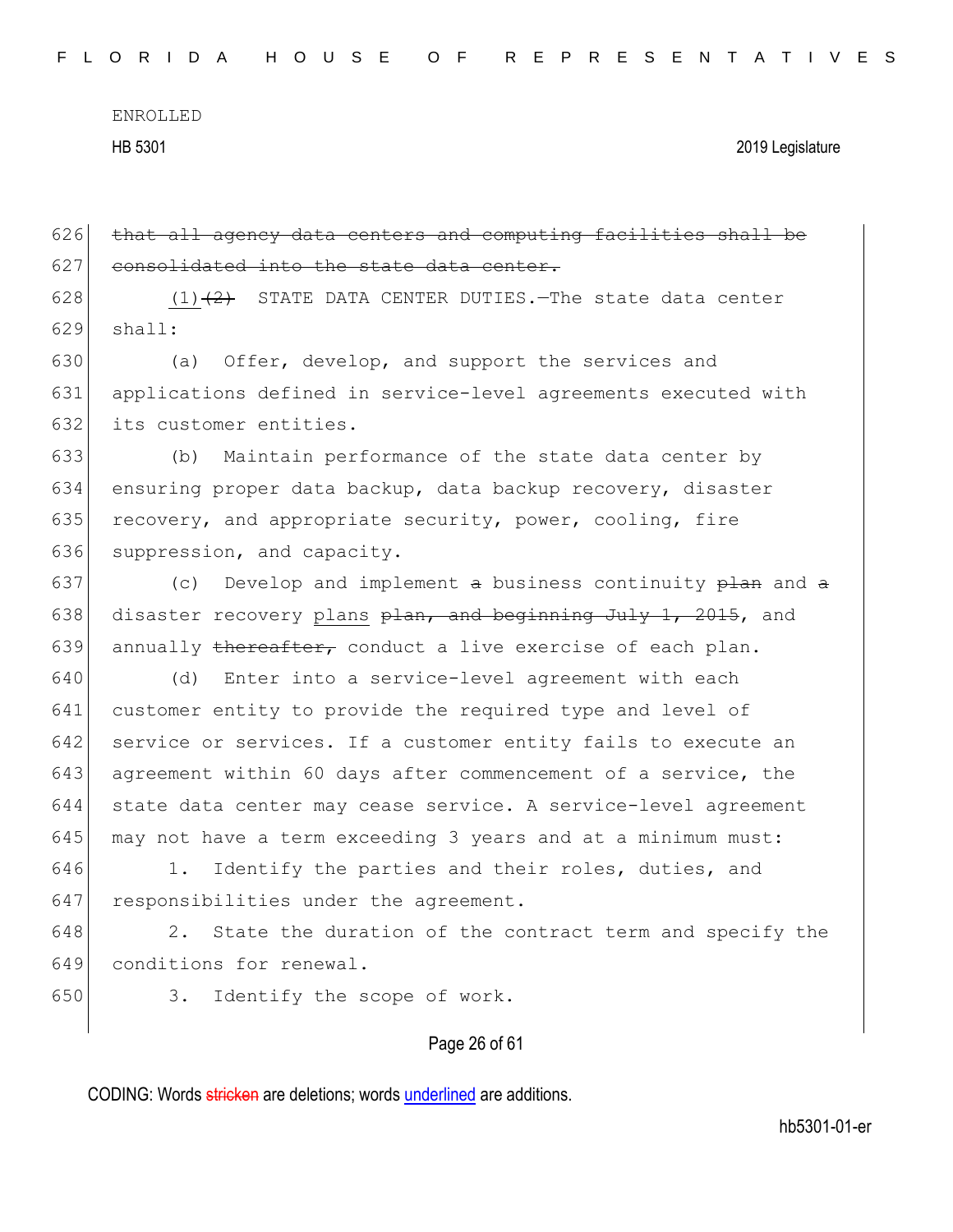651 4. Identify the products or services to be delivered with 652 sufficient specificity to permit an external financial or 653 performance audit.

654 5. Establish the services to be provided, the business 655 standards that must be met for each service, the cost of each 656 service by agency application, and the metrics and processes by 657 which the business standards for each service are to be 658 objectively measured and reported.

659 6. Provide a timely billing methodology to recover the 660 costs of services provided to the customer entity pursuant to s. 661 215.422.

662 7. Provide a procedure for modifying the service-level 663 agreement based on changes in the type, level, and cost of a 664 service.

665 8. Include a right-to-audit clause to ensure that the 666 parties to the agreement have access to records for audit 667 purposes during the term of the service-level agreement.

668 9. Provide that a service-level agreement may be 669 terminated by either party for cause only after giving the other 670 party and the department Agency for State Technology notice in 671 writing of the cause for termination and an opportunity for the 672 other party to resolve the identified cause within a reasonable 673 period.

674 10. Provide for mediation of disputes by the Division of 675 Administrative Hearings pursuant to s. 120.573.

#### Page 27 of 61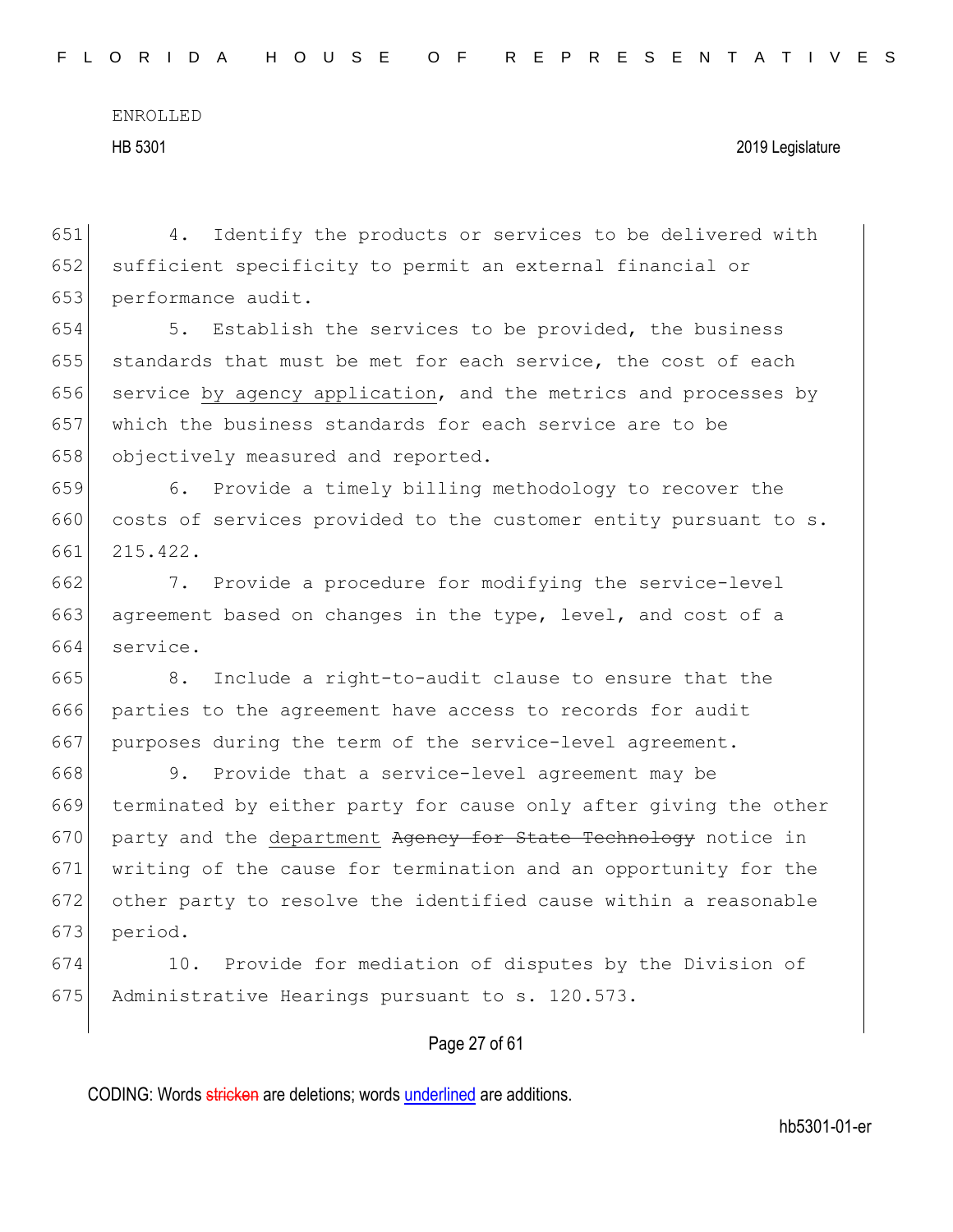676 (e) For purposes of chapter 273, be the custodian of 677 resources and equipment located in and operated, supported, and 678 managed by the state data center.

679 (f) Assume administrative access rights to resources and 680 equipment, including servers, network components, and other 681 devices, consolidated into the state data center.

 1. Upon the date of each consolidation specified in this 683 section, the General Appropriations Act, or any other law, a 684 state agency shall relinquish administrative rights to consolidated resources and equipment. State agencies required to comply with federal and state criminal justice information 687 security rules and policies shall retain administrative access 688 rights sufficient to comply with the management control 689 provisions of those rules and policies; however, the state data center shall have the appropriate type or level of rights to allow the center to comply with its duties pursuant to this section. The Department of Law Enforcement shall serve as the arbiter of disputes pertaining to the appropriate type and level of administrative access rights pertaining to the provision of management control in accordance with the federal criminal justice information guidelines.

 2. The state data center shall provide customer entities 698 with access to applications, servers, network components, and other devices necessary for entities to perform business activities and functions, and as defined and documented in a

#### Page 28 of 61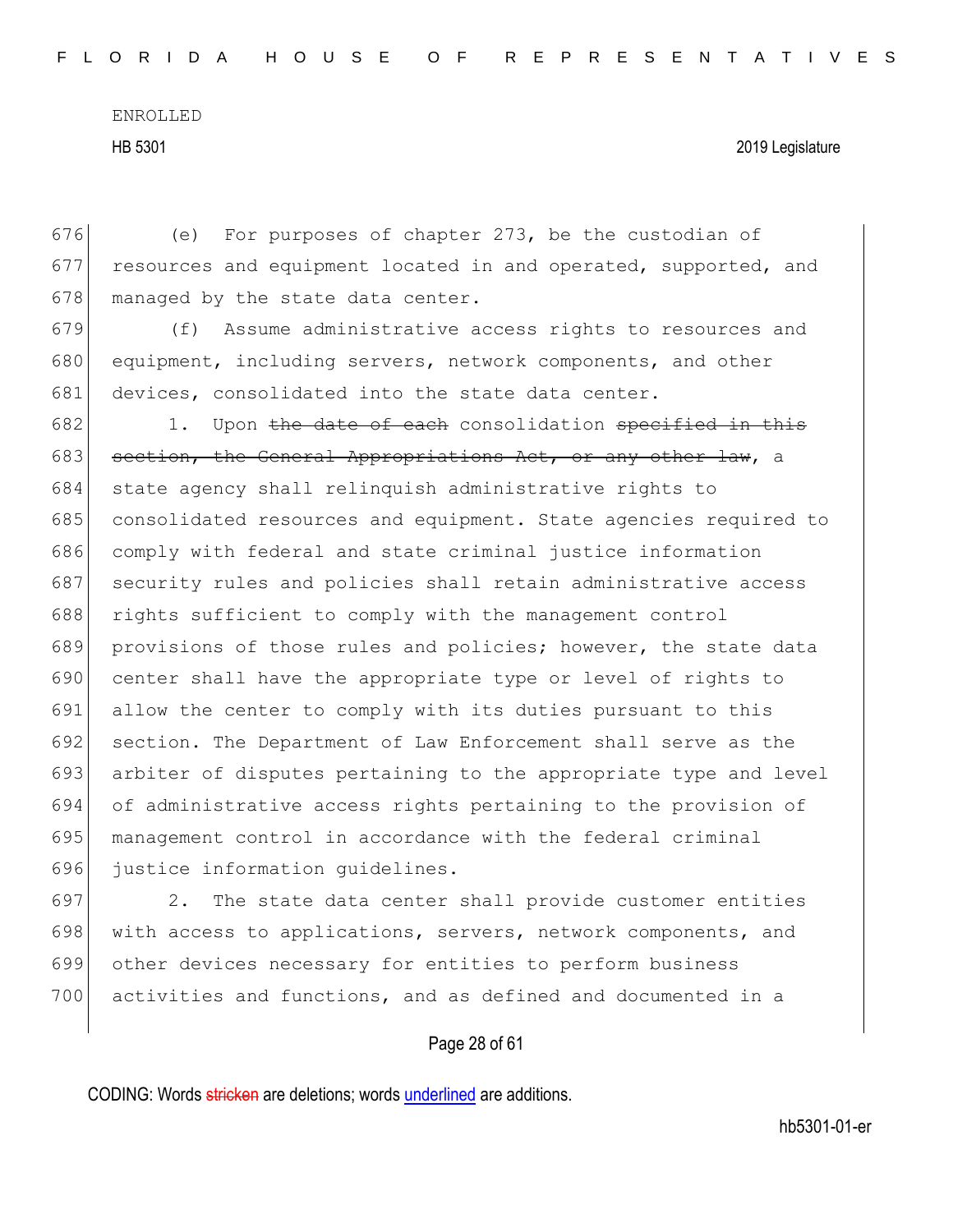| 701 | service-level agreement.                                         |
|-----|------------------------------------------------------------------|
| 702 | In its procurement process, show preference for cloud-<br>(q)    |
| 703 | computing solutions that minimize or do not require the          |
| 704 | purchasing, financing, or leasing of state data center           |
| 705 | infrastructure, and that meet the needs of customer agencies,    |
| 706 | that reduce costs, and that meet or exceed the applicable state  |
| 707 | and federal laws, regulations, and standards for information     |
| 708 | technology security.                                             |
| 709 | Assist customer entities in transitioning from state<br>(h)      |
| 710 | data center services to third-party cloud-computing services     |
| 711 | procured by a customer entity.                                   |
| 712 | (3) STATE AGENCY DUTIES.-                                        |
| 713 | (a) Each state agency shall provide to the Agency for            |
| 714 | State Technology all requested information relating to its data  |
| 715 | centers and computing facilities and any other information       |
| 716 | relevant to the effective transition of an agency data center or |
| 717 | computing facility into the state data center.                   |
| 718 | (b) Each state agency customer of the state data center          |
| 719 | shall notify the state data center, by May 31 and November 30 of |
| 720 | each year, of any significant changes in anticipated utilization |
| 721 | of state data center services pursuant to requirements           |
| 722 | established by the state data center.                            |
| 723 | USE OF THE STATE DATA CENTER SCHEDULE FOR<br>$(2) + 4$           |
| 724 | CONSOLIDATIONS OF AGENCY DATA CENTERS.-                          |
| 725 | Consolidations of agency data centers and computing              |
|     | Page 29 of 61                                                    |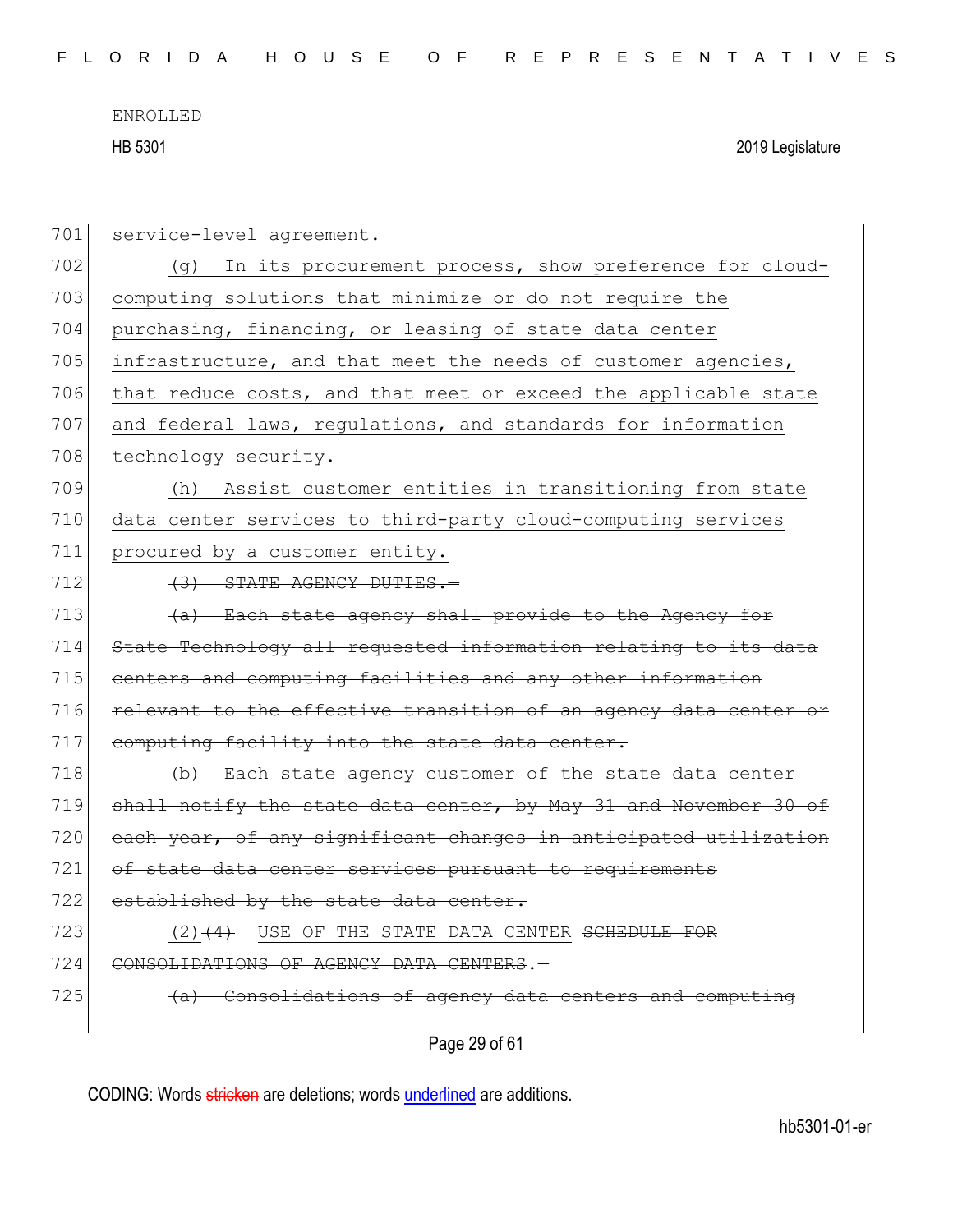| FLORIDA HOUSE OF REPRESENTATIVES |  |  |  |  |  |  |  |  |  |  |  |  |  |  |  |  |  |  |  |  |  |  |  |  |  |  |  |  |  |  |  |
|----------------------------------|--|--|--|--|--|--|--|--|--|--|--|--|--|--|--|--|--|--|--|--|--|--|--|--|--|--|--|--|--|--|--|
|----------------------------------|--|--|--|--|--|--|--|--|--|--|--|--|--|--|--|--|--|--|--|--|--|--|--|--|--|--|--|--|--|--|--|

| 726 | facilities into the state data center shall be made by the dates   |
|-----|--------------------------------------------------------------------|
| 727 | specified in this section and in accordance with budget            |
| 728 | adjustments contained in the General Appropriations Act.           |
| 729 | (b) During the 2013-2014 fiscal year, the following state          |
| 730 | agencies shall be consolidated by the specified date:              |
| 731 | 1. By October 31, 2013, the Department of Economic                 |
| 732 | Opportunity.                                                       |
| 733 | 2. By December 31, 2013, the Executive Office of the               |
| 734 | Governor, to include the Division of Emergency Management except   |
| 735 | for the Emergency Operation Center's management system in          |
| 736 | Tallahassee and the Camp Blanding Emergency Operations Center in   |
| 737 | Starke.                                                            |
| 738 | 3. By March 31, 2014, the Department of Elderly Affairs.           |
| 739 | 4. By October 30, 2013, the Fish and Wildlife Conservation         |
| 740 | Commission, except for the commission's Fish and Wildlife          |
| 741 | Research Institute in St. Petersburg.                              |
| 742 | The following are exempt from the use of the state<br>$\leftarrow$ |
| 743 | data center consolidation under this section: the Department of    |
| 744 | Law Enforcement, the Department of the Lottery's Gaming System,    |
| 745 | Systems Design and Development in the Office of Policy and         |
| 746 | Budget, the regional traffic management centers as described in    |
| 747 | s. 335.14(2) and the Office of Toll Operations of the Department   |
| 748 | of Transportation, the State Board of Administration, state        |
| 749 | attorneys, public defenders, criminal conflict and civil           |
| 750 | regional counsel, capital collateral regional counsel, and the     |
|     |                                                                    |

# Page 30 of 61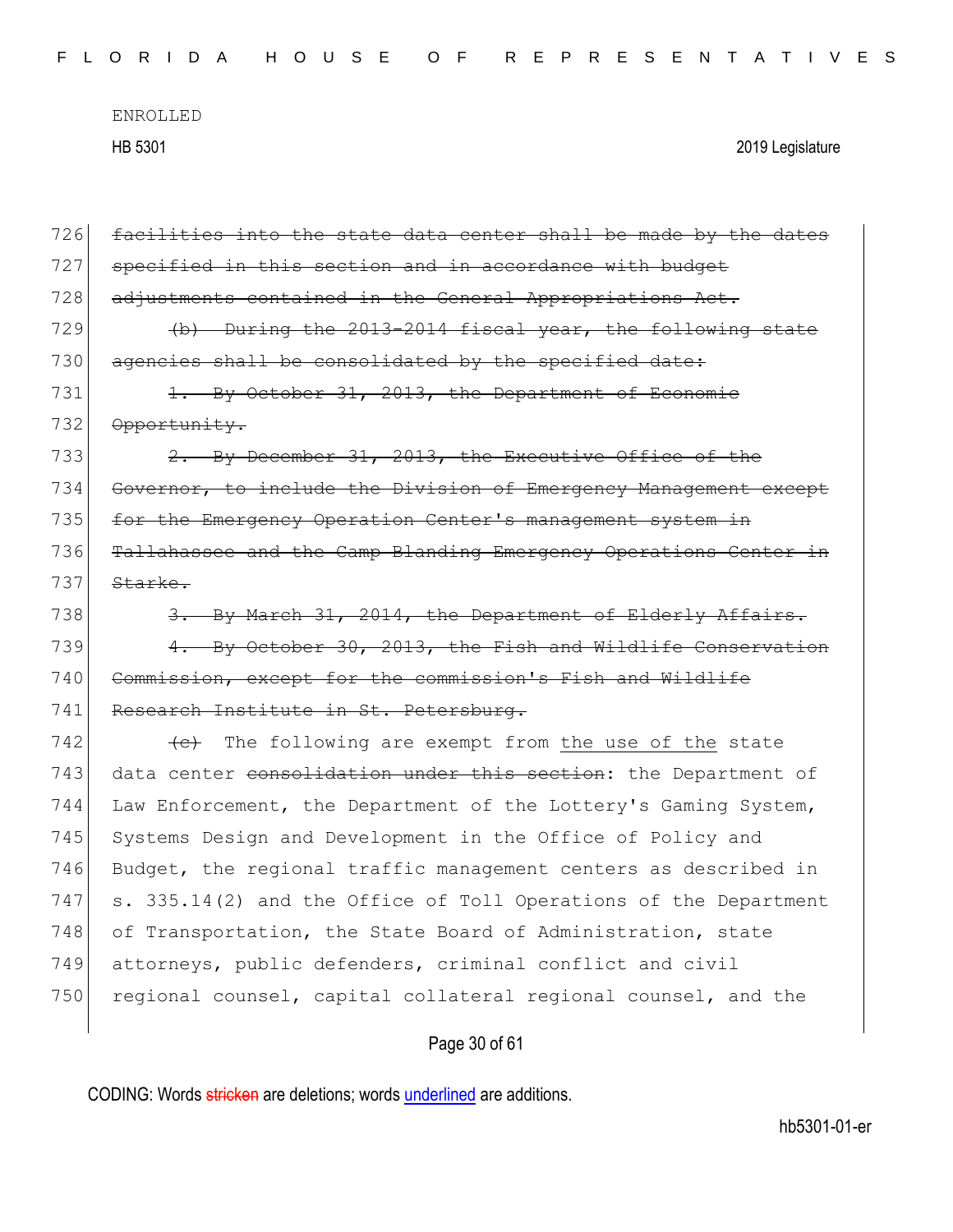| 751 | Florida Housing Finance Corporation.                             |
|-----|------------------------------------------------------------------|
| 752 | (d) A state agency that is consolidating its agency data         |
| 753 | center or computing facility into the state data center must     |
| 754 | execute a new or update an existing service-level agreement      |
| 755 | within 60 days after the commencement of the service. If a state |
| 756 | agency and the state data center are unable to execute a         |
| 757 | service-level agreement by that date, the agency shall submit a  |
| 758 | report to the Executive Office of the Governor within 5 working  |
| 759 | days after that date which explains the specific issues          |
| 760 | preventing execution and describing the plan and schedule for    |
| 761 | resolving those issues.                                          |
| 762 | (e) Each state agency scheduled for consolidation into the       |
| 763 | state data center shall submit a transition plan to the Agency   |
| 764 | for State Technology by July 1 of the fiscal year before the     |
| 765 | fiscal year in which the scheduled consolidation will occur.     |
| 766 | Transition plans shall be developed in consultation with the     |
| 767 | state data center and must include:                              |
| 768 | 1. An inventory of the agency data center's resources            |
| 769 | being consolidated, including all hardware and its associated    |
| 770 | life cycle replacement schedule, software, staff, contracted     |
| 771 | services, and facility resources performing data center          |
| 772 | management and operations, security, backup and recovery,        |
| 773 | disaster recovery, system administration, database               |
| 774 | administration, system programming, job control, production      |
| 775 | control, print, storage, technical support, help desk, and       |
|     |                                                                  |

Page 31 of 61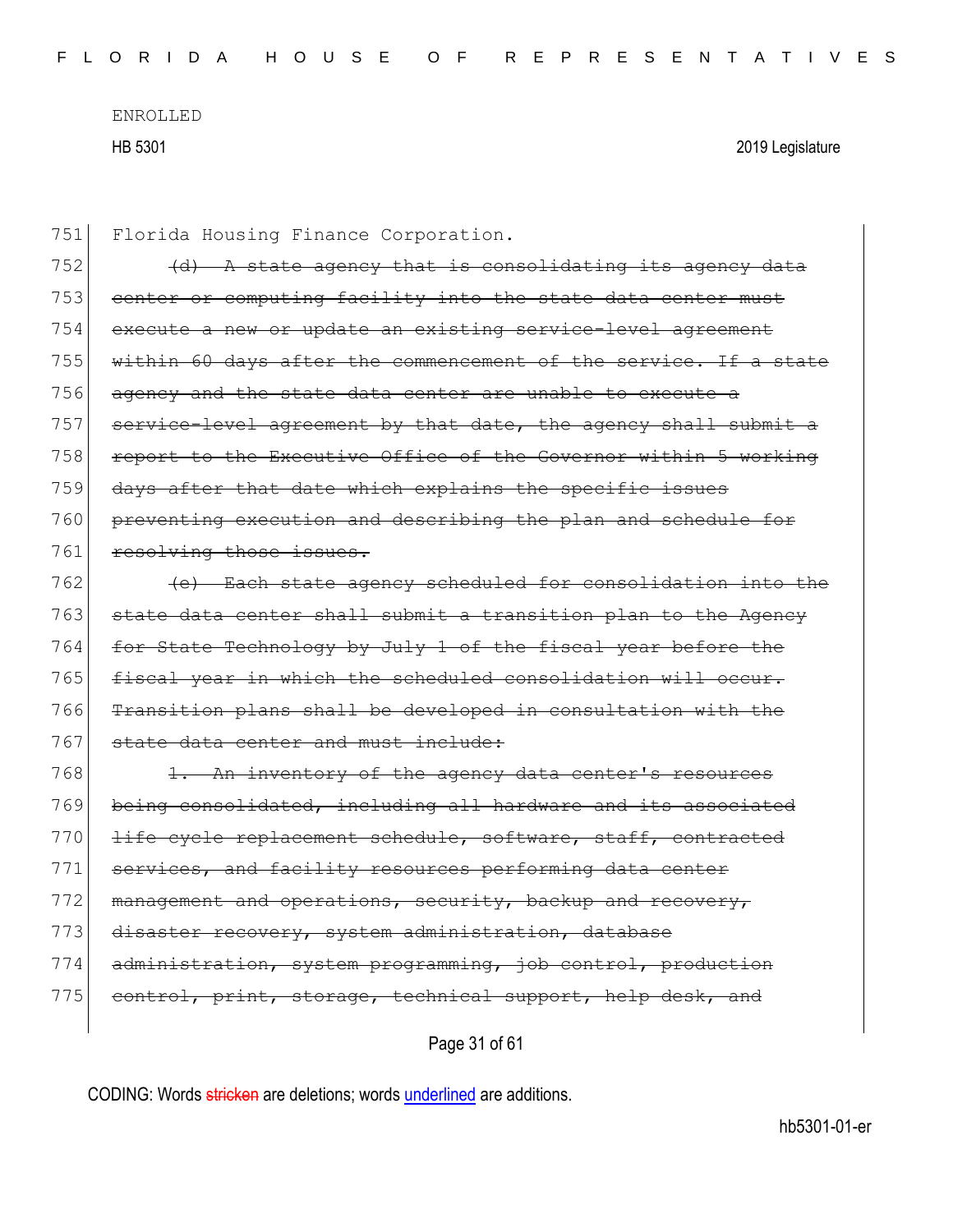| FLORIDA HOUSE OF REPRESENTATIVES |  |  |  |  |  |  |  |  |  |  |  |  |  |  |  |  |  |  |  |  |  |  |  |  |  |  |  |  |  |  |  |
|----------------------------------|--|--|--|--|--|--|--|--|--|--|--|--|--|--|--|--|--|--|--|--|--|--|--|--|--|--|--|--|--|--|--|
|----------------------------------|--|--|--|--|--|--|--|--|--|--|--|--|--|--|--|--|--|--|--|--|--|--|--|--|--|--|--|--|--|--|--|

| 776 | managed services, but excluding application development, and the   |
|-----|--------------------------------------------------------------------|
| 777 | agency's costs supporting these resources.                         |
| 778 | $2.$ A list of contracts in effect, including, but not             |
| 779 | limited to, contracts for hardware, software, and maintenance,     |
| 780 | which identifies the expiration date, the contract parties, and    |
| 781 | the cost of each contract.                                         |
| 782 | 3. A detailed description of the level of services needed          |
| 783 | to meet the technical and operational requirements of the          |
| 784 | platforms being consolidated.                                      |
| 785 | 4. A timetable with significant milestones for the                 |
| 786 | completion of the consolidation.                                   |
| 787 | (f) Each state agency scheduled for consolidation into the         |
| 788 | state data center shall submit with its respective legislative     |
| 789 | budget request the specific recurring and nonrecurring budget      |
| 790 | adjustments of resources by appropriation category into the        |
| 791 | appropriate data processing category pursuant to the legislative   |
| 792 | budget request instructions in s. 216.023.                         |
| 793 | $(3)$ $(5)$ AGENCY LIMITATIONS. -                                  |
| 794 | (a) Unless exempt from the use of the state data center            |
| 795 | consolidation pursuant to this section or authorized by the        |
| 796 | Legislature or as provided in paragraph (b), a state agency may    |
| 797 | not:                                                               |
| 798 | (a) $\frac{1}{1}$ . Create a new agency computing facility or data |
| 799 | center, or expand the capability to support additional computer    |
| 800 | equipment in an existing agency computing facility or data         |
|     |                                                                    |

# Page 32 of 61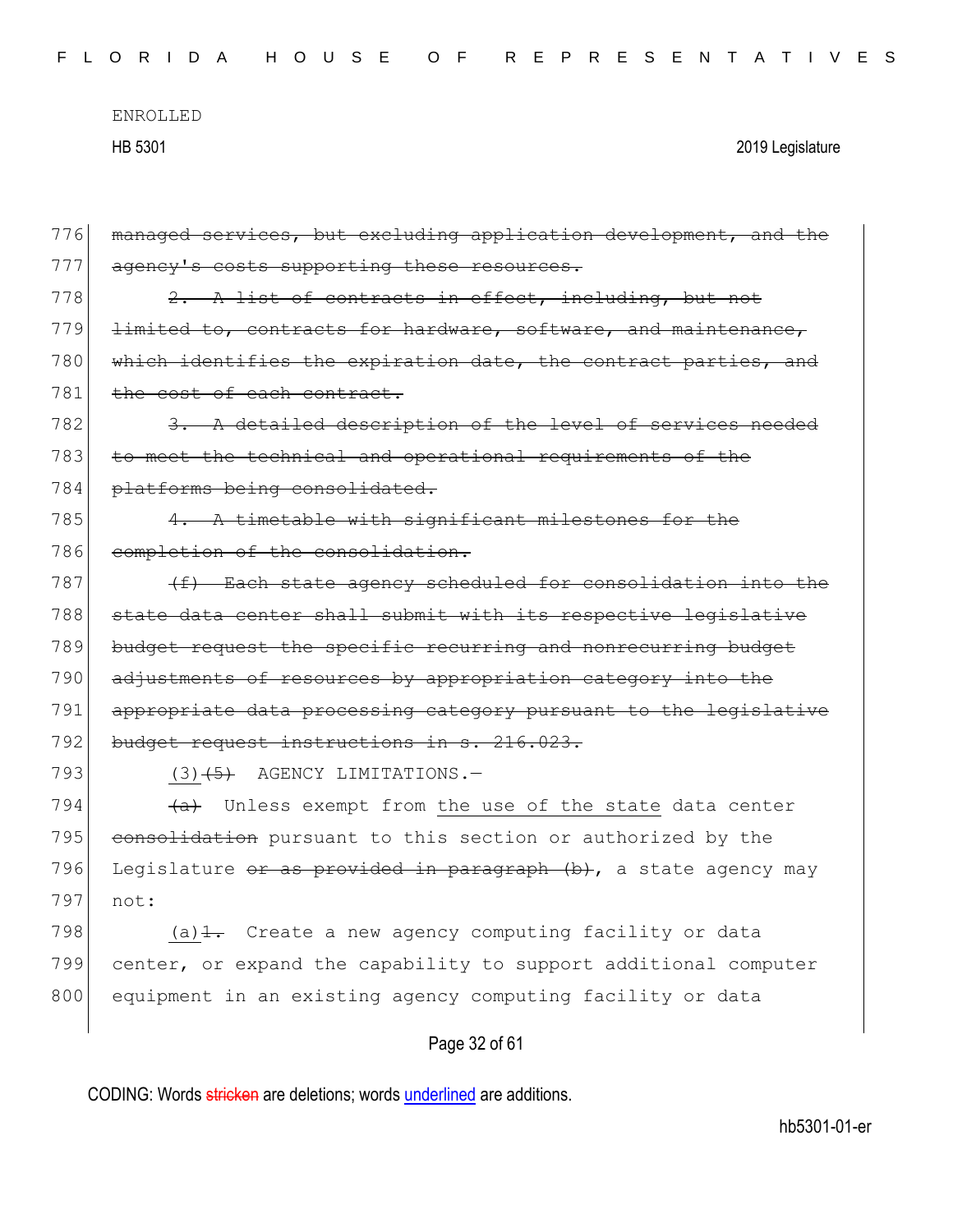| 801 | center; or                                                       |
|-----|------------------------------------------------------------------|
| 802 | 2. Spend funds before the state agency's scheduled               |
| 803 | consolidation into the state data center to purchase or modify   |
| 804 | hardware or operations software that does not comply with        |
| 805 | standards established by the Agency for State Technology         |
| 806 | pursuant to s. 282.0051;                                         |
| 807 | 3. Transfer existing computer services to any data center        |
| 808 | other than the state data center;                                |
| 809 | $(b)$ 4. Terminate services with the state data center           |
| 810 | without giving written notice of intent to terminate services    |
| 811 | 180 days before such termination, or                             |
| 812 | 5. Initiate a new computer service except with the state         |
| 813 | data center.                                                     |
| 814 | $(b)$ Exceptions to the limitations in subparagraphs $(a) 1.7$   |
| 815 | 2., 3., and 5. may be granted by the Agency for State Technology |
| 816 | if there is insufficient capacity in the state data center to    |
| 817 | absorb the workload associated with agency computing services,   |
| 818 | if expenditures are compatible with the standards established    |
| 819 | pursuant to s. 282.0051, or if the equipment or resources are    |
| 820 | needed to meet a critical agency business need that cannot be    |
| 821 | satisfied by the state data center. The Agency for State         |
| 822 | Technology shall establish requirements that a state agency must |
| 823 | follow when submitting and documenting a request for an          |
| 824 | exception. The Agency for State Technology shall also publish    |
| 825 | quidelines for its consideration of exception requests. However, |
|     |                                                                  |

Page 33 of 61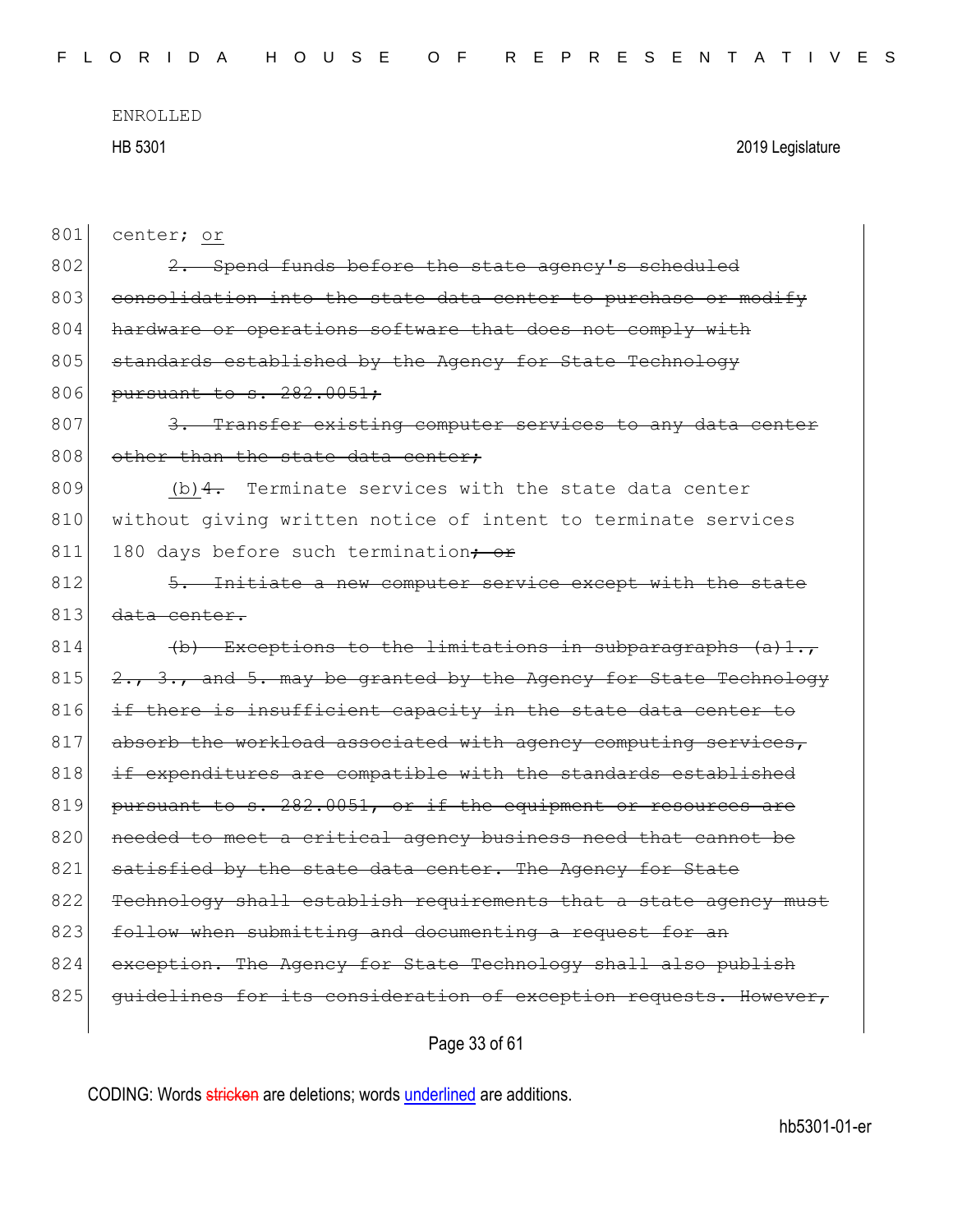| FLORIDA HOUSE OF REPRESENTATIVES |  |
|----------------------------------|--|
|----------------------------------|--|

| 826 | the decision of the Agency for State Technology regarding an     |
|-----|------------------------------------------------------------------|
| 827 | exception request is not subject to chapter 120.                 |
| 828 | Section 11. Section 282.206, Florida Statutes, is created        |
| 829 | to read:                                                         |
| 830 | 282.206 Cloud-first policy in state agencies.-                   |
| 831 | (1) The Legislature finds that the most efficient and            |
| 832 | effective means of providing quality data processing services is |
| 833 | through the use of cloud computing. It is the intent of the      |
| 834 | Legislature that each state agency adopt a cloud-first policy    |
| 835 | that first considers cloud-computing solutions in its technology |
| 836 | sourcing strategy for technology initiatives or upgrades         |
| 837 | whenever possible and feasible.                                  |
| 838 | In its procurement process, each state agency shall<br>(2)       |
| 839 | show a preference for cloud-computing solutions that either      |
| 840 | minimize or do not require the use of state data center          |
| 841 | infrastructure when cloud-computing solutions meet the needs of  |
| 842 | the agency, reduce costs, and meet or exceed the applicable      |
| 843 | state and federal laws, regulations, and standards for           |
| 844 | information technology security.                                 |
| 845 | (3) Each state agency shall adopt formal procedures for          |
| 846 | the evaluation of cloud-computing options for existing           |
| 847 | applications, technology initiatives, or upgrades.               |
| 848 | (4) Each state agency shall develop a strategic plan to be       |
| 849 | updated annually to address its inventory of applications        |
| 850 | located at the state data center. Each agency shall submit the   |
|     |                                                                  |

Page 34 of 61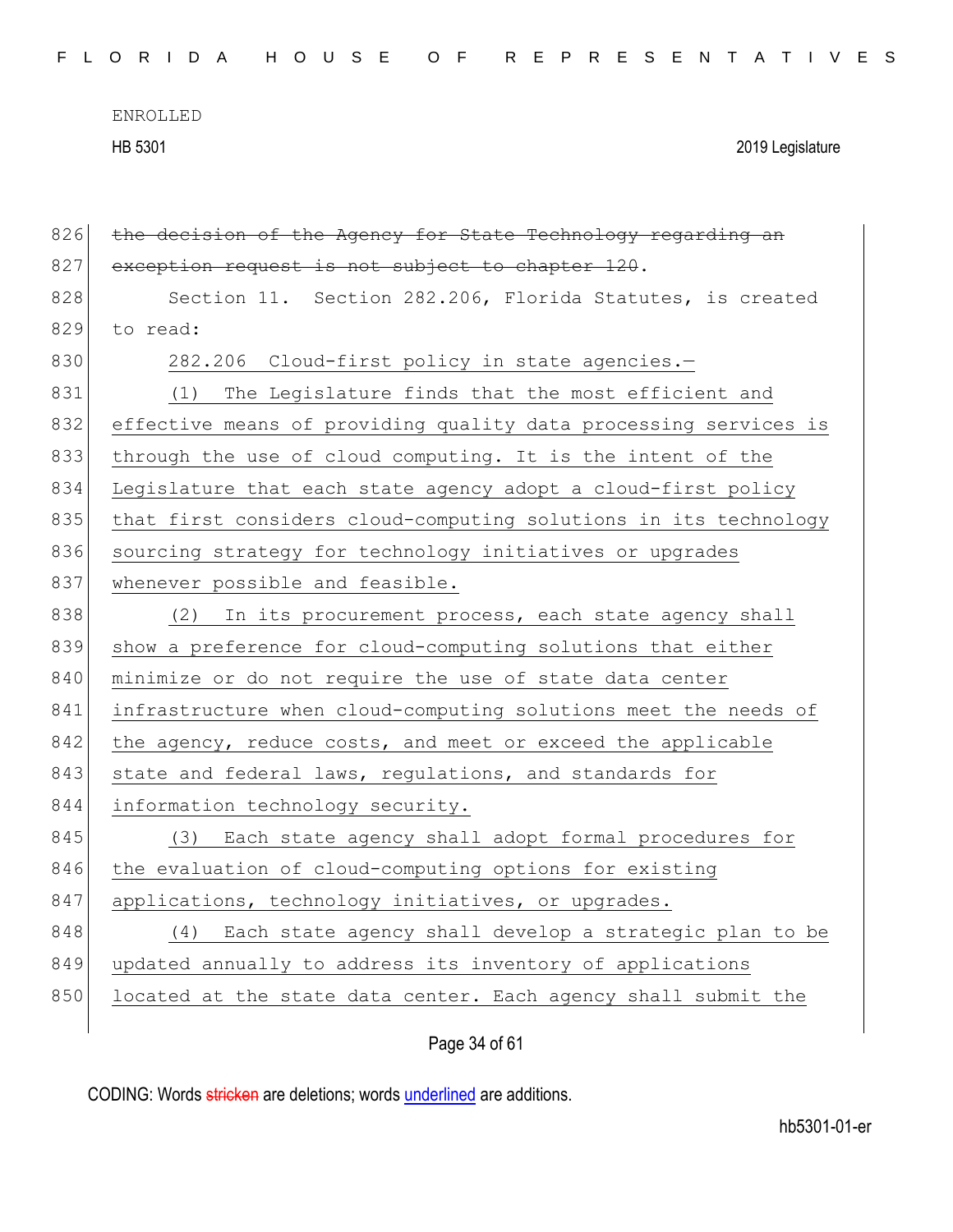| 851 | plan by October 15 of each year to the Office of Policy and      |
|-----|------------------------------------------------------------------|
| 852 | Budget in the Executive Office of the Governor and the chairs of |
| 853 | the legislative appropriations committees. For each application, |
| 854 | the plan must identify and document the readiness, appropriate   |
| 855 | strategy, and high-level timeline for transition to a cloud-     |
| 856 | computing service based on the application's quality, cost, and  |
| 857 | resource requirements. This information must be used to assist   |
| 858 | the state data center in making adjustments to its service       |
| 859 | offerings.                                                       |
| 860 | (5) Each state agency customer of the state data center          |
| 861 | shall notify the state data center by May 31 and November 30     |
| 862 | annually of any significant changes in its anticipated           |
| 863 | utilization of state data center services pursuant to            |
| 864 | requirements established by the state data center.               |
| 865 | (6)<br>Unless authorized by the Legislature, the Department      |
| 866 | of Law Enforcement, as the state's lead Criminal Justice         |
| 867 | Information Services Systems Agency, may not impose more         |
| 868 | stringent protection measures than outlined in the federal       |
| 869 | Criminal Justice Information Services Security Policy relating   |
| 870 | to the use of cloud-computing services.                          |
| 871 | Section 12. Section 282.318, Florida Statutes, is amended        |
| 872 | to read:                                                         |
| 873 | 282.318 Security of data and information technology.-            |
| 874 | This section may be cited as the "Information<br>(1)             |
| 875 | Technology Security Act."                                        |
|     |                                                                  |

Page 35 of 61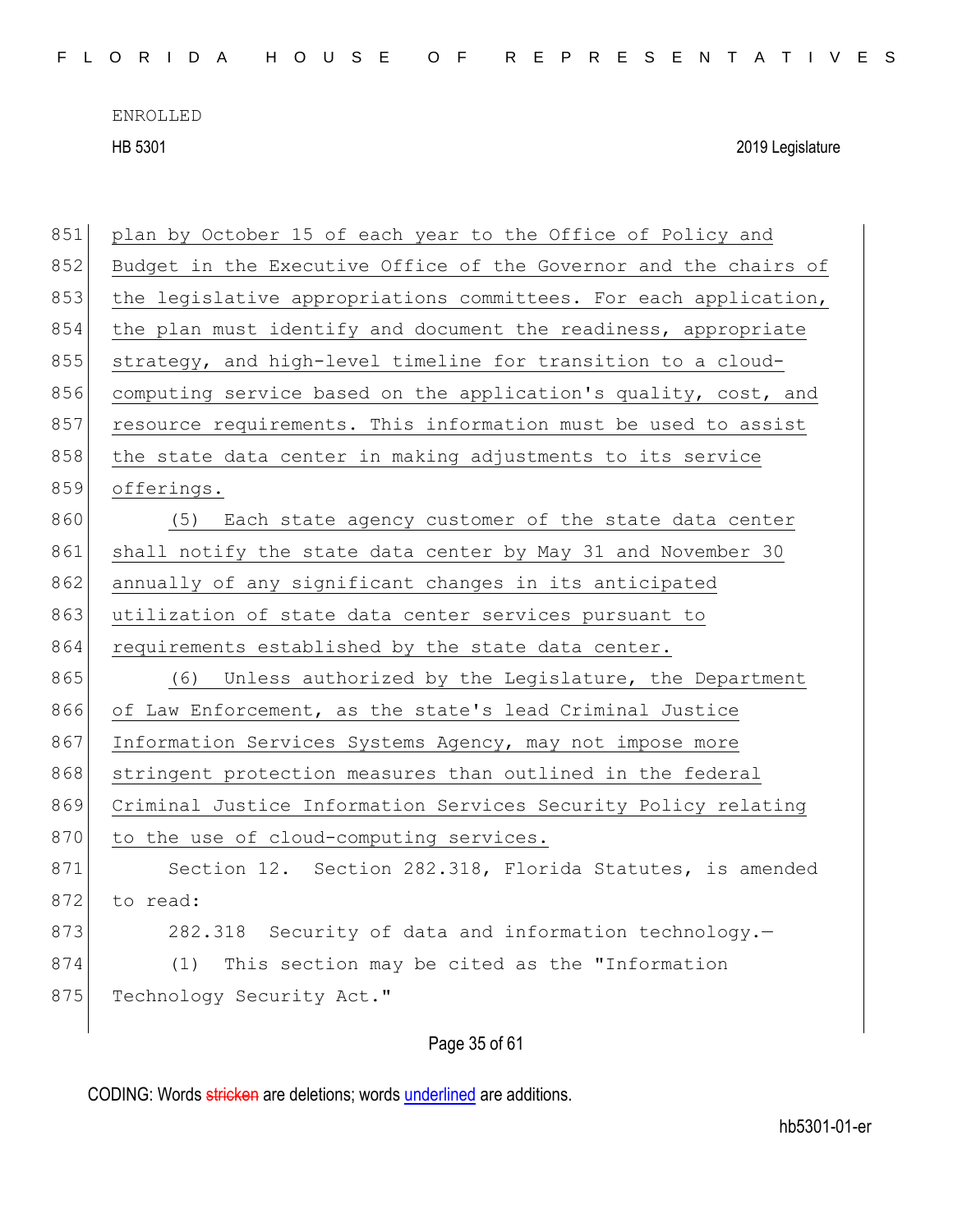HB 5301 2019 Legislature

876 (2) As used in this section, the term "state agency" has 877 the same meaning as provided in s. 282.0041, except that the 878 term includes the Department of Legal Affairs, the Department of 879 Agriculture and Consumer Services, and the Department of 880 Financial Services.

881 (3) The department Ageney for State Technology is 882 responsible for establishing standards and processes consistent 883 with generally accepted best practices for information 884 technology security, to include cybersecurity, and adopting 885 rules that safequard an agency's data, information, and 886 information technology resources to ensure availability, 887 confidentiality, and integrity and to mitigate risks. The 888 department agency shall also:

889 (a) Designate a state chief information security officer 890 who must have experience and expertise in security and risk 891 | management for communications and information technology 892 resources.

893 (b)  $(a + b)$  Develop, and annually update by February 1, a 894 statewide information technology security strategic plan that 895 includes security goals and objectives for the strategic issues 896 of information technology security policy, risk management, 897 training, incident management, and disaster recovery planning.

898 (c)  $\left(\frac{b}{b}\right)$  Develop and publish for use by state agencies an 899 information technology security framework that, at a minimum, 900 includes quidelines and processes for:

#### Page 36 of 61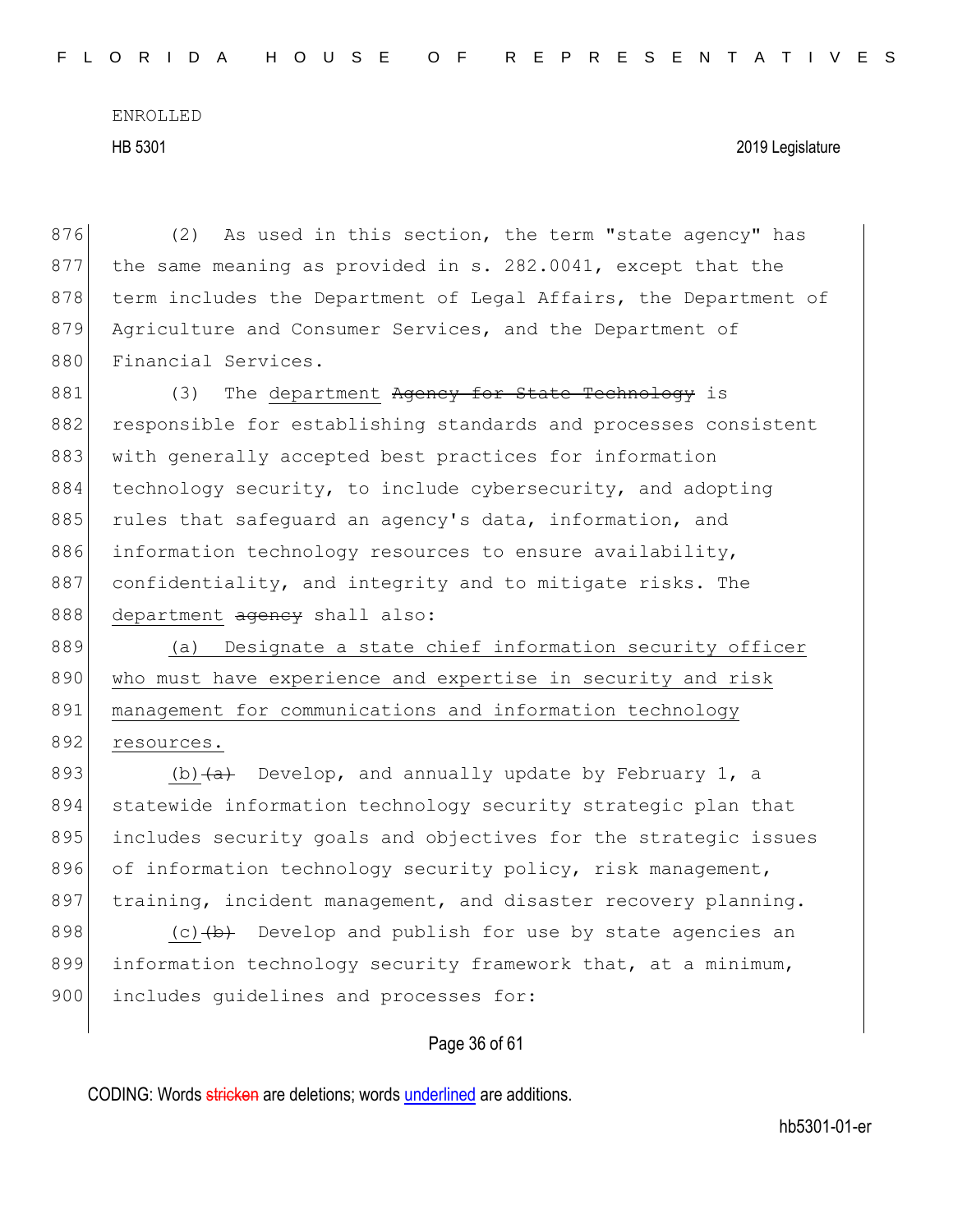901 1. Establishing asset management procedures to ensure that 902 an agency's information technology resources are identified and 903 managed consistent with their relative importance to the 904 agency's business objectives. 905 2. Using a standard risk assessment methodology that 906 includes the identification of an agency's priorities, 907 constraints, risk tolerances, and assumptions necessary to 908 support operational risk decisions. 909 3. Completing comprehensive risk assessments and 910 information technology security audits, which may be completed 911 by a private sector vendor, and submitting completed assessments 912 and audits to the department Agency for State Technology. 913 4. Identifying protection procedures to manage the 914 protection of an agency's information, data, and information 915 technology resources. 916 5. Establishing procedures for accessing information and 917 data to ensure the confidentiality, integrity, and availability 918 of such information and data. 919 6. Detecting threats through proactive monitoring of 920 events, continuous security monitoring, and defined detection 921 processes. 922 7. Establishing agency computer security incident response 923 teams and describing their responsibilities for responding to 924 information technology security incidents, including breaches of 925 personal information containing confidential or exempt data.

### Page 37 of 61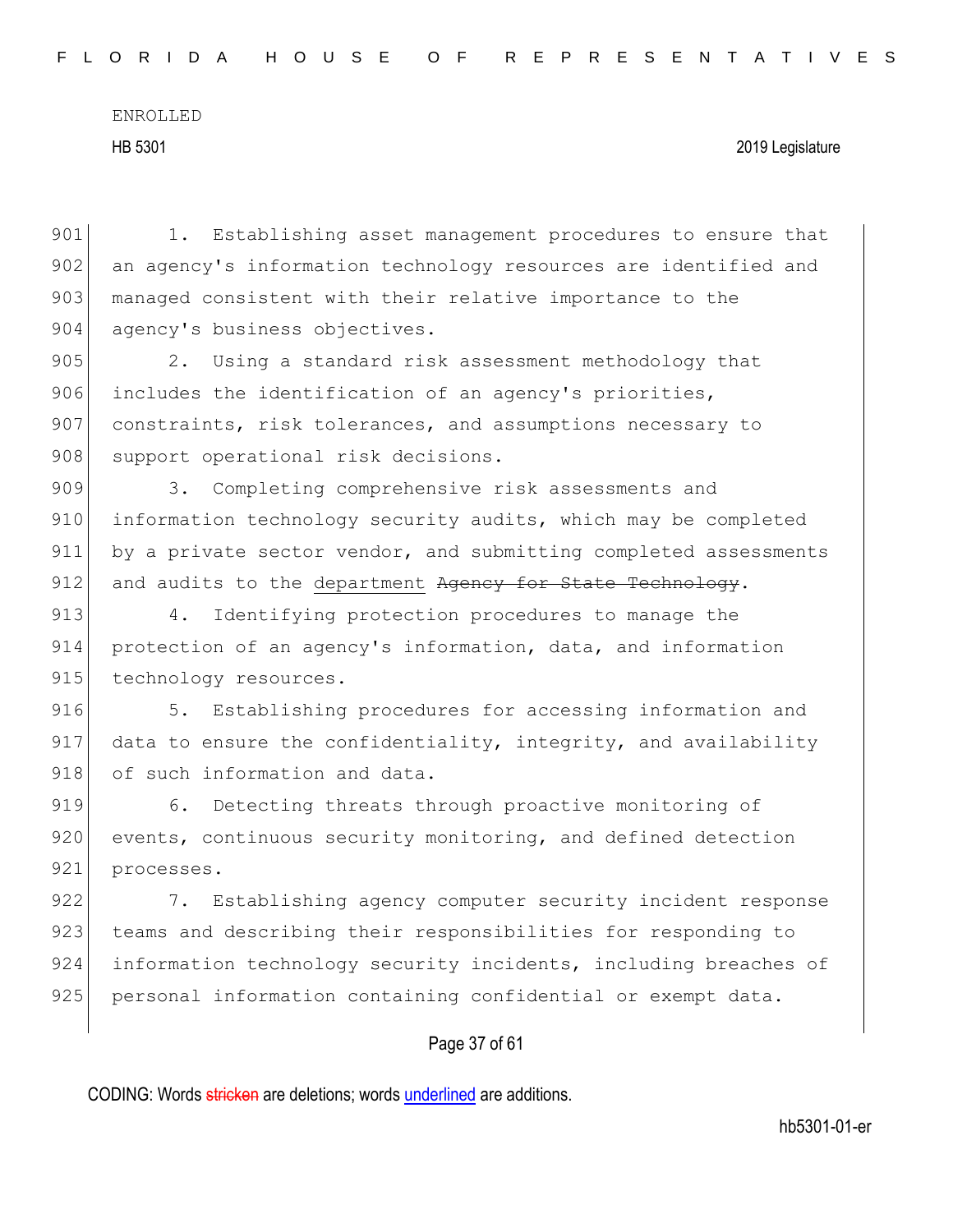926 8. Recovering information and data in response to an 927 information technology security incident. The recovery may 928 include recommended improvements to the agency processes, 929 policies, or quidelines.

930 9. Establishing an information technology security 931 incident reporting process that includes procedures and tiered 932 reporting timeframes for notifying the department Agency for 933 State Technology and the Department of Law Enforcement of 934 information technology security incidents. The tiered reporting 935 timeframes shall be based upon the level of severity of the 936 information technology security incidents being reported.

937 10. Incorporating information obtained through detection 938 and response activities into the agency's information technology 939 security incident response plans.

940 11. Developing agency strategic and operational 941 information technology security plans required pursuant to this 942 section.

943 12. Establishing the managerial, operational, and 944 technical safeguards for protecting state government data and 945 information technology resources that align with the state 946 agency risk management strategy and that protect the 947 confidentiality, integrity, and availability of information and 948 data.

949 (d)  $\left\{ \left( e \right)$  Assist state agencies in complying with this 950 section.

#### Page 38 of 61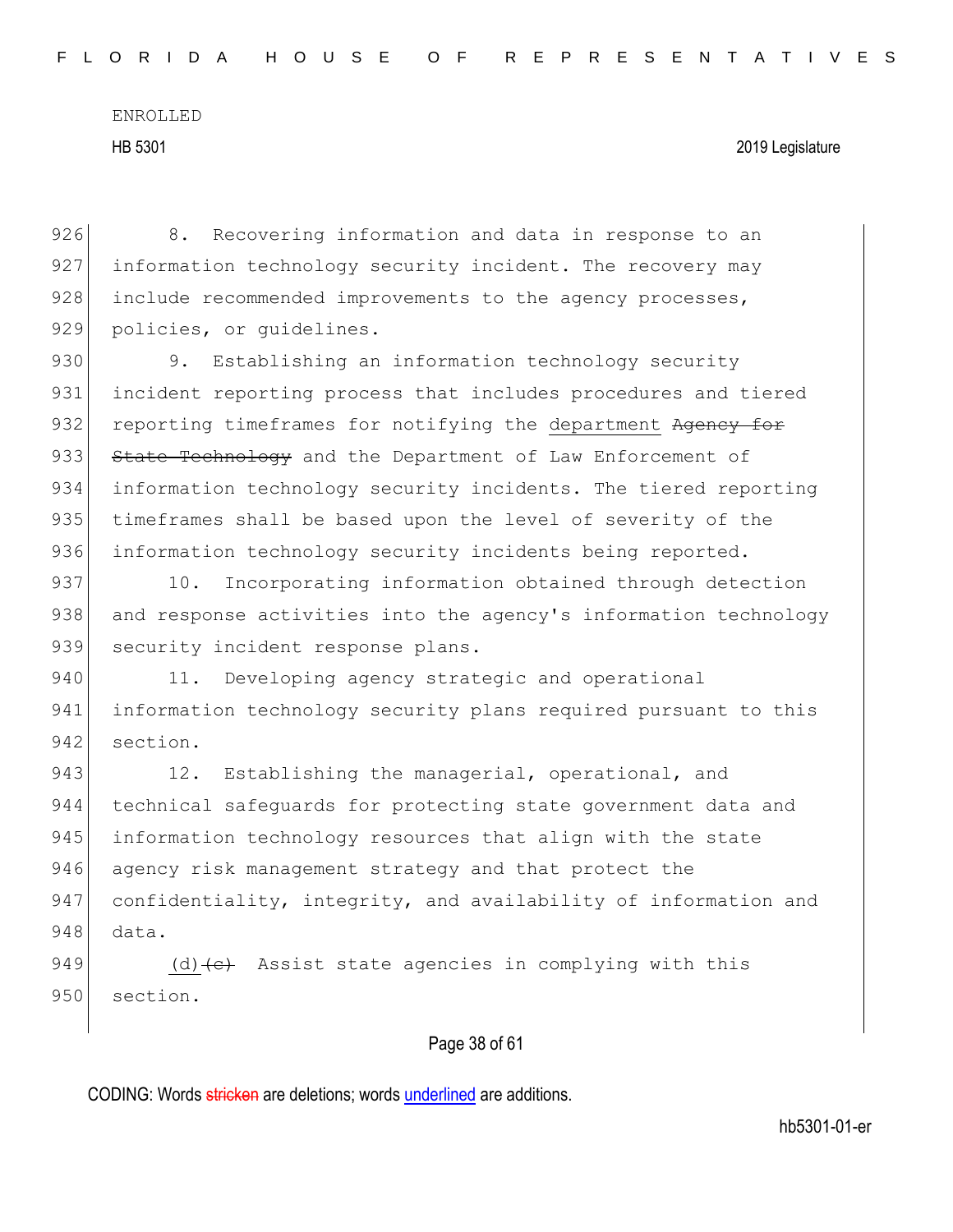HB 5301 2019 Legislature

951 (e)  $\left(\frac{d}{dt}\right)$  In collaboration with the Cybercrime Office of the 952 Department of Law Enforcement, annually provide training for 953 state agency information security managers and computer security 954 incident response team members that contains training on 955 information technology security, including cybersecurity, 956 threats, trends, and best practices.

957  $(f)$   $\left\{e\right\}$  Annually review the strategic and operational 958 information technology security plans of executive branch 959 agencies.

960 (4) Each state agency head shall, at a minimum:

961 (a) Designate an information security manager to 962 administer the information technology security program of the 963 state agency. This designation must be provided annually in  $964$  writing to the department Agency for State Technology by January  $965$  1. A state agency's information security manager, for purposes 966 of these information security duties, shall report directly to 967 the agency head.

968 (b) In consultation with the department Agency for State 969 Technology and the Cybercrime Office of the Department of Law 970 Enforcement, establish an agency computer security incident 971 response team to respond to an information technology security 972 incident. The agency computer security incident response team 973 shall convene upon notification of an information technology 974 security incident and must comply with all applicable guidelines 975 and processes established pursuant to paragraph  $(3)(c)$  paragraph

#### Page 39 of 61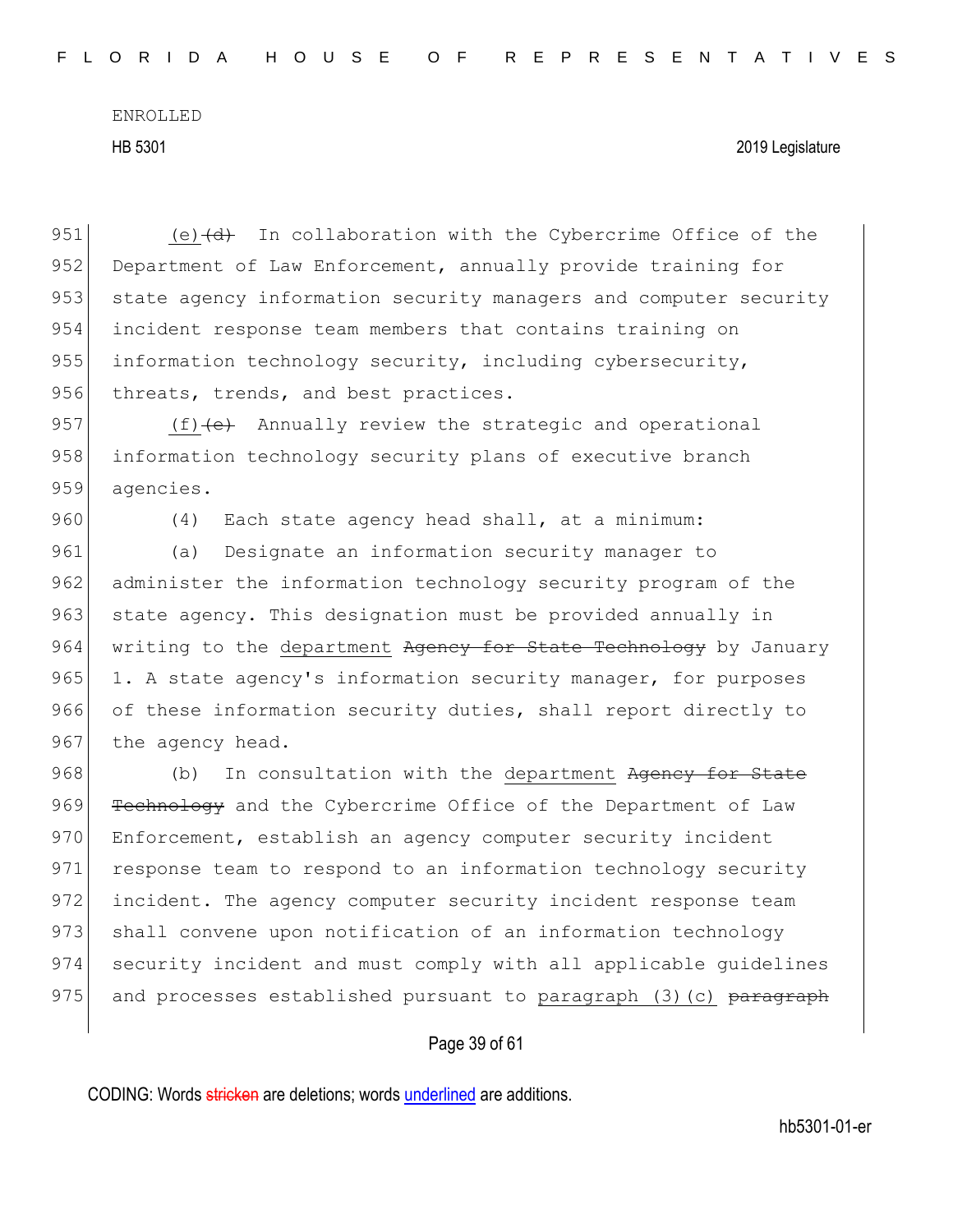976  $(3)(b).$ 

977 (c) Submit to the department Ageney for State Technology 978 annually by July 31, the state agency's strategic and 979 operational information technology security plans developed 980 pursuant to rules and quidelines established by the department 981 Agency for State Technology.

982 1. The state agency strategic information technology 983 security plan must cover a 3-year period and, at a minimum, 984 define security goals, intermediate objectives, and projected 985 agency costs for the strategic issues of agency information 986 security policy, risk management, security training, security 987 incident response, and disaster recovery. The plan must be based 988 on the statewide information technology security strategic plan 989 created by the department Agency for State Technology and 990 include performance metrics that can be objectively measured to 991 reflect the status of the state agency's progress in meeting 992 security goals and objectives identified in the agency's 993 strategic information security plan.

994 2. The state agency operational information technology 995 security plan must include a progress report that objectively 996 measures progress made towards the prior operational information 997 technology security plan and a project plan that includes 998 activities, timelines, and deliverables for security objectives 999 that the state agency will implement during the current fiscal 1000 year.

#### Page 40 of 61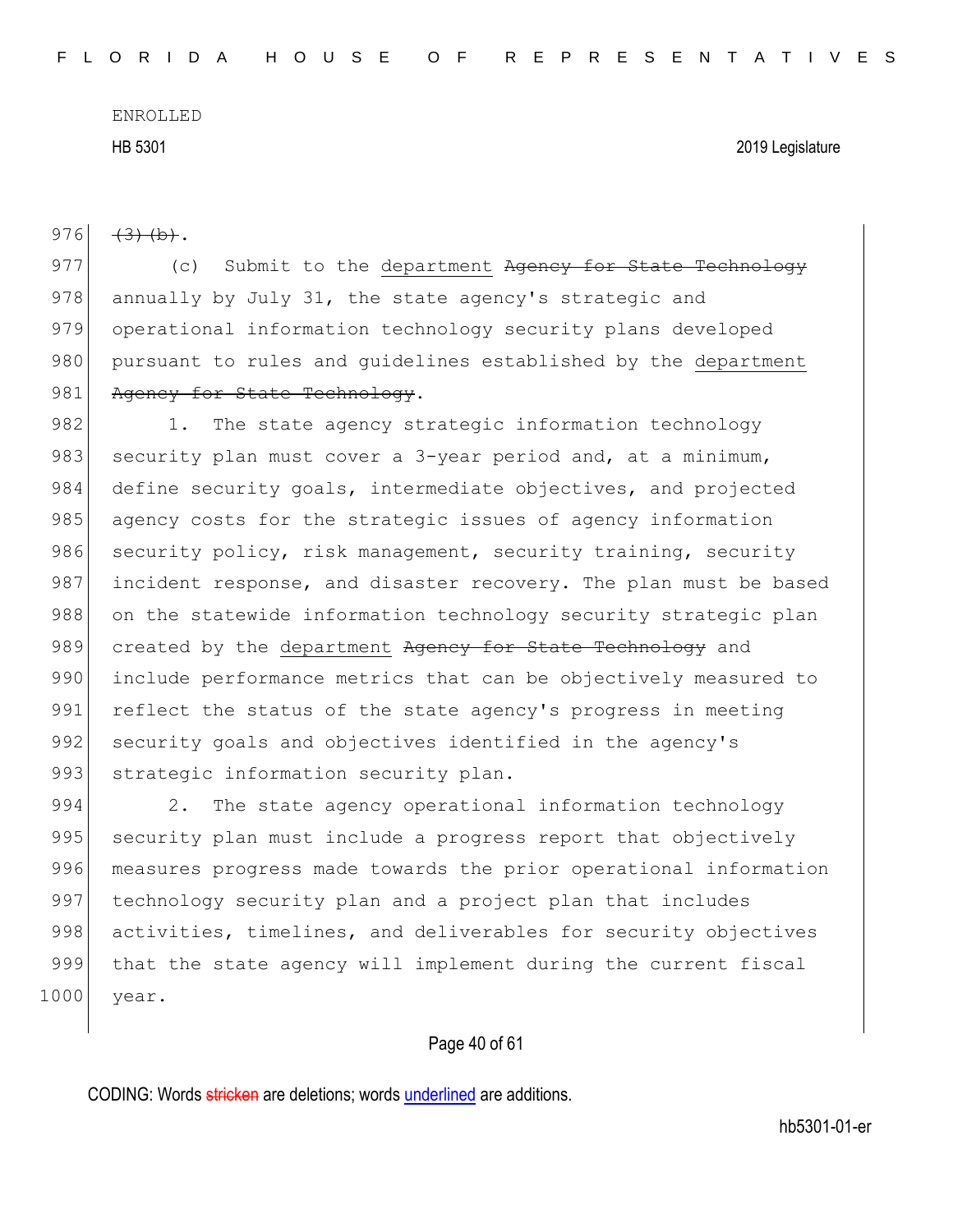1001 (d) Conduct, and update every 3 years, a comprehensive 1002 risk assessment, which may be completed by a private sector 1003 vendor, to determine the security threats to the data, 1004 information, and information technology resources, including 1005 mobile devices and print environments, of the agency. The risk 1006 assessment must comply with the risk assessment methodology 1007 developed by the department Ageney for State Technology and is 1008 confidential and exempt from s. 119.07(1), except that such 1009 information shall be available to the Auditor General, the 1010 Division of State Technology within the department Agency for 1011 State Technology, the Cybercrime Office of the Department of Law 1012 Enforcement, and, for state agencies under the jurisdiction of 1013 the Governor, the Chief Inspector General.

1014 (e) Develop, and periodically update, written internal 1015 policies and procedures, which include procedures for reporting 1016 information technology security incidents and breaches to the 1017 Cybercrime Office of the Department of Law Enforcement and the 1018 Division of State Technology within the department Agency for 1019 State Technology. Such policies and procedures must be 1020 consistent with the rules, guidelines, and processes established 1021 by the department Agency for State Technology to ensure the 1022 security of the data, information, and information technology 1023 resources of the agency. The internal policies and procedures 1024 that, if disclosed, could facilitate the unauthorized 1025 modification, disclosure, or destruction of data or information

#### Page 41 of 61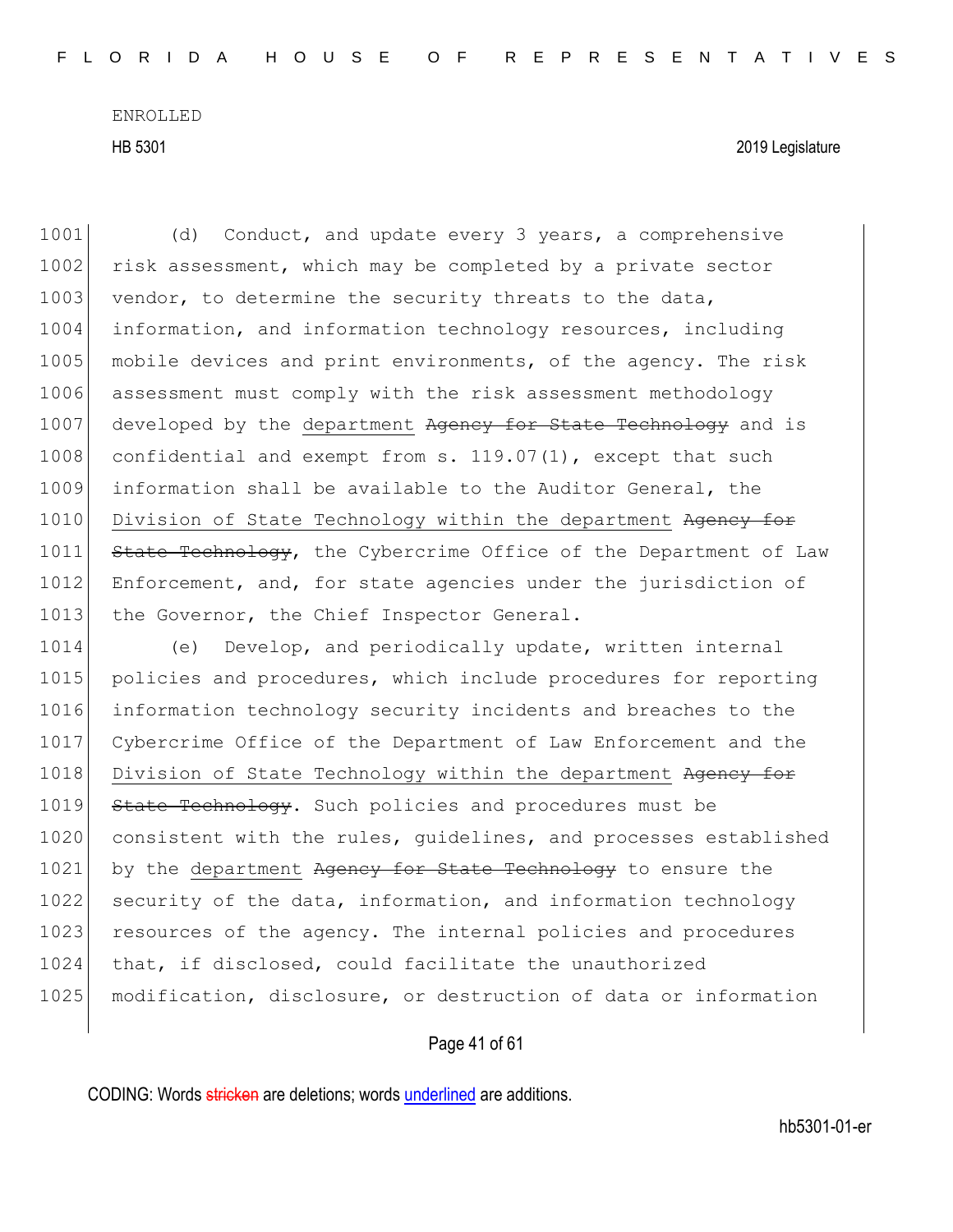1026 technology resources are confidential information and exempt 1027 from s. 119.07(1), except that such information shall be 1028 available to the Auditor General, the Cybercrime Office of the 1029 Department of Law Enforcement, the Division of State Technology 1030 within the department Ageney for State Technology, and, for 1031 state agencies under the jurisdiction of the Governor, the Chief 1032 Inspector General.

1033 (f) Implement managerial, operational, and technical 1034 safeguards and risk assessment remediation plans recommended by 1035 the department Agency for State Technology to address identified 1036 risks to the data, information, and information technology 1037 resources of the agency.

1038 (g) Ensure that periodic internal audits and evaluations 1039 of the agency's information technology security program for the 1040 data, information, and information technology resources of the 1041 agency are conducted. The results of such audits and evaluations 1042 are confidential information and exempt from s.  $119.07(1)$ , 1043 except that such information shall be available to the Auditor 1044 General, the Cybercrime Office of the Department of Law 1045 Enforcement, the Division of State Technology within the 1046 department Agency for State Technology, and, for agencies under 1047 the jurisdiction of the Governor, the Chief Inspector General.

1048 (h) Ensure that the <del>Include appropriate</del> information 1049 technology security and cybersecurity requirements in both the 1050 written specifications for the solicitation and service-level

Page 42 of 61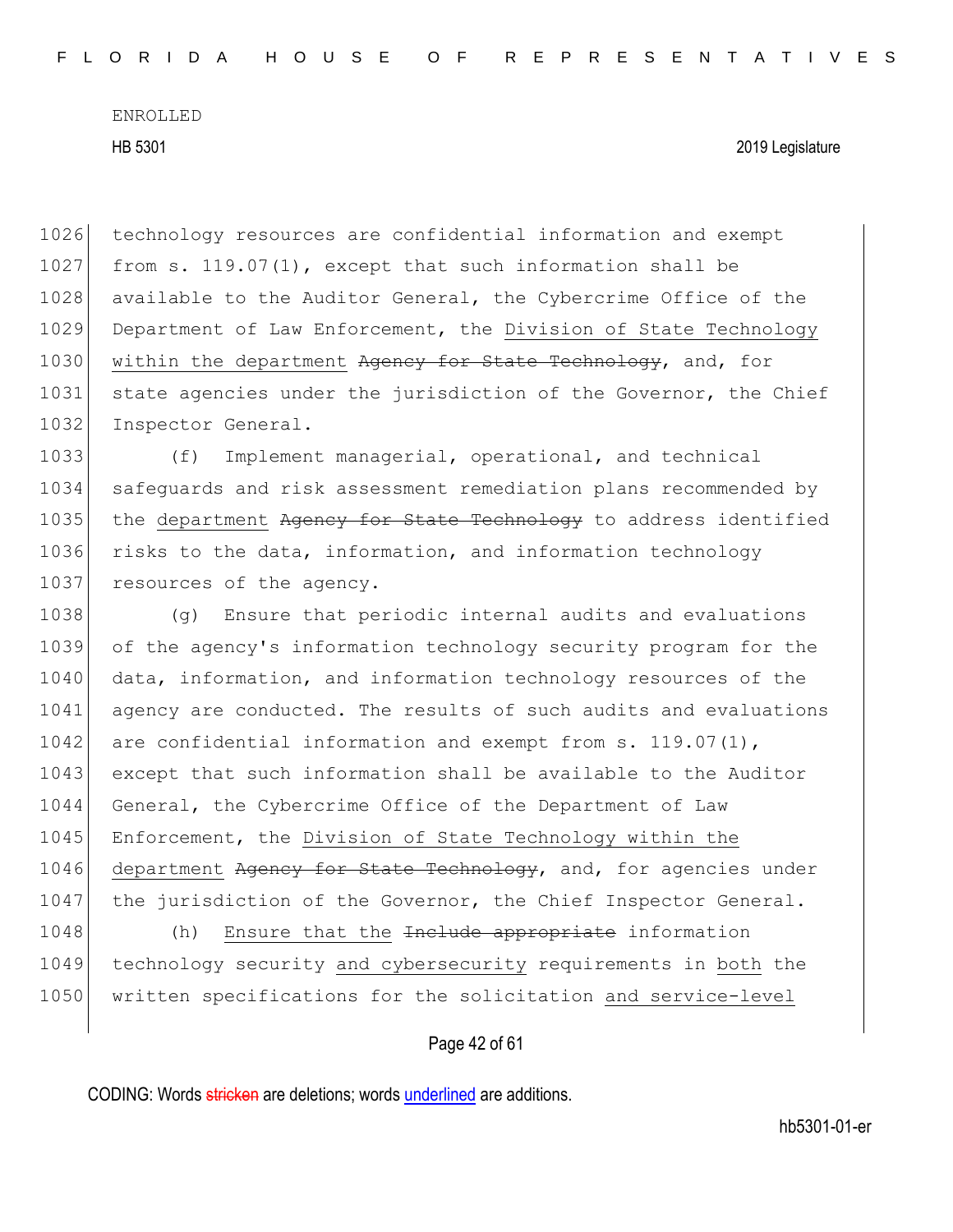HB 5301 2019 Legislature

1051 agreement of information technology and information technology 1052 resources and services meet or exceed the applicable state and 1053 federal laws, regulations, and standards for information 1054 technology security and cybersecurity. Service-level agreements 1055 must identify service provider and state agency responsibilities 1056 for privacy and security, protection of government data, 1057 personnel background screening, and security deliverables with 1058 associated frequencies, which are consistent with the rules and 1059 guidelines established by the Agency for State Technology in 1060 collaboration with the Department of Management Services.

1061 (i) Provide information technology security and 1062 cybersecurity awareness training to all state agency employees 1063 in the first 30 days after commencing employment concerning 1064 information technology security risks and the responsibility of 1065 employees to comply with policies, standards, quidelines, and 1066 operating procedures adopted by the state agency to reduce those 1067 risks. The training may be provided in collaboration with the 1068 Cybercrime Office of the Department of Law Enforcement.

1069 (j) Develop a process for detecting, reporting, and 1070 responding to threats, breaches, or information technology 1071 security incidents which is consistent with the security rules, 1072 guidelines, and processes established by the Agency for State 1073 Technology.

1074 1. All information technology security incidents and 1075 breaches must be reported to the Division of State Technology

Page 43 of 61

CODING: Words stricken are deletions; words underlined are additions.

hb5301-01-er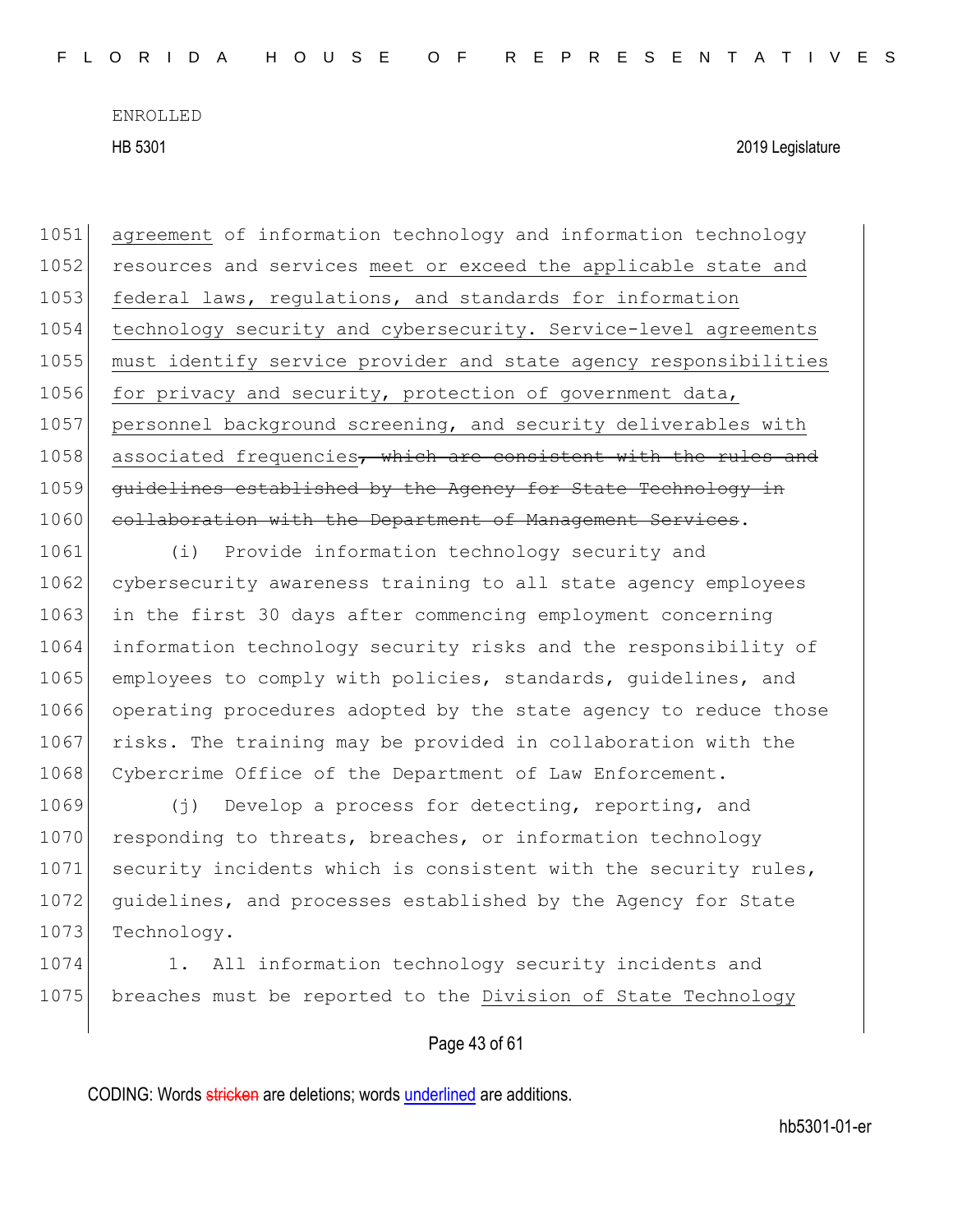HB 5301 2019 Legislature

1076 within the department Agency for State Technology and the 1077 Cybercrime Office of the Department of Law Enforcement and must 1078 comply with the notification procedures and reporting timeframes 1079 established pursuant to paragraph (3)(c) paragraph (3)(b).

1080 2. For information technology security breaches, state 1081 agencies shall provide notice in accordance with s. 501.171.

1082 3. Records held by a state agency which identify 1083 detection, investigation, or response practices for suspected or 1084 confirmed information technology security incidents, including 1085 suspected or confirmed breaches, are confidential and exempt 1086 from s. 119.07(1) and s. 24(a), Art. I of the State 1087 Constitution, if the disclosure of such records would facilitate 1088 unauthorized access to or the unauthorized modification, 1089 disclosure, or destruction of:

1090 a. Data or information, whether physical or virtual; or

1091 b. Information technology resources, which includes:

1092 (I) Information relating to the security of the agency's 1093 technologies, processes, and practices designed to protect 1094 networks, computers, data processing software, and data from 1095 attack, damage, or unauthorized access; or

1096 (II) Security information, whether physical or virtual, 1097 which relates to the agency's existing or proposed information 1098 technology systems.

1099

1100 Such records shall be available to the Auditor General, the

#### Page 44 of 61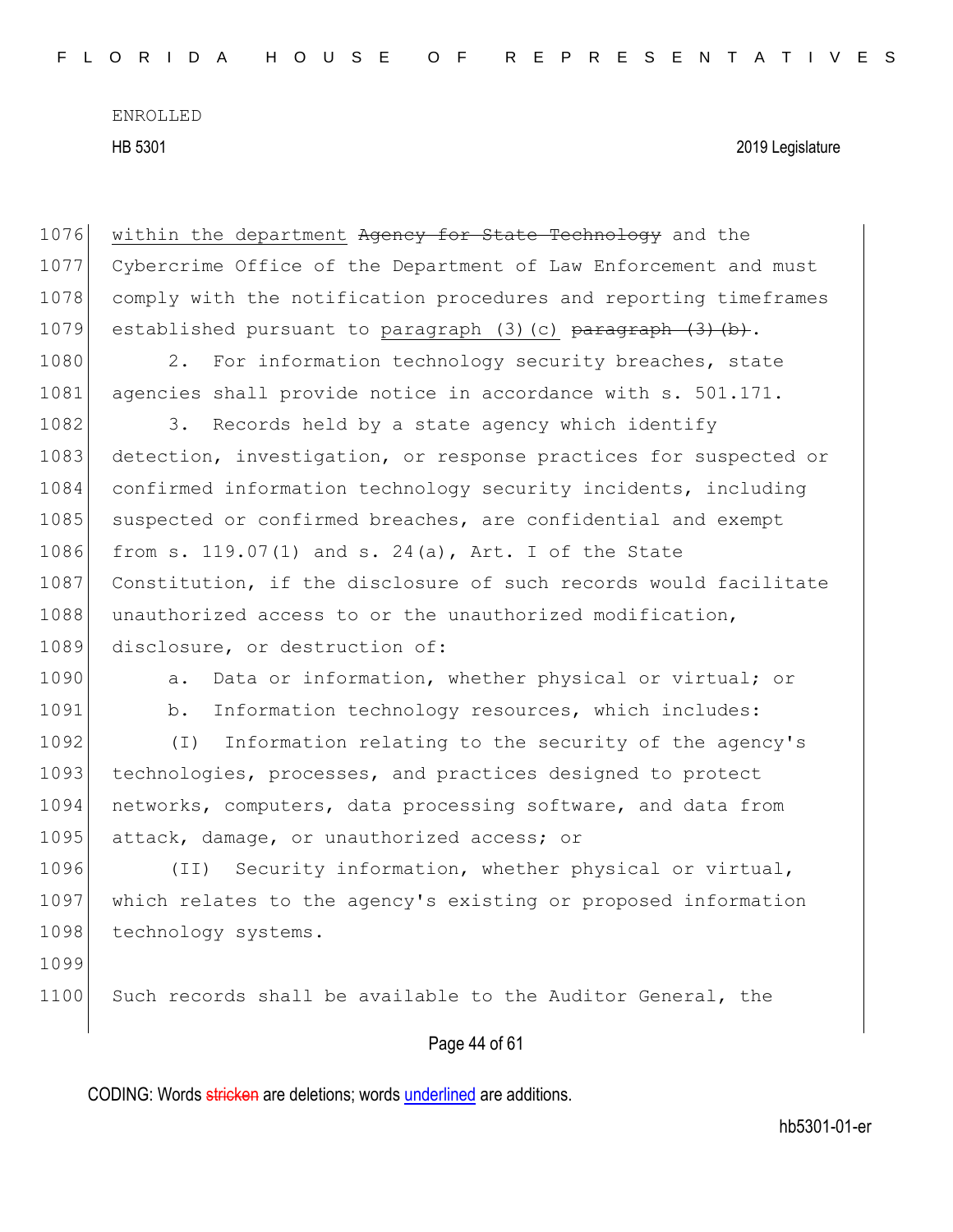HB 5301 2019 Legislature

1101 Division of State Technology within the department Agency for 1102 State Technology, the Cybercrime Office of the Department of Law 1103 Enforcement, and, for state agencies under the jurisdiction of 1104 the Governor, the Chief Inspector General. Such records may be 1105 made available to a local government, another state agency, or a 1106 federal agency for information technology security purposes or 1107 in furtherance of the state agency's official duties. This 1108 exemption applies to such records held by a state agency before, 1109 on, or after the effective date of this exemption. This 1110 subparagraph is subject to the Open Government Sunset Review Act 1111 in accordance with s. 119.15 and shall stand repealed on October 1112 2, 2021, unless reviewed and saved from repeal through 1113 reenactment by the Legislature.

1114 (5) The portions of risk assessments, evaluations, 1115 external audits, and other reports of a state agency's 1116 information technology security program for the data, 1117 information, and information technology resources of the state 1118 agency which are held by a state agency are confidential and 1119 exempt from s. 119.07(1) and s. 24(a), Art. I of the State 1120 Constitution if the disclosure of such portions of records would 1121 facilitate unauthorized access to or the unauthorized 1122 modification, disclosure, or destruction of:

- 1123 (a) Data or information, whether physical or virtual; or
- 
- 1124 (b) Information technology resources, which include:
- 1125 1. Information relating to the security of the agency's

Page 45 of 61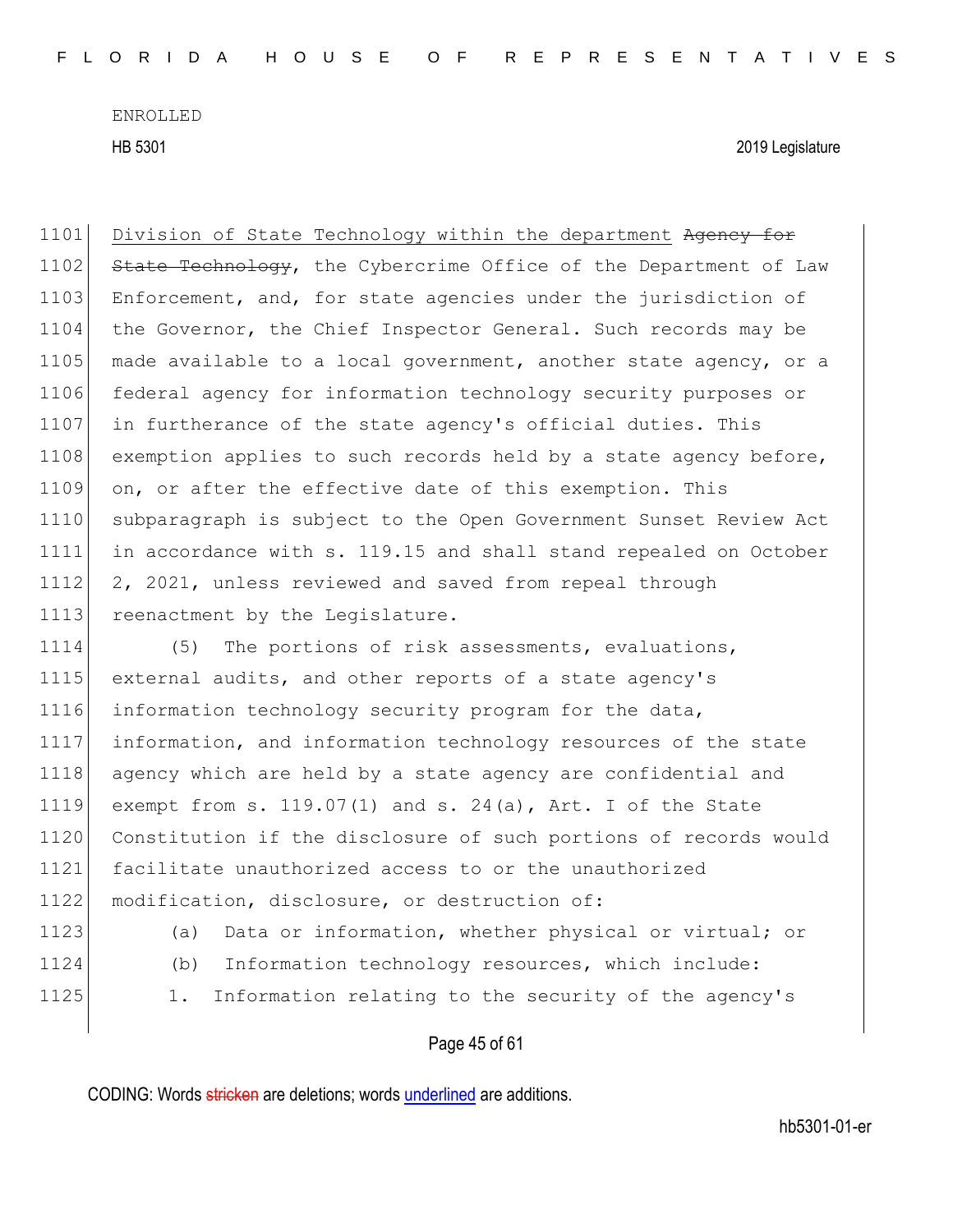1126 technologies, processes, and practices designed to protect 1127 networks, computers, data processing software, and data from 1128 attack, damage, or unauthorized access; or 1129 2. Security information, whether physical or virtual,

1130 which relates to the agency's existing or proposed information 1131 technology systems.

1133 Such portions of records shall be available to the Auditor 1134 General, the Cybercrime Office of the Department of Law 1135 Enforcement, the Division of State Technology within the 1136 department Agency for State Technology, and, for agencies under 1137 the jurisdiction of the Governor, the Chief Inspector General. 1138 Such portions of records may be made available to a local 1139 government, another state agency, or a federal agency for 1140 information technology security purposes or in furtherance of 1141 the state agency's official duties. For purposes of this 1142 subsection, "external audit" means an audit that is conducted by 1143 an entity other than the state agency that is the subject of the 1144 audit. This exemption applies to such records held by a state 1145 agency before, on, or after the effective date of this 1146 exemption. This subsection is subject to the Open Government 1147 Sunset Review Act in accordance with s. 119.15 and shall stand 1148 repealed on October 2, 2021, unless reviewed and saved from 1149 repeal through reenactment by the Legislature.

1132

1150 (6) The department Agency for State Technology shall adopt

#### Page 46 of 61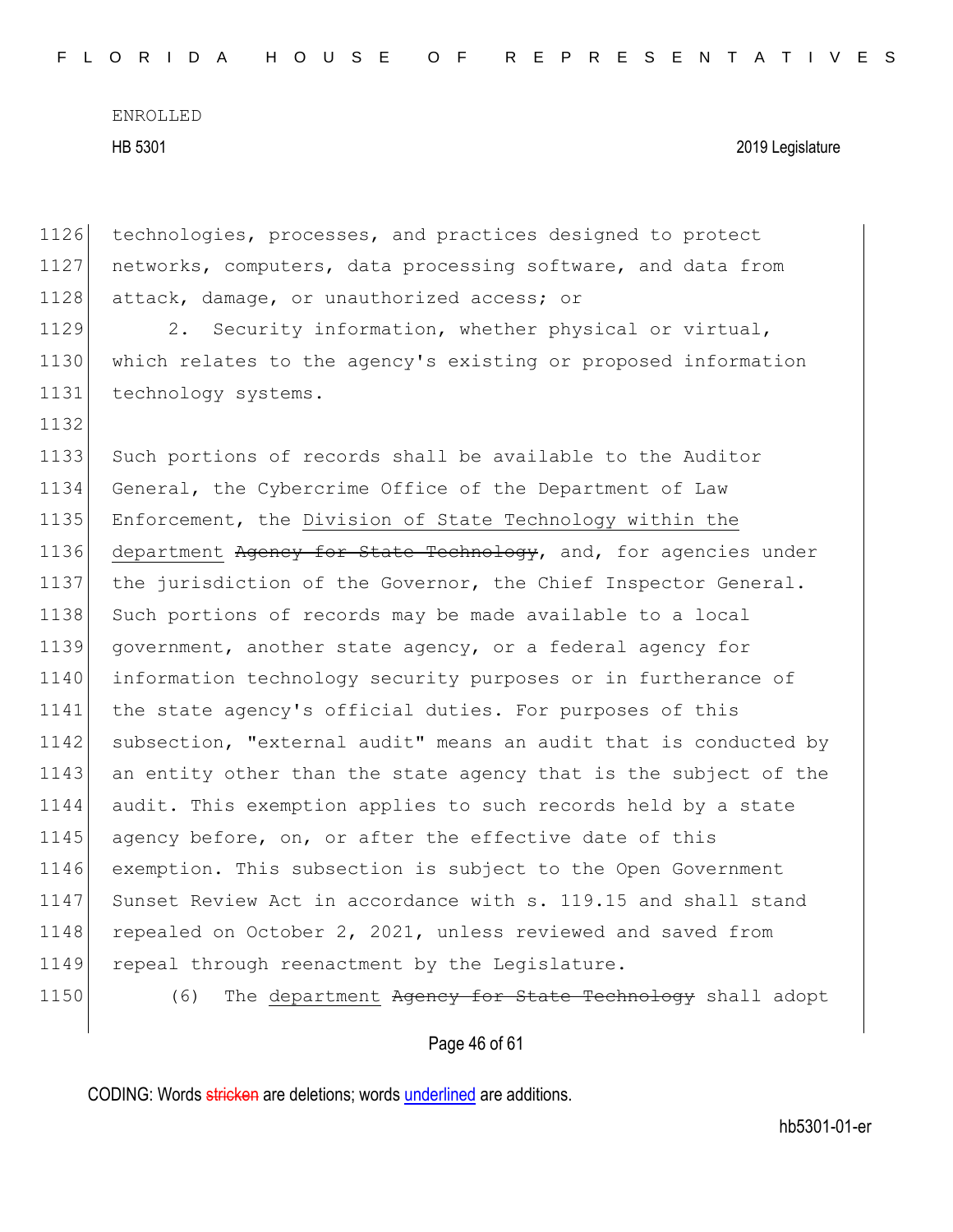1151 rules relating to information technology security and to 1152 administer this section. 1153 Section 13. Subsections (1) and (2) of section 17.0315, 1154 Florida Statutes, are amended to read: 1155 17.0315 Financial and cash management system; task force.-1156 (1) The Chief Financial Officer, as the constitutional 1157 officer responsible for settling and approving accounts against 1158 the state and keeping all state funds pursuant to s. 4, Art. IV 1159 of the State Constitution, is the head of and shall appoint 1160 members to a task force established to develop a strategic 1161 business plan for a successor financial and cash management 1162 system. The task force shall include the state chief information 1163 officer executive director of the Agency for State Technology 1164 and the director of the Office of Policy and Budget in the 1165 Executive Office of the Governor. Any member of the task force 1166 may appoint a designee. 1167 (2) The strategic business plan for a successor financial 1168 and cash management system must: 1169 (a) Permit proper disbursement and auditing controls 1170 consistent with the respective constitutional duties of the 1171 Chief Financial Officer and the Legislature; 1172 (b) Promote transparency in the accounting of public  $1173$  funds; 1174 (c) Provide timely and accurate recording of financial 1175 transactions by agencies and their professional staffs;

Page 47 of 61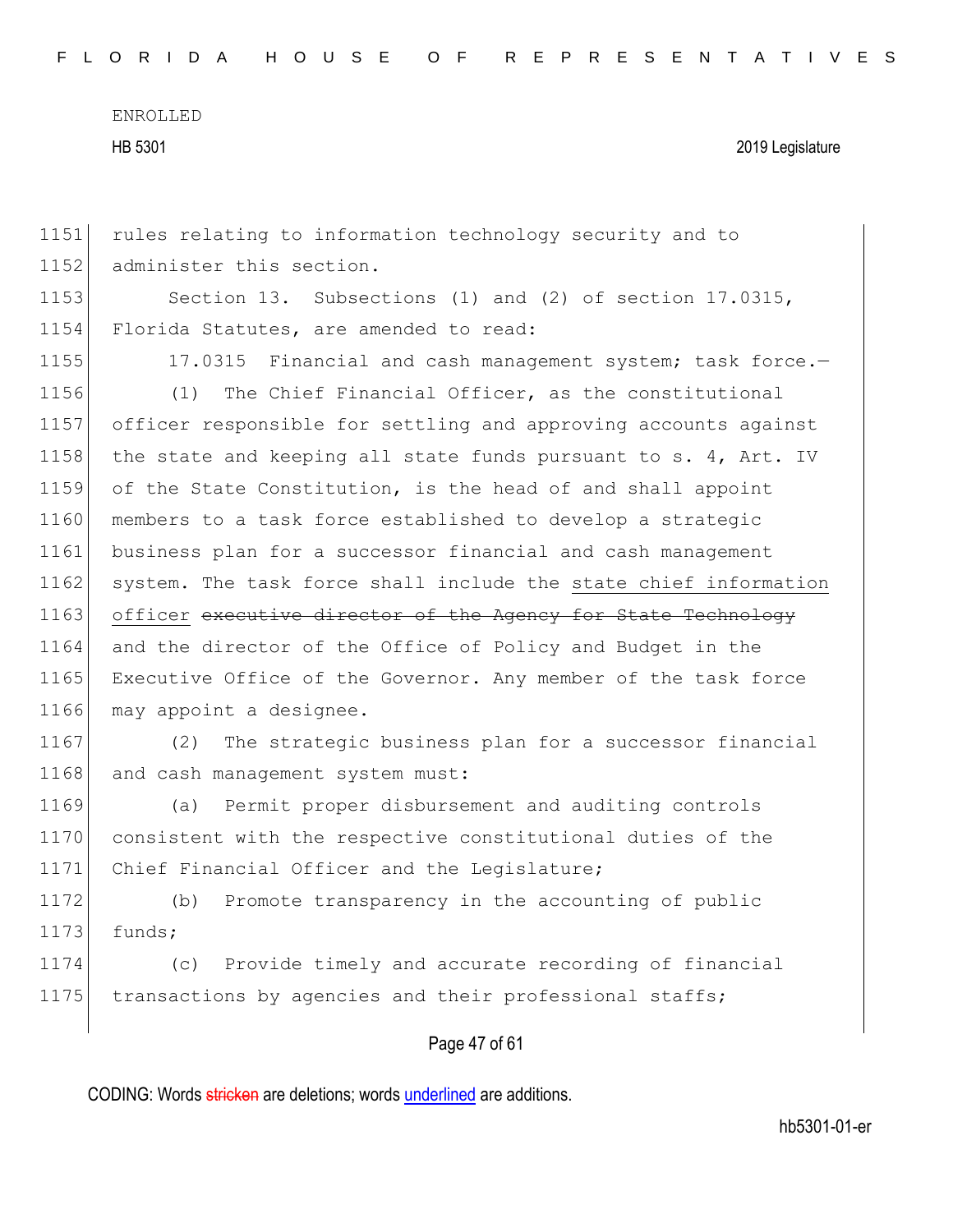| 1176 | Support executive reporting and data analysis<br>(d)           |
|------|----------------------------------------------------------------|
| 1177 | requirements;                                                  |
| 1178 | (e) Be capable of interfacing with other systems providing     |
| 1179 | human resource services, procuring goods and services, and     |
| 1180 | providing other enterprise functions;                          |
| 1181 | (f)<br>Be capable of interfacing with the existing             |
| 1182 | legislative appropriations, planning, and budgeting systems;   |
| 1183 | Be coordinated with the information technology<br>(a)          |
| 1184 | strategy development efforts of the Department of Management   |
| 1185 | Services Agency for State Technology;                          |
| 1186 | Be coordinated with the revenue estimating conference<br>(h)   |
| 1187 | process as supported by the Office of Economic and Demographic |
| 1188 | Research; and                                                  |
| 1189 | Address other such issues as the Chief Financial<br>(i)        |
| 1190 | Officer identifies.                                            |
| 1191 | Section 14. Paragraph (d) of subsection (1) of section         |
| 1192 | 20.055, Florida Statutes, is amended to read:                  |
| 1193 | 20.055 Agency inspectors general.-                             |
| 1194 | As used in this section, the term:<br>(1)                      |
| 1195 | "State agency" means each department created pursuant<br>(d)   |
| 1196 | to this chapter and the Executive Office of the Governor, the  |
| 1197 | Department of Military Affairs, the Fish and Wildlife          |
| 1198 | Conservation Commission, the Office of Insurance Requlation of |
| 1199 | the Financial Services Commission, the Office of Financial     |
| 1200 | Regulation of the Financial Services Commission, the Public    |
|      |                                                                |

## Page 48 of 61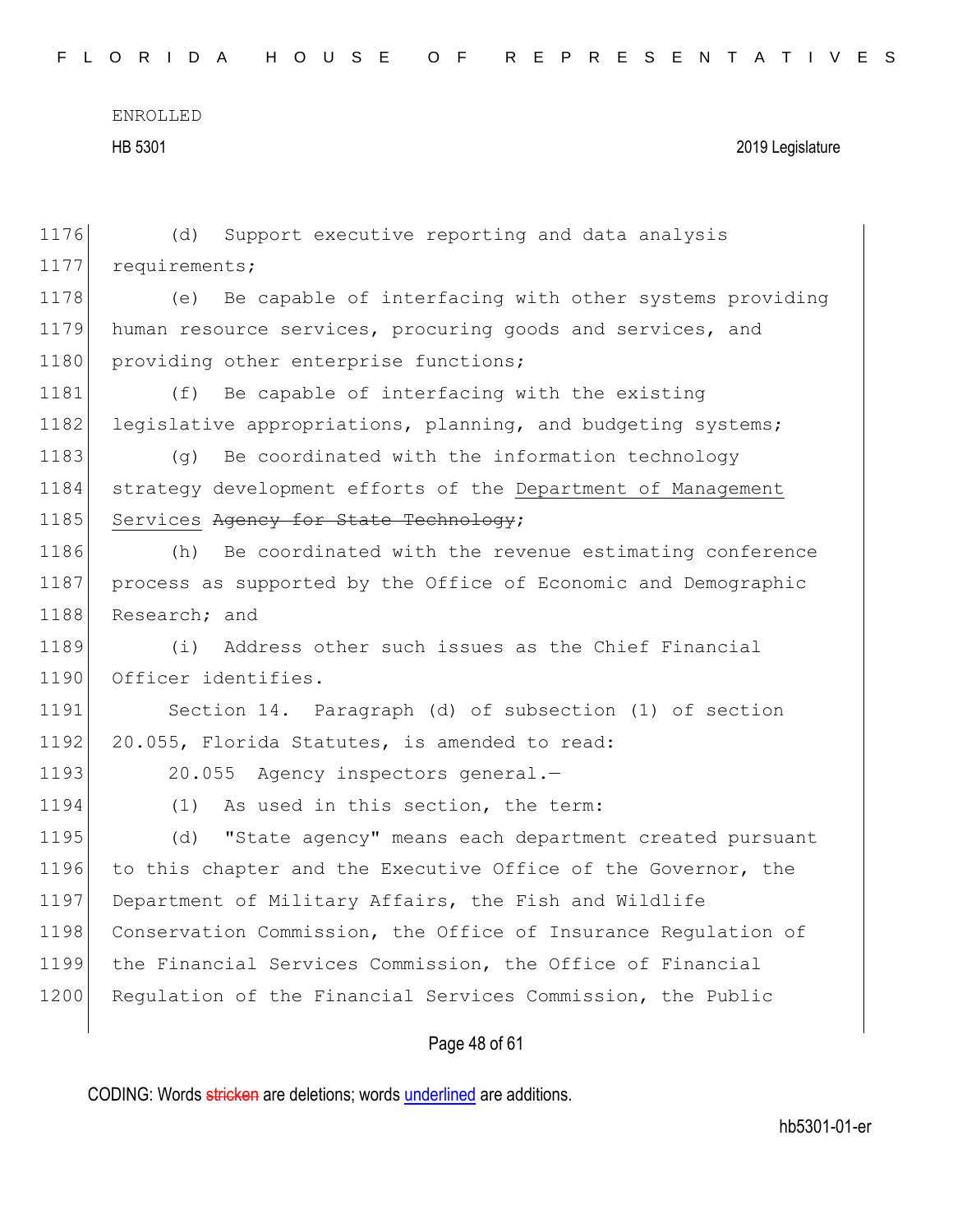| FLORIDA HOUSE OF REPRESENTATIVES |
|----------------------------------|
|----------------------------------|

| 1201 | Service Commission, the Board of Governors of the State          |
|------|------------------------------------------------------------------|
| 1202 | University System, the Florida Housing Finance Corporation, the  |
| 1203 | Agency for State Technology, the Office of Early Learning, and   |
| 1204 | the state courts system.                                         |
| 1205 | Section 15. Paragraph (b) of subsection (3) of section           |
| 1206 | 97.0525, Florida Statutes, is amended to read:                   |
| 1207 | 97.0525 Online voter registration.-                              |
| 1208 | (3)                                                              |
| 1209 | The division shall conduct a comprehensive risk<br>(b)           |
| 1210 | assessment of the online voter registration system before making |
| 1211 | the system publicly available and every 2 years thereafter. The  |
| 1212 | comprehensive risk assessment must comply with the risk          |
| 1213 | assessment methodology developed by the Department of Management |
| 1214 | Services Agency for State Technology for identifying security    |
| 1215 | risks, determining the magnitude of such risks, and identifying  |
| 1216 | areas that require safequards.                                   |
| 1217 | Section 16. Paragraph (e) of subsection (2) of section           |
| 1218 | 110.205, Florida Statutes, is amended to read:                   |
| 1219 | 110.205 Career service; exemptions.-                             |
| 1220 | (2)<br>EXEMPT POSITIONS. The exempt positions that are not       |
| 1221 | covered by this part include the following:                      |
| 1222 | The state chief information officer executive director<br>(e)    |
| 1223 | of the Agency for State Technology. Unless otherwise fixed by    |
| 1224 | law, the Department of Management Services Agency for State      |
| 1225 | Fechnology shall set the salary and benefits of this position in |
|      | Page 49 of 61                                                    |
|      |                                                                  |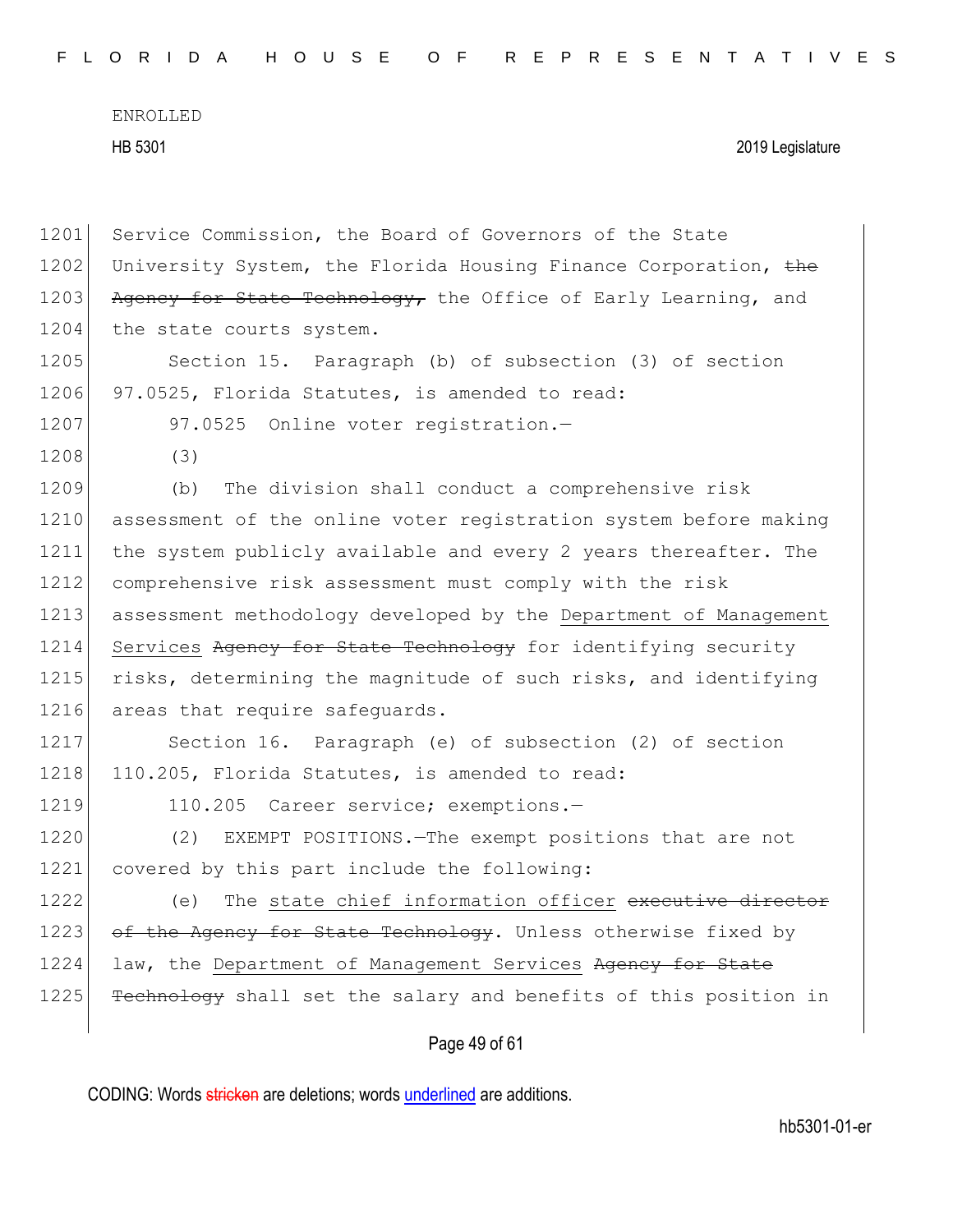1226 accordance with the rules of the Senior Management Service. 1227 Section 17. Subsections (2) and (9) of section 215.322, 1228 Florida Statutes, are amended to read: 1229 215.322 Acceptance of credit cards, charge cards, debit 1230 cards, or electronic funds transfers by state agencies, units of 1231 local government, and the judicial branch.-1232 (2) A state agency as defined in s. 216.011, or the 1233 judicial branch, may accept credit cards, charge cards, debit 1234 cards, or electronic funds transfers in payment for goods and 1235 services with the prior approval of the Chief Financial Officer. 1236 If the Internet or other related electronic methods are to be 1237 used as the collection medium, the state chief information 1238 officer Agency for State Technology shall review and recommend 1239 to the Chief Financial Officer whether to approve the request 1240 with regard to the process or procedure to be used. 1241 (9) For payment programs in which credit cards, charge 1242 cards, or debit cards are accepted by state agencies, the 1243 judicial branch, or units of local government, the Chief 1244 Financial Officer, in consultation with the state chief 1245 information officer Agency for State Technology, may adopt rules 1246 to establish uniform security safequards for cardholder data and 1247 to ensure compliance with the Payment Card Industry Data 1248 Security Standards. 1249 Section 18. Subsection (2) of section 215.96, Florida 1250 Statutes, is amended to read:

#### Page 50 of 61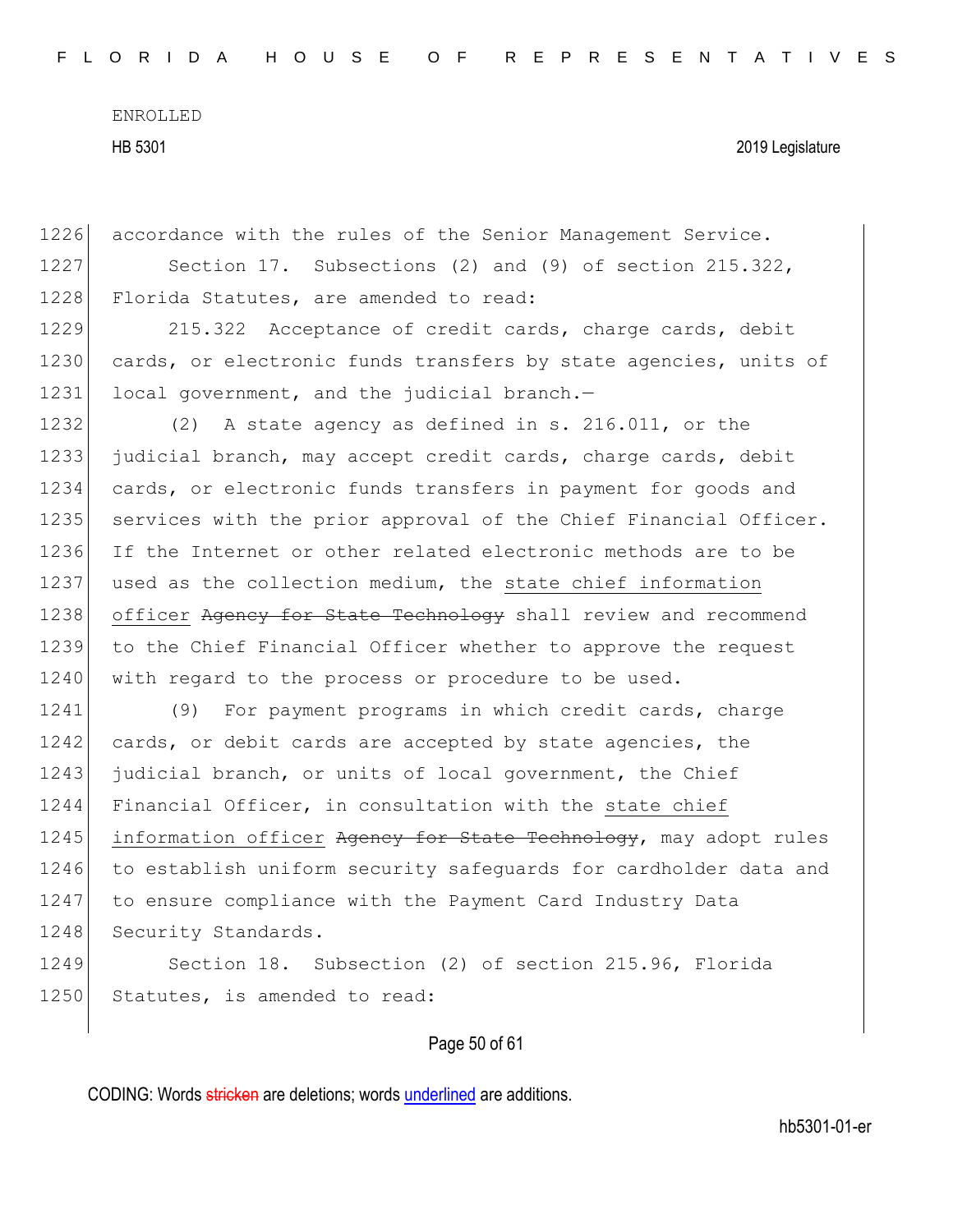1251 215.96 Coordinating council and design and coordination

ENROLLED HB 5301 2019 Legislature

 $1252$  staff.-1253 (2) The coordinating council shall consist of the Chief 1254 Financial Officer; the Commissioner of Agriculture; the Attorney 1255 General; the Secretary of Management Services; the state chief 1256 information officer executive director of the Agency for State 1257  $Fee$ hnology; and the Director of Planning and Budgeting, 1258 Executive Office of the Governor, or their designees. The Chief 1259 Financial Officer, or his or her designee, shall be chair of the 1260 council, and the design and coordination staff shall provide 1261 administrative and clerical support to the council and the 1262 board. The design and coordination staff shall maintain the 1263 minutes of each meeting and make such minutes available to any 1264 interested person. The Auditor General, the State Courts 1265 Administrator, an executive officer of the Florida Association 1266 of State Agency Administrative Services Directors, and an 1267 executive officer of the Florida Association of State Budget 1268 Officers, or their designees, shall serve without voting rights 1269 as ex officio members of the council. The chair may call 1270 meetings of the council as often as necessary to transact 1271 business; however, the council shall meet at least once a year. 1272 Action of the council shall be by motion, duly made, seconded 1273 and passed by a majority of the council voting in the 1274 affirmative for approval of items that are to be recommended for 1275 approval to the Financial Management Information Board.

#### Page 51 of 61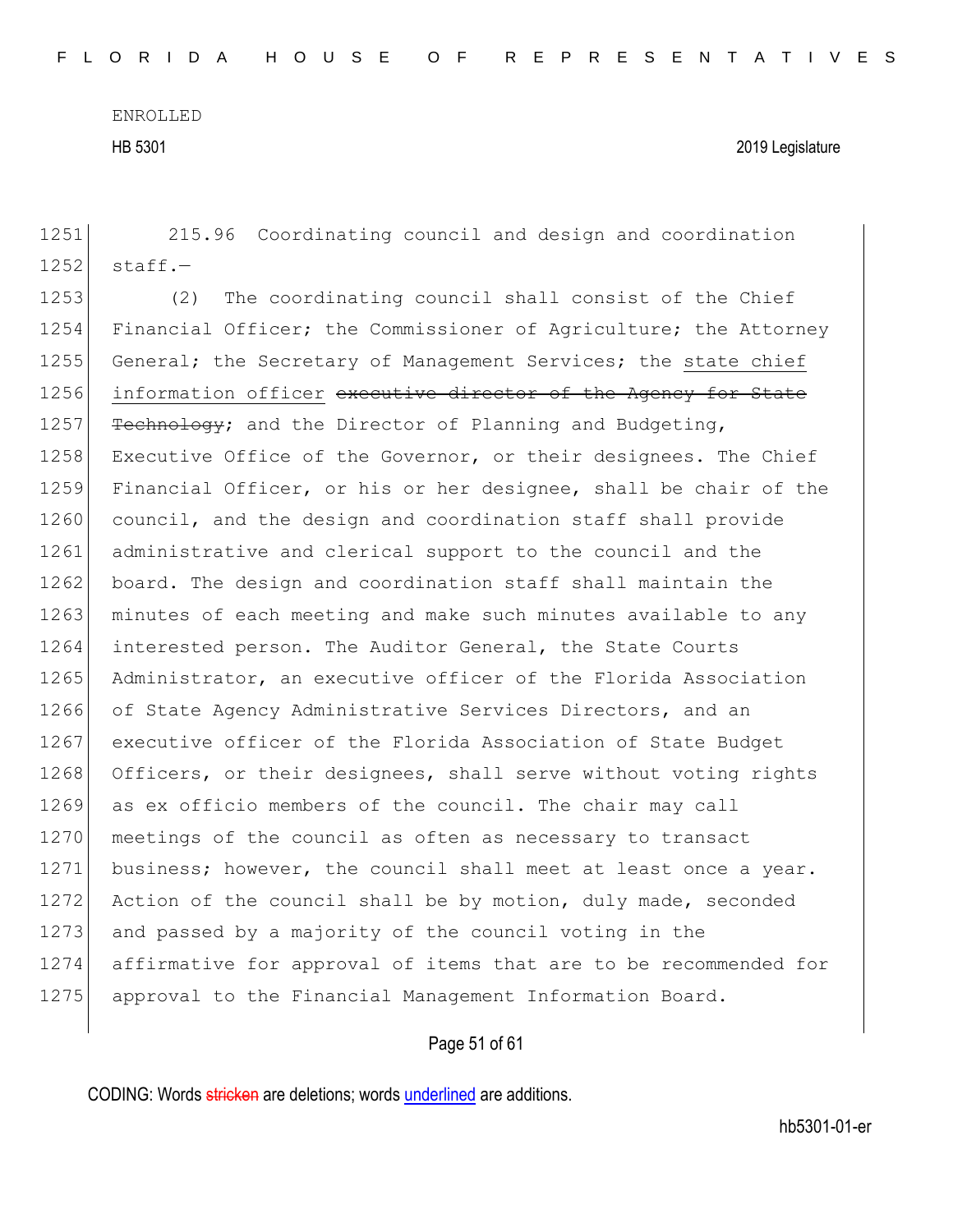F L O R I D A H O U S E O F R E P R E S E N T A T I V E S

ENROLLED

HB 5301 2019 Legislature

1276 Section 19. Subsection (22) of section 287.057, Florida 1277 Statutes, is amended to read:

1278 287.057 Procurement of commodities or contractual 1279 services.-

1280 (22) The department, in consultation with the Chief 1281 Financial Officer and the state chief information officer Agency 1282 for State Technology, shall maintain a program for online 1283 procurement of commodities and contractual services. To enable 1284 the state to promote open competition and leverage its buying 1285 power, agencies shall participate in the online procurement 1286 program, and eligible users may participate in the program. Only 1287 vendors prequalified as meeting mandatory requirements and 1288 qualifications criteria may participate in online procurement.

 $1289$  (a) The department, in consultation with the Agency for 1290 State Technology and in compliance with the standards of the 1291 agency, may contract for equipment and services necessary to 1292 develop and implement online procurement.

1293 (b) The department shall adopt rules to administer the 1294 program for online procurement. The rules must include, but not 1295 be limited to:

1296 1. Determining the requirements and qualification criteria 1297 for prequalifying vendors.

1298 2. Establishing the procedures for conducting online 1299 procurement.

1300 3. Establishing the criteria for eligible commodities and

#### Page 52 of 61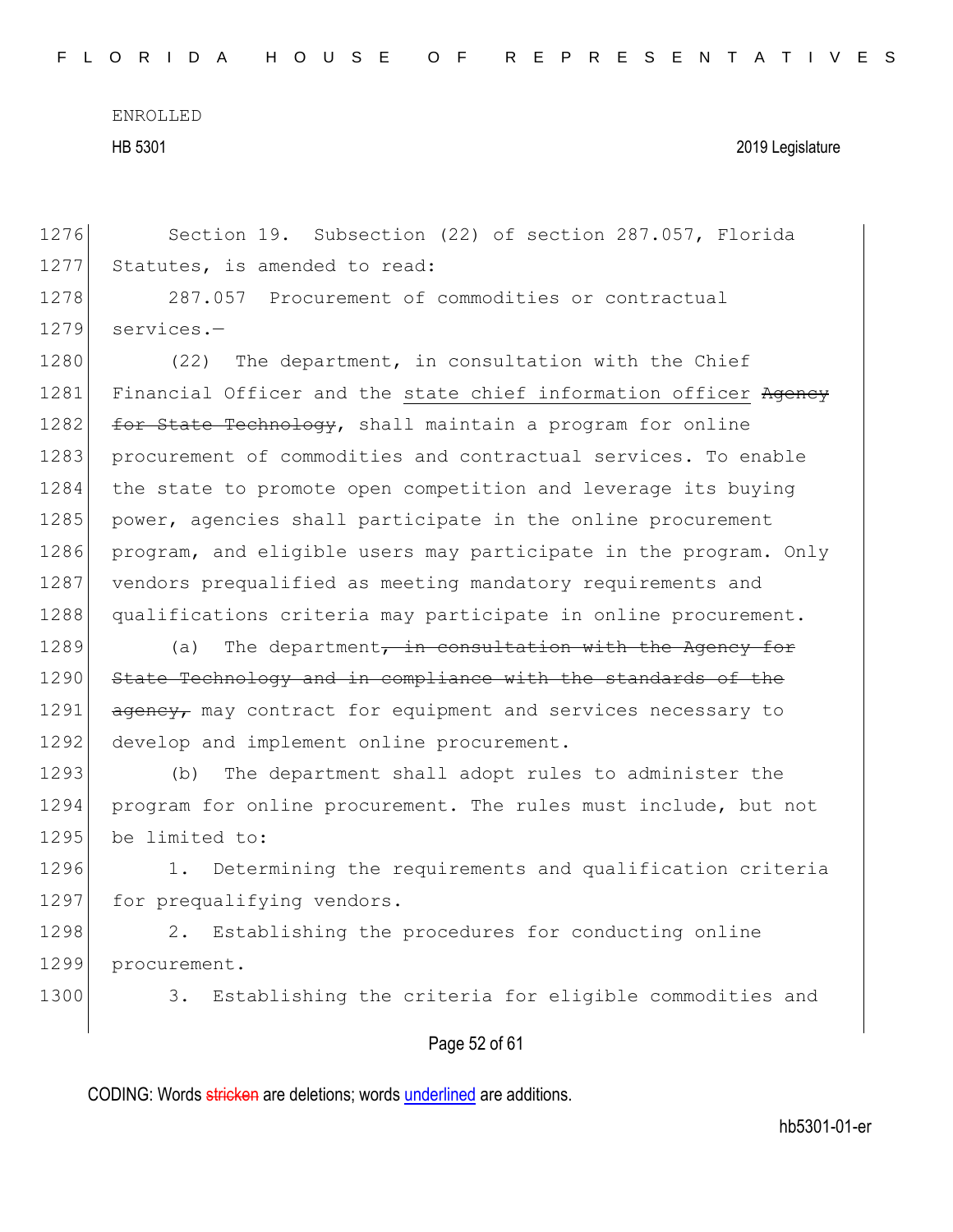```
ENROLLED
```
HB 5301 2019 Legislature

1301 contractual services.

1302 4. Establishing the procedures for providing access to 1303 online procurement.

1304 5. Determining the criteria warranting any exceptions to 1305 participation in the online procurement program.

1306 (c) The department may impose and shall collect all fees 1307 for the use of the online procurement systems.

1308 1. The fees may be imposed on an individual transaction basis or as a fixed percentage of the cost savings generated. At 1310 a minimum, the fees must be set in an amount sufficient to cover the projected costs of the services, including administrative and project service costs in accordance with the policies of the department.

1314 2. If the department contracts with a provider for online 1315 procurement, the department, pursuant to appropriation, shall 1316 compensate the provider from the fees after the department has 1317 satisfied all ongoing costs. The provider shall report 1318 transaction data to the department each month so that the 1319 department may determine the amount due and payable to the 1320 department from each vendor.

1321 3. All fees that are due and payable to the state on a 1322 transactional basis or as a fixed percentage of the cost savings 1323 generated are subject to s. 215.31 and must be remitted within 1324 40 days after receipt of payment for which the fees are due. For 1325 fees that are not remitted within 40 days, the vendor shall pay

#### Page 53 of 61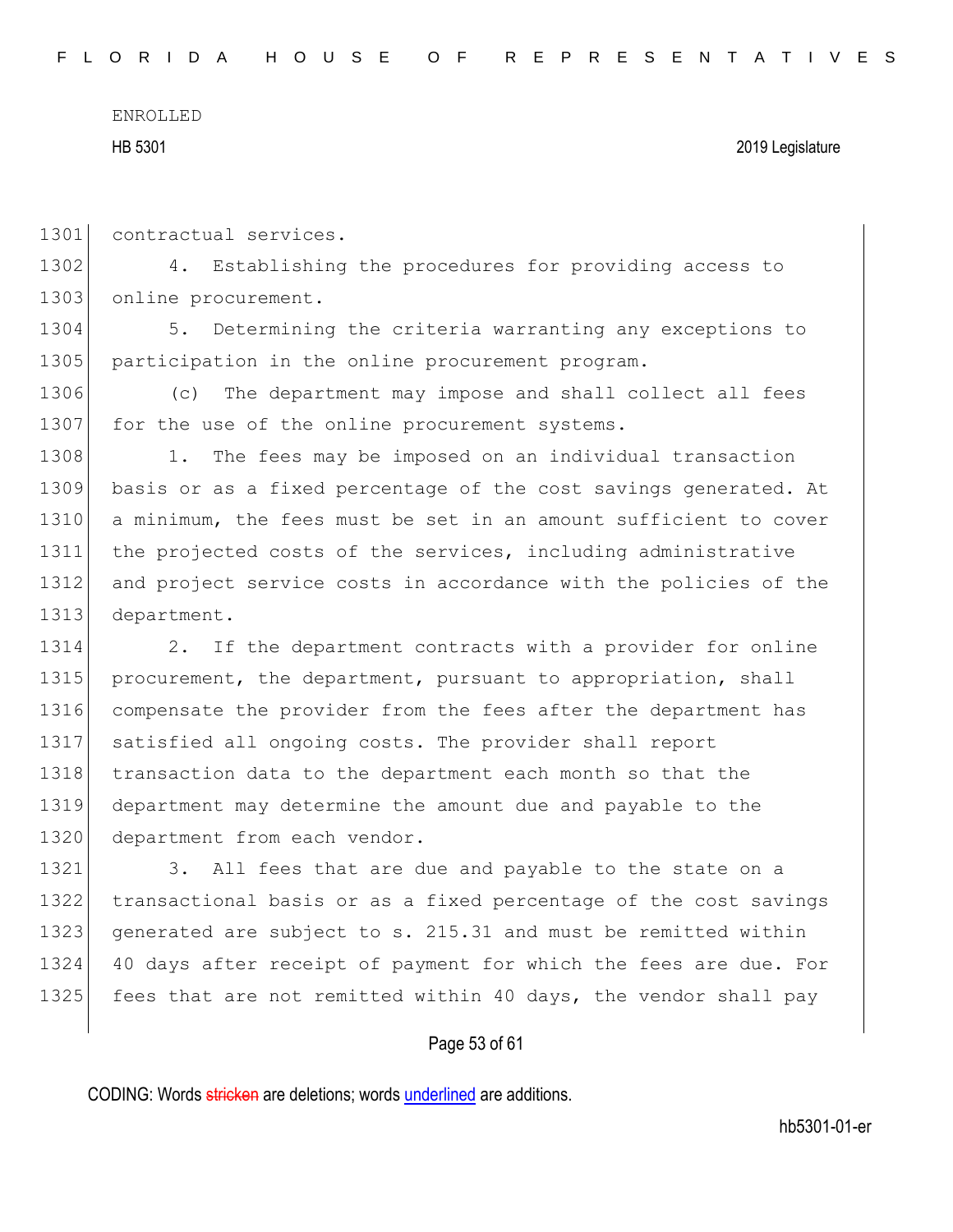#### HB 5301 2019 Legislature

1326 interest at the rate established under s. 55.03(1) on the unpaid 1327 balance from the expiration of the 40-day period until the fees 1328 are remitted.

1329 4. All fees and surcharges collected under this paragraph 1330 shall be deposited in the Operating Trust Fund as provided by 1331 law.

1332 Section 20. Section 282.00515, Florida Statutes, is 1333 amended to read:

1334 282.00515 Duties of Cabinet agencies.—The Department of 1335 Legal Affairs, the Department of Financial Services, and the 1336 Department of Agriculture and Consumer Services shall adopt the 1337 standards established in s. 282.0051(2), (3), and (7)  $s$ . 1338  $282.0051(2)$ ,  $(3)$ , and  $(8)$  or adopt alternative standards based 1339 on best practices and industry standards, and may contract with 1340 the department Agency for State Technology to provide or perform 1341 any of the services and functions described in s. 282.0051 for 1342 the Department of Legal Affairs, the Department of Financial 1343 Services, or the Department of Agriculture and Consumer 1344 Services.

1345 Section 21. Subsections (3) and (4) of section 287.0591, 1346 Florida Statutes, are amended to read:

1347 287.0591 Information technology.-

1348 (3) The department may execute a state term contract for 1349 information technology commodities, consultant services, or 1350 staff augmentation contractual services that exceeds the 48-

#### Page 54 of 61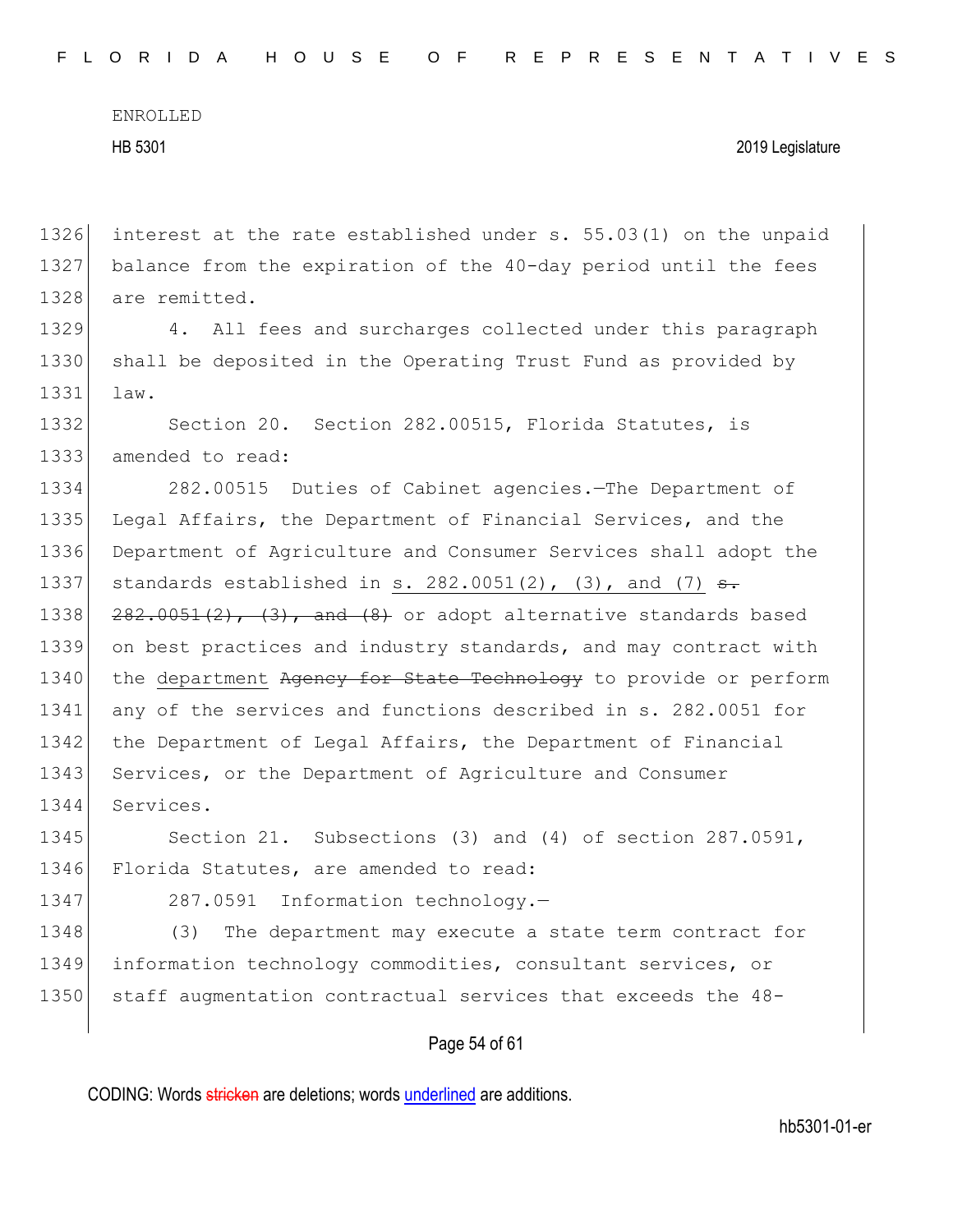HB 5301 2019 Legislature

1351 month requirement if the Secretary of Management Services and 1352 the state chief information officer executive director of the 1353 Agency for State Technology certify to the Executive Office of 1354 the Governor that a longer contract term is in the best interest 1355 of the state. 1356 (4) If the department issues a competitive solicitation 1357 for information technology commodities, consultant services, or 1358 staff augmentation contractual services, the Division of State 1359 Technology within the department Agency for State Technology 1360 shall participate in such solicitations. 1361 Section 22. Paragraph (a) of subsection (3) of section 1362 365.171, Florida Statutes, is amended to read: 1363 365.171 Emergency communications number E911 state plan.-1364 (3) DEFINITIONS.—As used in this section, the term: 1365 (a) "Office" means the Division of State Technology 1366 Program within the Department of Management Services, as 1367 designated by the secretary of the department. 1368 Section 23. Paragraph (s) of subsection (3) of section 1369 365.172, Florida Statutes, is amended to read: 1370 365.172 Emergency communications number "E911."-1371 (3) DEFINITIONS. - Only as used in this section and ss. 1372 365.171, 365.173, and 365.174, the term: 1373 (s) "Office" means the Division of State Technology 1374 Program within the Department of Management Services, as 1375 designated by the secretary of the department.

#### Page 55 of 61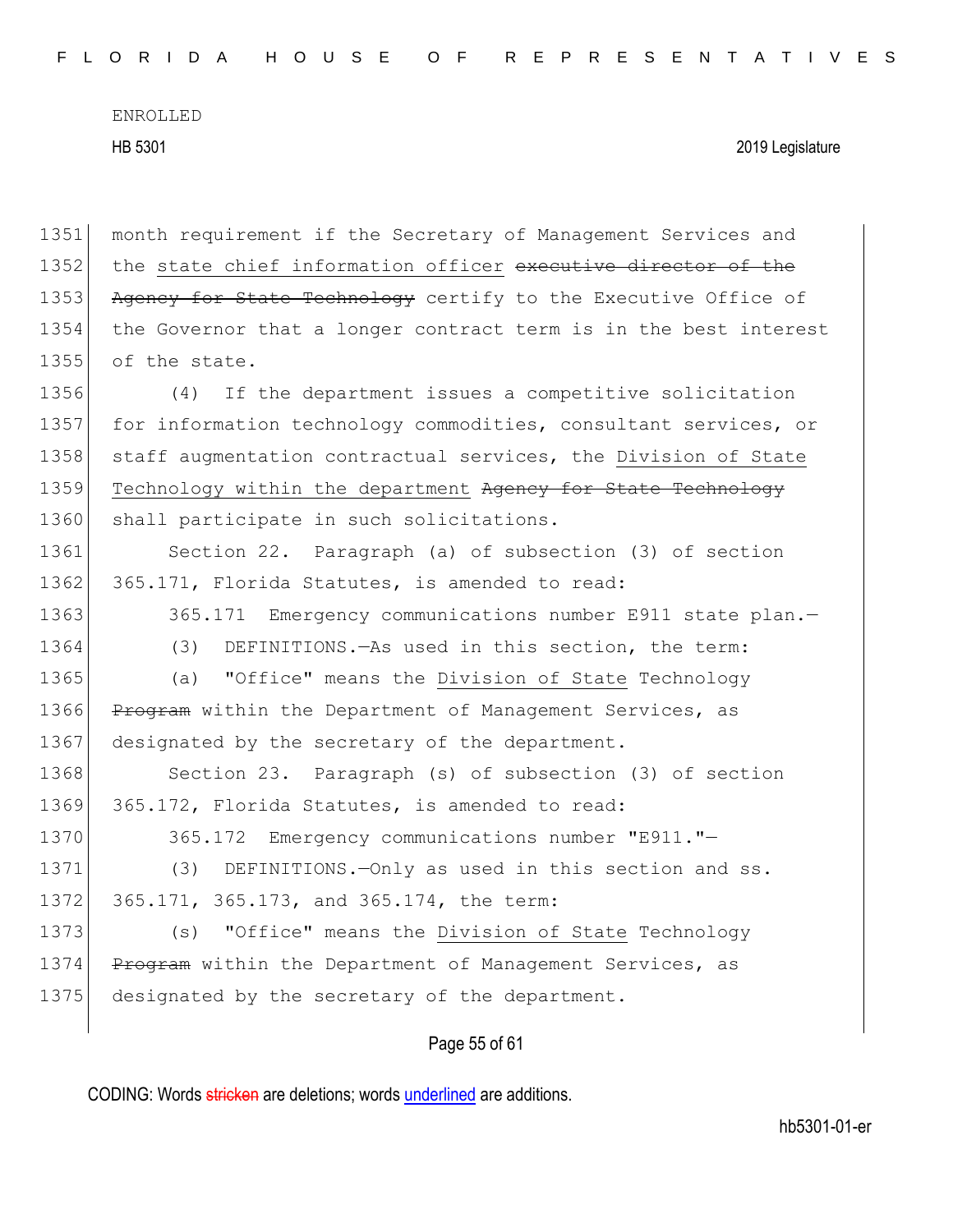F L O R I D A H O U S E O F R E P R E S E N T A T I V E S

ENROLLED HB 5301 2019 Legislature

| 1376 | Section 24. Paragraph (a) of subsection (1) of section           |
|------|------------------------------------------------------------------|
| 1377 | 365.173, Florida Statutes, is amended to read:                   |
| 1378 | 365.173 Communications Number E911 System Fund.-                 |
| 1379 | REVENUES.-<br>(1)                                                |
| 1380 | Revenues derived from the fee levied on subscribers<br>(a)       |
| 1381 | under s. 365.172(8) must be paid by the board into the State     |
| 1382 | Treasury on or before the 15th day of each month. Such moneys    |
| 1383 | must be accounted for in a special fund to be designated as the  |
| 1384 | Emergency Communications Number E911 System Fund, a fund created |
| 1385 | in the Division of State Technology Program, or other office as  |
| 1386 | designated by the Secretary of Management Services.              |
| 1387 | Section 25. Subsection (4) of section 445.011, Florida           |
| 1388 | Statutes, is amended to read:                                    |
|      |                                                                  |
| 1389 | 445.011 Workforce information systems.-                          |
| 1390 | (4) CareerSource Florida, Inc., shall coordinate                 |
| 1391 | development and implementation of workforce information systems  |
| 1392 | with the state chief information officer executive director of   |
| 1393 | the Agency for State Technology to ensure compatibility with the |
| 1394 | state's information system strategy and enterprise architecture. |
| 1395 | Section 26. Subsection (2) and paragraphs (a) and (b) of         |
| 1396 | subsection (4) of section 445.045, Florida Statutes, are amended |
| 1397 | to read:                                                         |
| 1398 | 445.045 Development of an Internet-based system for              |
| 1399 | information technology industry promotion and workforce          |
| 1400 | recruitment.-                                                    |

## Page 56 of 61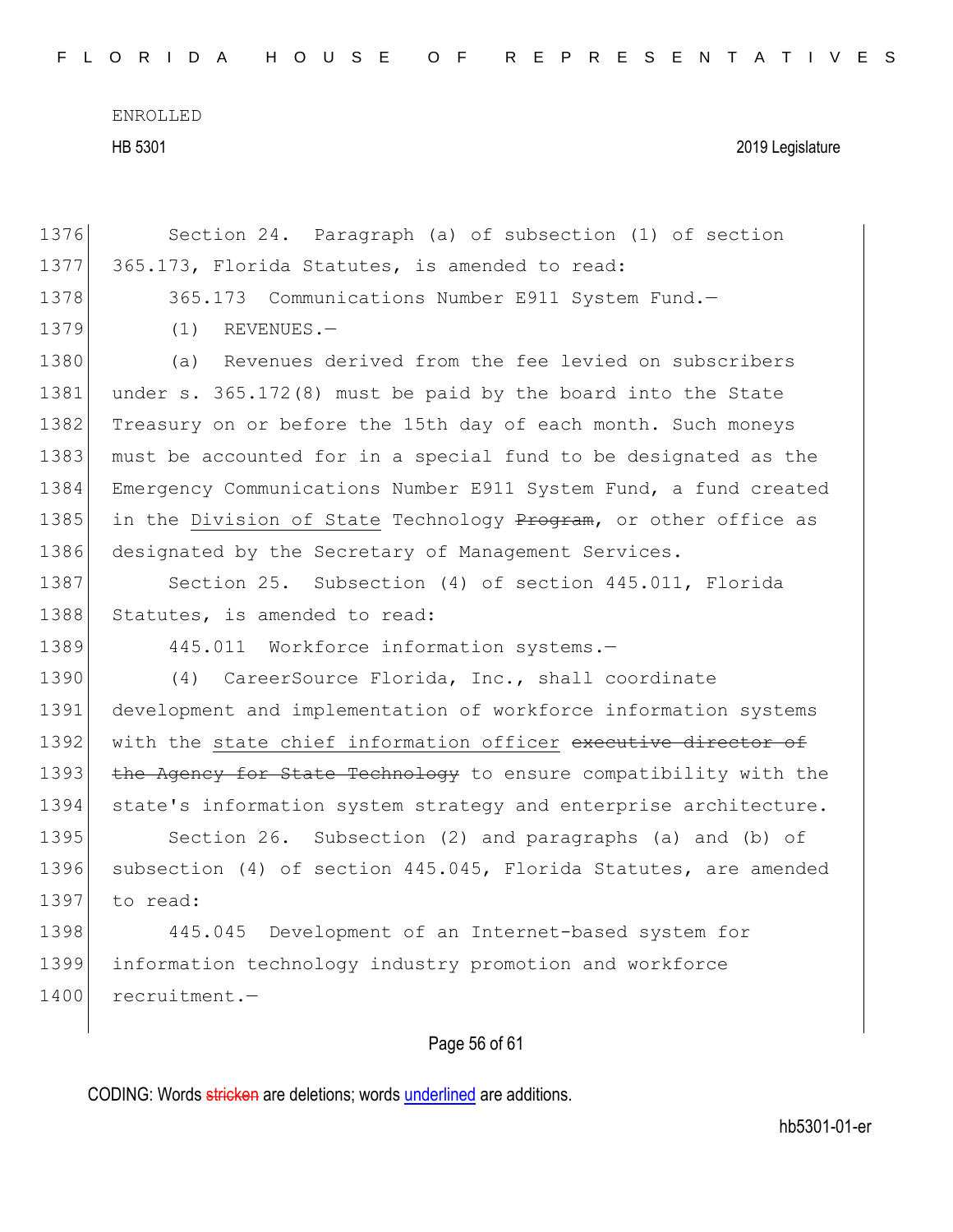1401 (2) CareerSource Florida, Inc., shall coordinate with the 1402 Department of Management Services Ageney for State Technology 1403 and the Department of Economic Opportunity to ensure links, as 1404 feasible and appropriate, to existing job information websites 1405 maintained by the state and state agencies and to ensure that 1406 information technology positions offered by the state and state 1407 agencies are posted on the information technology website.

1408 (4)(a) CareerSource Florida, Inc., shall coordinate 1409 development and maintenance of the website under this section 1410 with the state chief information officer executive director of 1411 the Agency for State Technology to ensure compatibility with the 1412 state's information system strategy and enterprise architecture.

1413 (b) CareerSource Florida, Inc., may enter into an  $1414$  agreement with the Agency for State Technology, the Department 1415 of Economic Opportunity, or any other public agency with the 1416 requisite information technology expertise for the provision of 1417 design, operating, or other technological services necessary to 1418 develop and maintain the website.

1419 Section 27. Paragraph (b) of subsection (18) of section 1420 668.50, Florida Statutes, is amended to read:

1421 668.50 Uniform Electronic Transaction Act.—

1422 (18) ACCEPTANCE AND DISTRIBUTION OF ELECTRONIC RECORDS BY 1423 GOVERNMENTAL AGENCIES.—

1424 (b) To the extent that a governmental agency uses 1425 electronic records and electronic signatures under paragraph

#### Page 57 of 61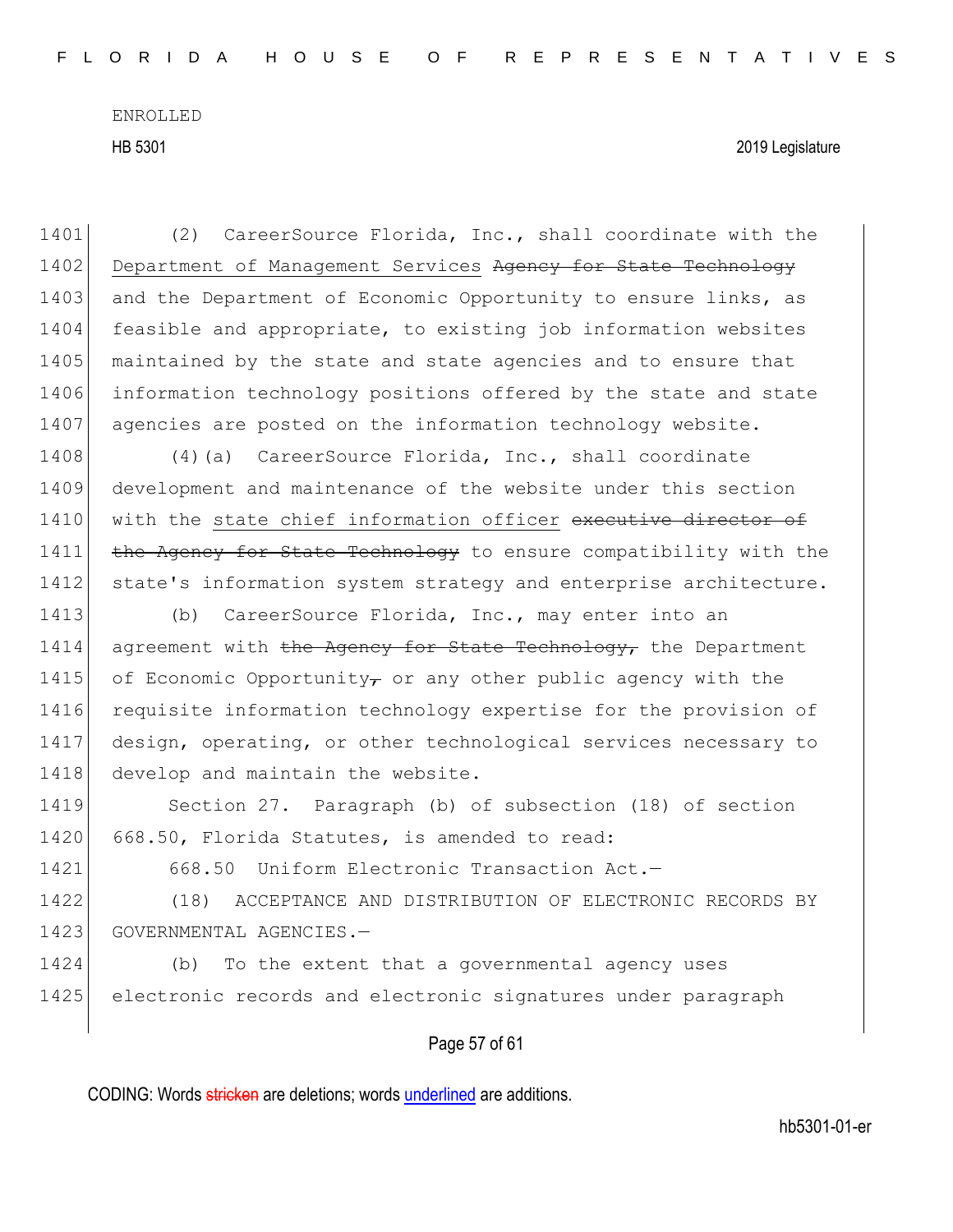HB 5301 2019 Legislature

Page 58 of 61 1426 (a), the Department of Management Services Agency for State 1427  $Fechnology$ , in consultation with the governmental agency, giving 1428 due consideration to security, may specify: 1429 1. The manner and format in which the electronic records 1430 must be created, generated, sent, communicated, received, and 1431 stored and the systems established for those purposes. 1432 2. If electronic records must be signed by electronic 1433 means, the type of electronic signature required, the manner and 1434 format in which the electronic signature must be affixed to the 1435 electronic record, and the identity of, or criteria that must be 1436 met by, any third party used by a person filing a document to 1437 facilitate the process. 1438 3. Control processes and procedures as appropriate to 1439 ensure adequate preservation, disposition, integrity, security, 1440 confidentiality, and auditability of electronic records. 1441 4. Any other required attributes for electronic records 1442 which are specified for corresponding nonelectronic records or 1443 reasonably necessary under the circumstances. 1444 Section 28. Subsections (4) and (5) of section 943.0415, 1445 Florida Statutes, are amended to read: 1446 943.0415 Cybercrime Office.—There is created within the 1447 Department of Law Enforcement the Cybercrime Office. The office 1448 may: 1449 (4) Provide security awareness training and information to 1450 state agency employees concerning cybersecurity, online sexual

CODING: Words stricken are deletions; words underlined are additions.

hb5301-01-er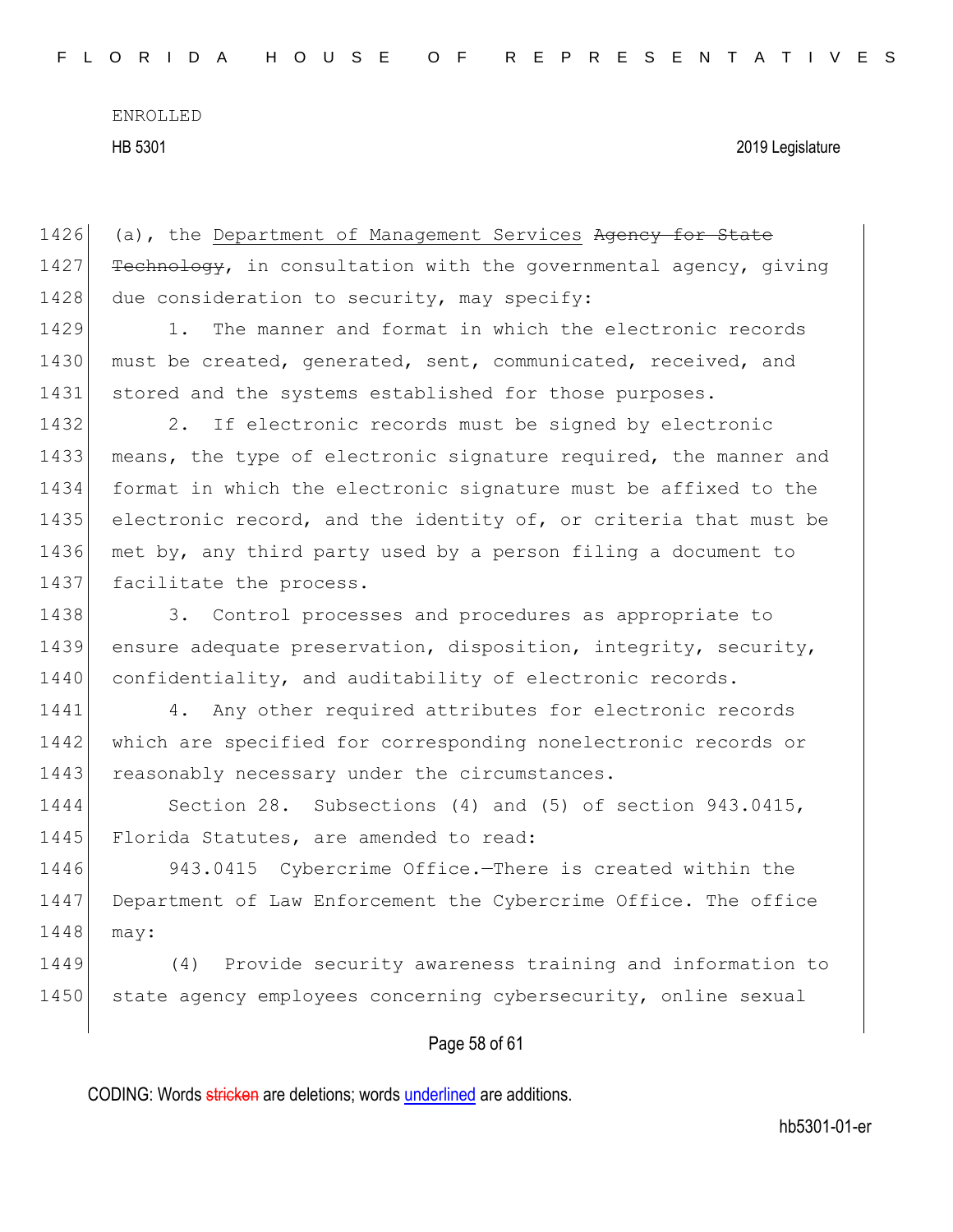| 1451 | exploitation of children, and security risks, and the              |
|------|--------------------------------------------------------------------|
| 1452 | responsibility of employees to comply with policies, standards,    |
| 1453 | guidelines, and operating procedures adopted by the department     |
| 1454 | Agency for State Technology.                                       |
| 1455 | (5) Consult with the Division of State Technology within           |
| 1456 | the Department of Management Services Agency for State             |
| 1457 | Technology in the adoption of rules relating to the information    |
| 1458 | technology security provisions in s. 282.318.                      |
| 1459 | Section 29. Florida Cybersecurity Task Force.-                     |
| 1460 | (1) The Florida Cybersecurity Task Force, a task force as          |
| 1461 | defined in s. $20.03(8)$ , Florida Statutes, is created adjunct to |
| 1462 | the Department of Management Services to review and conduct an     |
| 1463 | assessment of the state's cybersecurity infrastructure,            |
| 1464 | governance, and operations. Except as otherwise provided in this   |
| 1465 | section, the task force shall operate in a manner consistent       |
| 1466 | with s. 20.052, Florida Statutes.                                  |
| 1467 | (2) The task force consists of the following members:              |
| 1468 | The Lieutenant Governor, or his or her designee, who<br>(a)        |
| 1469 | shall serve as chair of the task force.                            |
| 1470 | A representative of the computer crime center of the<br>(b)        |
| 1471 | Department of Law Enforcement, appointed by the executive          |
| 1472 | director of the department.                                        |
| 1473 | A representative of the fusion center of the<br>(C)                |
| 1474 | Department of Law Enforcement, appointed by the executive          |
| 1475 | director of the department.                                        |
|      |                                                                    |

Page 59 of 61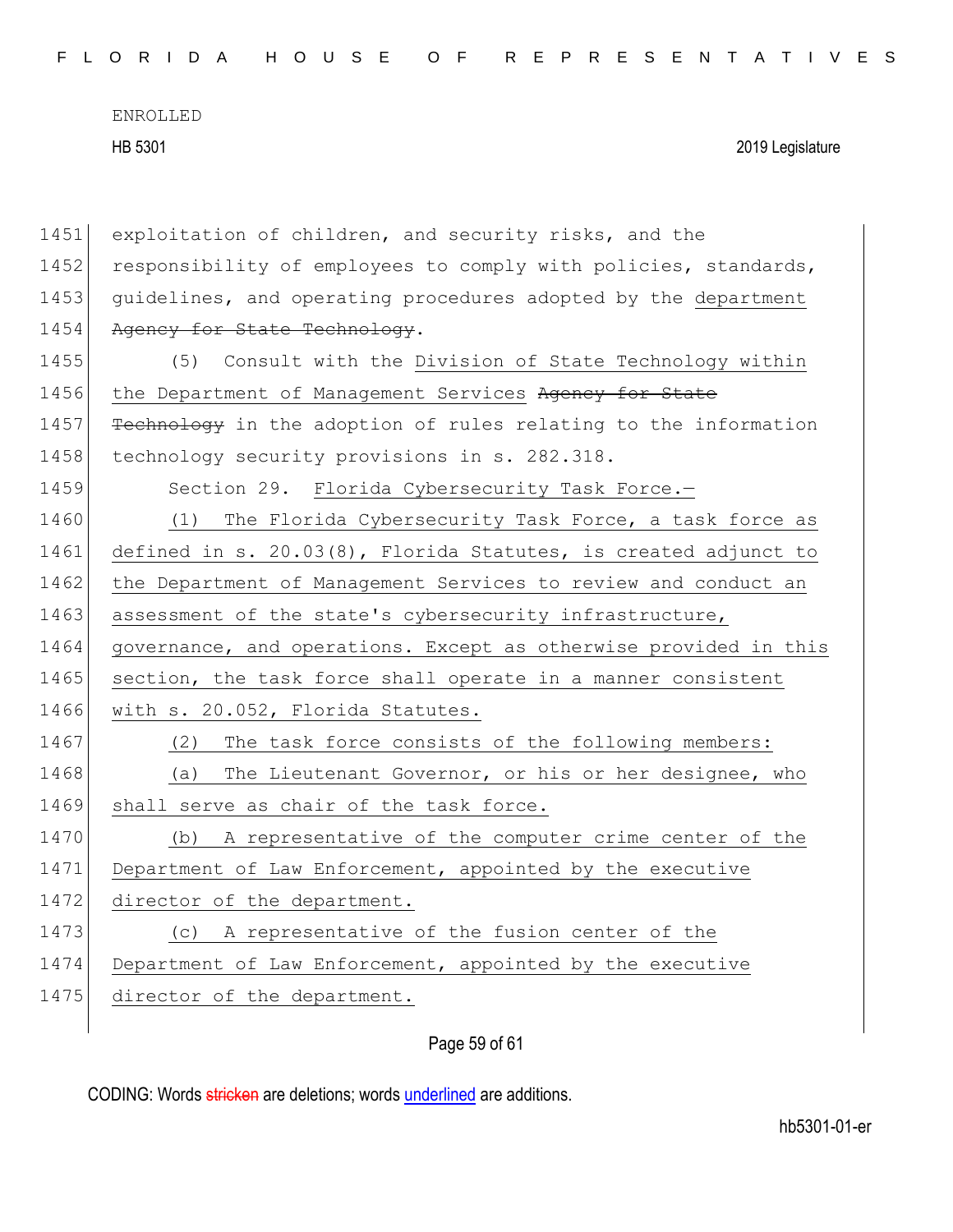HB 5301 2019 Legislature

| 1476 | The state chief information officer.<br>(d)                      |
|------|------------------------------------------------------------------|
| 1477 | The state chief information security officer.<br>(e)             |
| 1478 | (f)<br>A representative of the Division of Emergency             |
| 1479 | Management within the Executive Office of the Governor,          |
| 1480 | appointed by the director of the division.                       |
| 1481 | A representative of the Office of the Chief Inspector<br>(g)     |
| 1482 | General in the Executive Office of the Governor, appointed by    |
| 1483 | the Chief Inspector General.                                     |
| 1484 | An individual appointed by the President of the<br>(h)           |
| 1485 | Senate.                                                          |
| 1486 | An individual appointed by the Speaker of the House of<br>(i)    |
| 1487 | Representatives.                                                 |
| 1488 | $(\dagger)$<br>Members of the private sector appointed by the    |
| 1489 | Governor.                                                        |
| 1490 | The task force shall convene by October 1, 2019, and<br>(3)      |
| 1491 | shall meet as necessary, but at least quarterly, at the call of  |
| 1492 | the chair. The Division of State Technology within the           |
| 1493 | Department of Management Services shall provide staffing and     |
| 1494 | administrative support to the task force.                        |
| 1495 | The task force shall:<br>(4)                                     |
| 1496 | Recommend methods to secure the state's network<br>(a)           |
| 1497 | systems and data, including standardized plans and procedures to |
| 1498 | identify developing threats and to prevent unauthorized access   |
| 1499 | and destruction of data.                                         |
| 1500 | Identify and recommend remediation, if necessary, of<br>(b)      |
|      | Page 60 of 61                                                    |